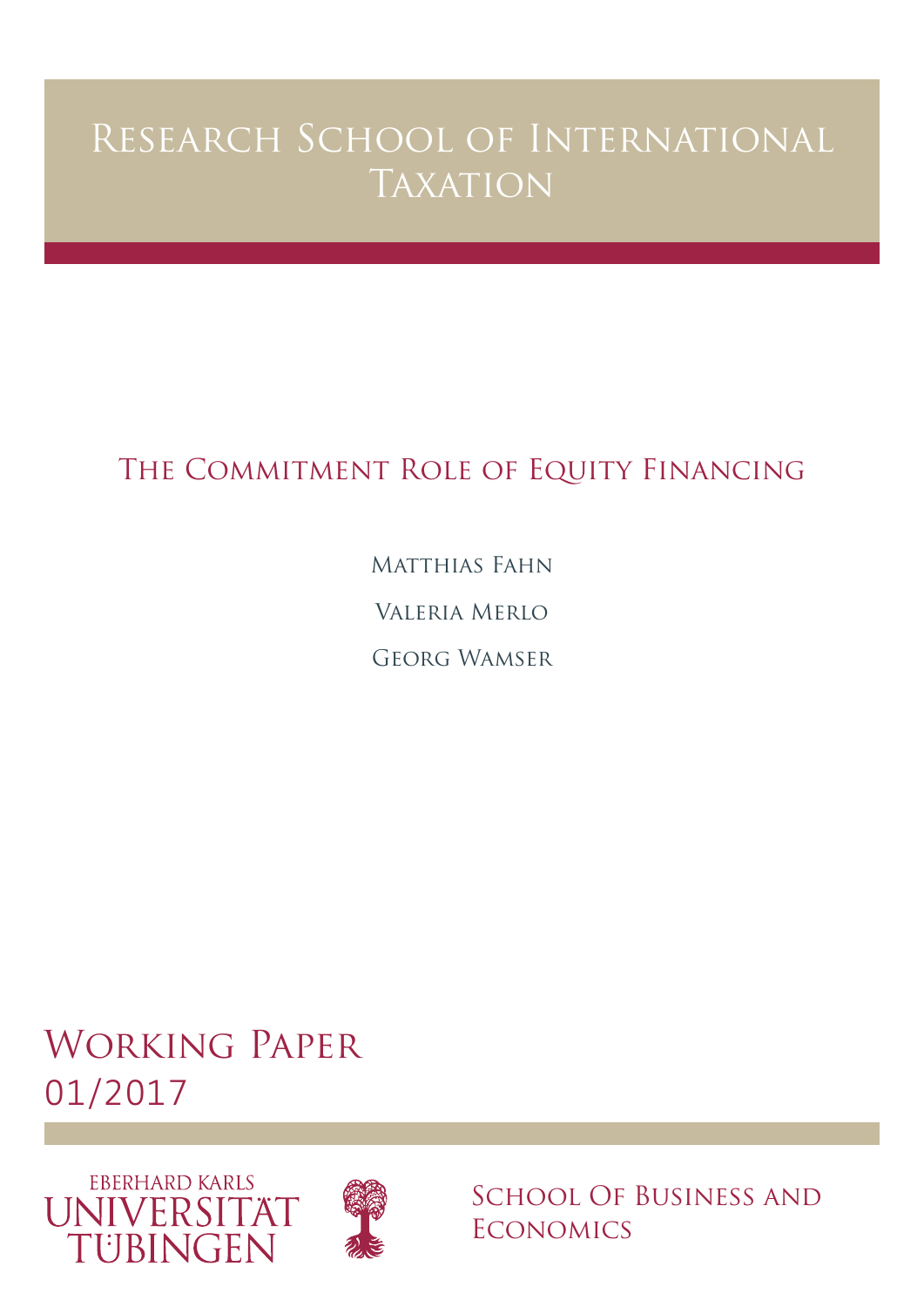## The Commitment Role of Equity Financing<sup>∗</sup>

Matthias Fahn† , Valeria Merlo‡ , Georg Wamser§

 $J_1$  3, 2017

#### Abstract

Existing theories of a firm's optimal capital structure seem to fail in explaining why many healthy and profitable firms rely heavily on equity financing, even though benefits associated with debt (like tax shields) appear to be high and the bankruptcy risk low. This holds in particular for firms that show a strong commitment towards their workforce and are popular among employees. We demonstrate that such financing behavior may be driven by implicit arrangements made between a firm and its managers/employees. Equity financing generally strengthens a firm's credibility to honor implicit promises. Debt, however, has an adverse effect on the enforceability of these arrangements because too much debt increases the firm's reneging temptation, as some of the negative consequences of breaking implicit promises can be shifted to creditors. Our analysis provides an explanation for why some firms only use little debt financing. Predictions made by our theory are in line with a number of empirical results, which seem to stay in contrast to existing theories on capital structure.

JEL Codes: C73, D24, D86, G32

Keywords: relational contracts, capital structure, corporate finance, debt financing

<sup>∗</sup>We thank Ricardo Alonso, Daniel Barron, Felipe Balmaceda, Mike Fishman, Florian Englmaier, Nicola Gennaioli, Ricard Gil, Hendrik Hakenes, Daniel Herbold, Jin Li, Niko Matouschek, Mike Powell, Jean-Charles Rochet, Klaus Schmidt, Monika Schnitzer, Caspar Siegert, Marta Troya Martinez and Robert Ulbricht, as well as seminar participants at the LMU Munich, the 1st Bavarian Micro Workshop (Regensburg), the 16th Colloquium on Personnel Economics (Tuebingen), the 11th IIOC (Boston), the 2013 EEA meeting (Gothenburg), and the 2013 EARIE meeting (Evora) for helpful comments.

<sup>†</sup>Affiliation: University of Munich and CESifo. Address: LMU Munich, Chair of Organizational Economics, Kaulbachstr. 45, 80539 Muenchen, Germany. E-mail: matthias.fahn@econ.lmu.de.

<sup>‡</sup>Affiliation: University of Tuebingen and CESifo. Address: University of Tuebingen, Mohlstrasse 36, 72074 Tuebingen, Germany. E-mail: E-mail: valeria.merlo@uni-tuebingen.de.

<sup>§</sup>Affiliation: University of Tuebingen, CESifo and NoCeT. Address: University of Tuebingen, Mohlstrasse 36, 72074 Tuebingen, Germany. E-mail: georg.wamser@uni-tuebingen.de.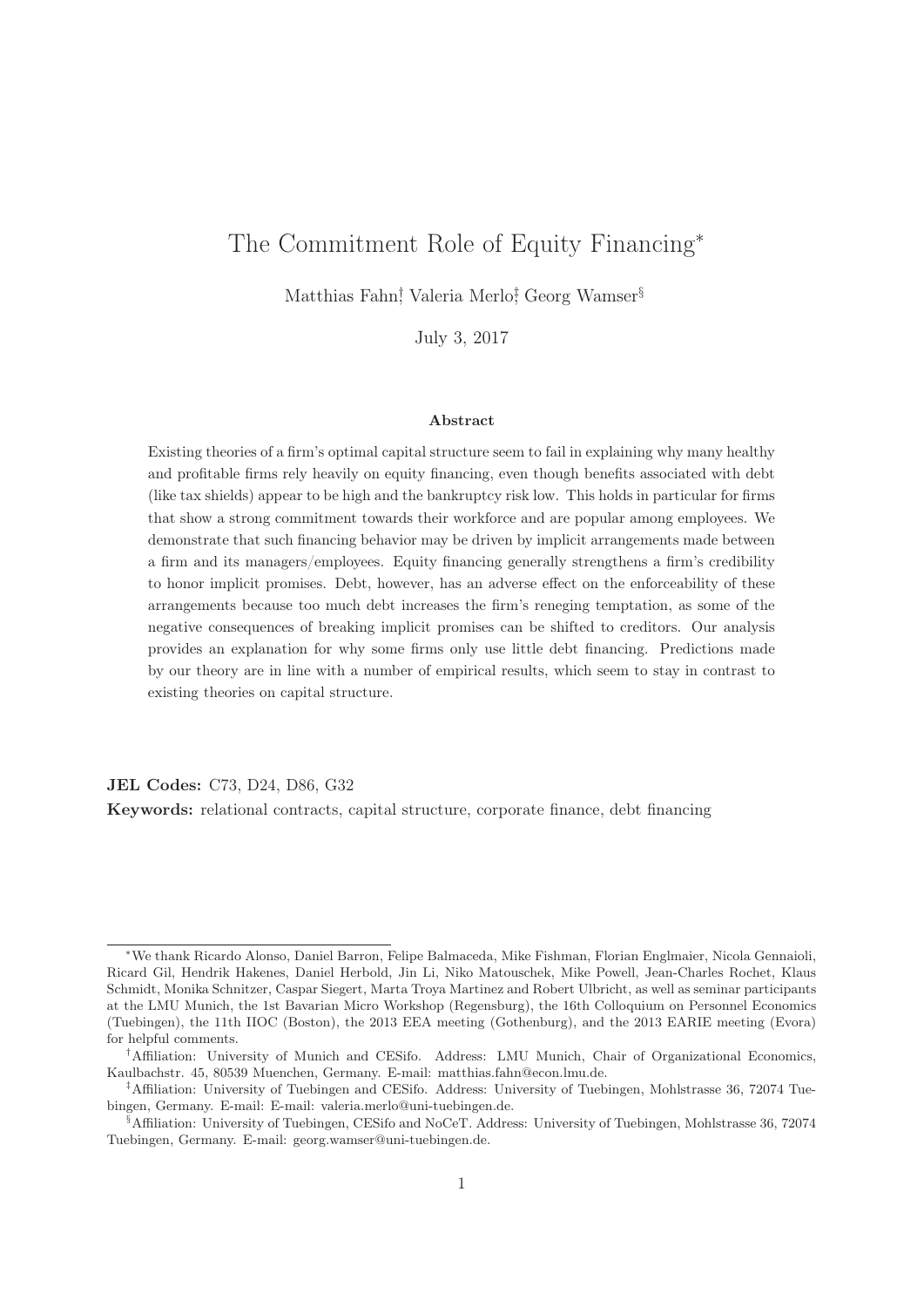## 1 Introduction

Many firms seem substantially underleveraged, given existing theories on a firm's optimal financing structure. These theories usually assume that higher debt increases the risk of bankruptcy, which imposes substantial costs on creditors, suppliers or employees. Yet many profitable and healthy firms – with negligible bankruptcy risk – have very little (or even no) debt, suggesting that substantial tax shields are left on the table.<sup>1</sup>

Leverage appears to be particularly low at firms with a strong commitment for treating their employees well and keeping promises made to their workforce. A prominent example is Lincoln Electric, a leading manufacturer of welding products (and subject of one of the most successful Harvard Business School case studies). Lincoln Electric has motivated its employees since 1934 with the promise to share a significant amount of profits with them. In addition, the firm has hardly used any debt throughout most of its history, which, according to former CEO Donald F. Hastings, was a fundamental component of its whole implicit incentive system. This became apparent when Lincoln Electric substantially increased leverage in the mid-nineties after an unsuccessful international expansion, making employees worried whether the firm would still keep its promises in the future (Hastings, 1999, p. 166). Another example is Southwest Airlines. This company is well-known for being an employer with a strong commitment towards its workforce<sup>2</sup> and, compared to its domestic competitors, Southwest also has a much lower debt ratio.<sup>3</sup>

In this paper, we show how equity financing can foster employees' beliefs that a firm will honor implicit promises. The commitment to honor these promises is modelled as credibility in relational contracts formed with a manager or with employees. Debt has a negative impact on the enforceability of relational contracts because the consequences of reneging on implicit promises made to employees are partially shifted to creditors. Upon reneging, expected (re-)payments made to creditors are reduced since the firm is less profitable and hence faces a higher bankruptcy risk. Therefore, debt increases the firm's reneging temptation. External equity, on the contrary, has no impact on the enforceability of relational contracts as the claims of outside shareholders scale down the principal's costs and benefits of honoring the relational contract to the same extent.

We develop a dynamic model where a risk-neutral principal relies on capital and effort of a risk-neutral agent to operate a firm. The agent might be a manager of the firm, but could also be its total workforce. The principal does not have sufficient internal funds to finance its investment projects and therefore needs external financing to get the firm running. Either debt or external equity (or a combination of both) can be used for that purpose. The respective financing modes have the following properties. Debt is issued on a competitive credit market, where the interest rate is determined endogenously, and creditors share the same discount factor as the principal. Equity can be sold to (prospective) shareholders at the beginning of the game, with the principal still retaining

<sup>&</sup>lt;sup>1</sup>See Graham (2000), Graham and Leary (2011), or Strebulaev and Yang (2013), who argue that firms with no debt could generate tax benefits of up to 15% of the market value of equity by increasing leverage.

<sup>2</sup>For example, since 2010 it has always received an "*Employees Choice Awards Best Place to Work*", which is awarded by Glassdoor.com.

<sup>3</sup>In 2012, Southwest's debt-to-equity ratio was 0.48, compared to an industry ratio of 1.14; see Fool.com.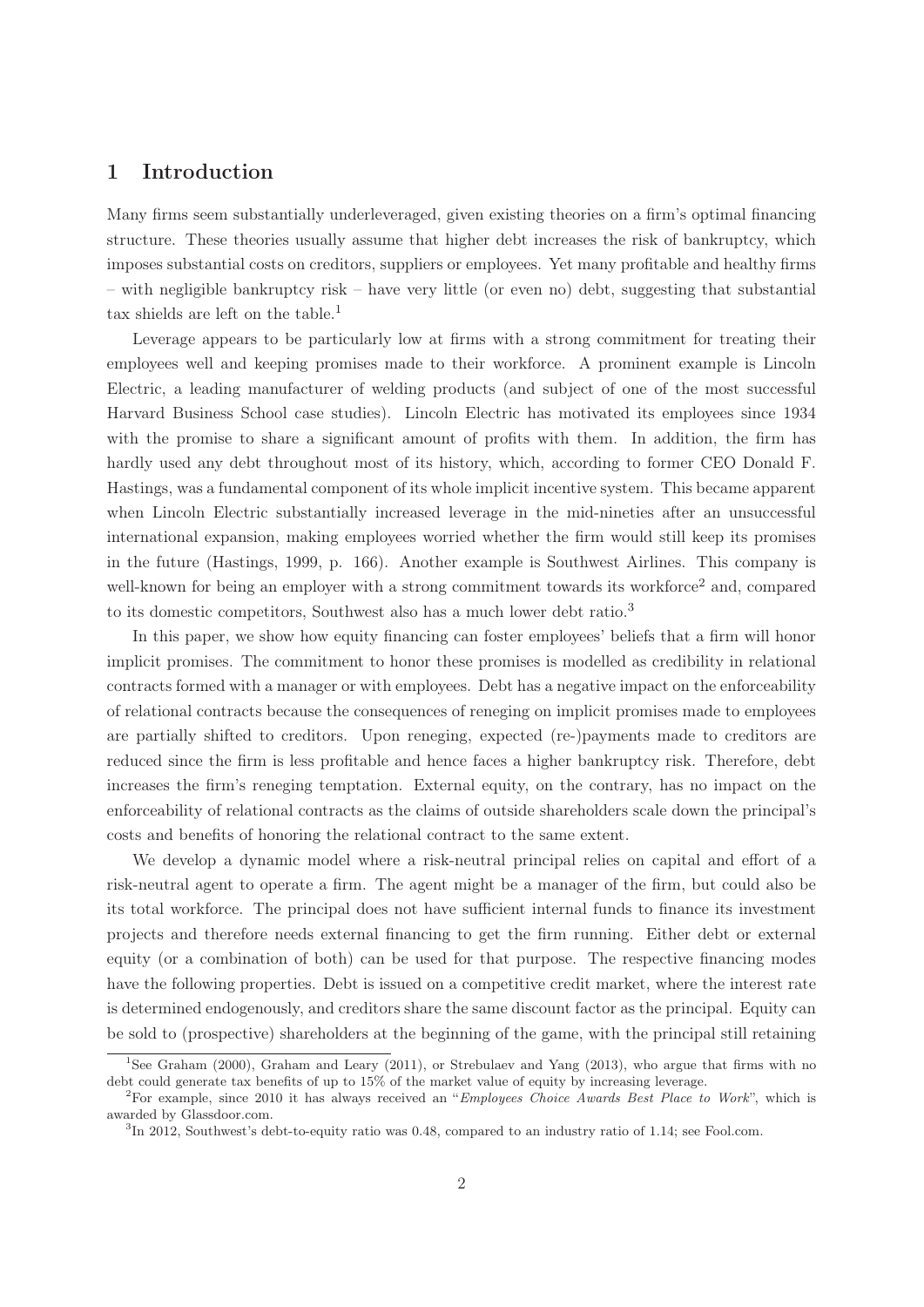control over all decisions made within the firm. But the principal can divert some of the firm's profits – and will do so if external equity is used – which comes at a cost for the firm. Therefore, the principal would, ceteris paribus, rather use debt than external equity.

Debt, however, is associated with *indirect* costs stemming from the principal's relationship with the agent. The agent has to be sufficiently incentivized to exert high effort. As effort includes nonverifiable elements like the agent's motivation or commitment towards the firm, relational contracts are required to provide incentives. Relational contracts only work if the agent expects to be compensated accordingly, which is the case if the firm's stakes in the cooperative relationship are sufficiently large. Those stakes are given by the difference between future profits with high effort and future profits with low effort – taking into account that once the principal reneges on payments promised to the agent, the latter will not exert high effort anymore. The difference between future profits with high and with low effort is determined by two aspects. First, generated per-period surplus is higher with high effort. Second, there is always the possibility that the firm goes bankrupt, and this event is more likely with low effort. However, creditors are not repaid in case of a bankruptcy, and consequently expected future payments to creditors go down if the principal reneges on the relational contract with the agent. As this reduction in expected payments to creditors (enjoyed off the equilibrium path) is larger for higher debt levels, more debt increases the principal's reneging temptation.

The exact mechanism depends on whether running the firm with low effort (i.e., after a deviation by the principal) is optimal. If this is the case, as in our baseline model, the firm is able to enjoy underpriced debt after a deviation. If running the firm with low effort is not optimal (we analyze this case in an extension of our model, in Section 7.3), the principal also defaults on the obligations to creditors upon reneging on the agent. Then, the firm's implicit arrangements with the agent and with creditors are more directly intertwined. More precisely, those arrangements are substitutes because the firm's commitment in each is given by its future rents; and larger supposed payments in one arrangement reduce the rents that can be used for the other.

External equity does not affect the enforceability of relational contracts since the interests between the principal and other shareholders remain aligned: Using external equity implies that the principal's payoffs are just downscaled. This downscaling affects all components that determine the relational contract, i.e., payments to the agent as well as continuation payoffs, to the same extent.

To sum up, low debt levels are, on average, associated with well-functioning relational contracts, and consequently more efficient principal-agent relationships. Given agents can pocket a fixed share of the resulting relationship surplus, they also are better off in this case.

Our model provides a novel explanation for why so many healthy and profitable firms have very little debt.<sup>4</sup> This empirical fact cannot be explained by most traditional theories on capital structure choice. According to Graham and Leary (2011), traditional explanations are incomplete and new approaches are needed. Those should also consider the effect of a firm's financing structure on its relationship with non-financial stakeholders, for example employees. We are not the first to take this

<sup>4</sup>See Graham (2000), Graham and Leary (2011), or Strebulaev and Yang (2013).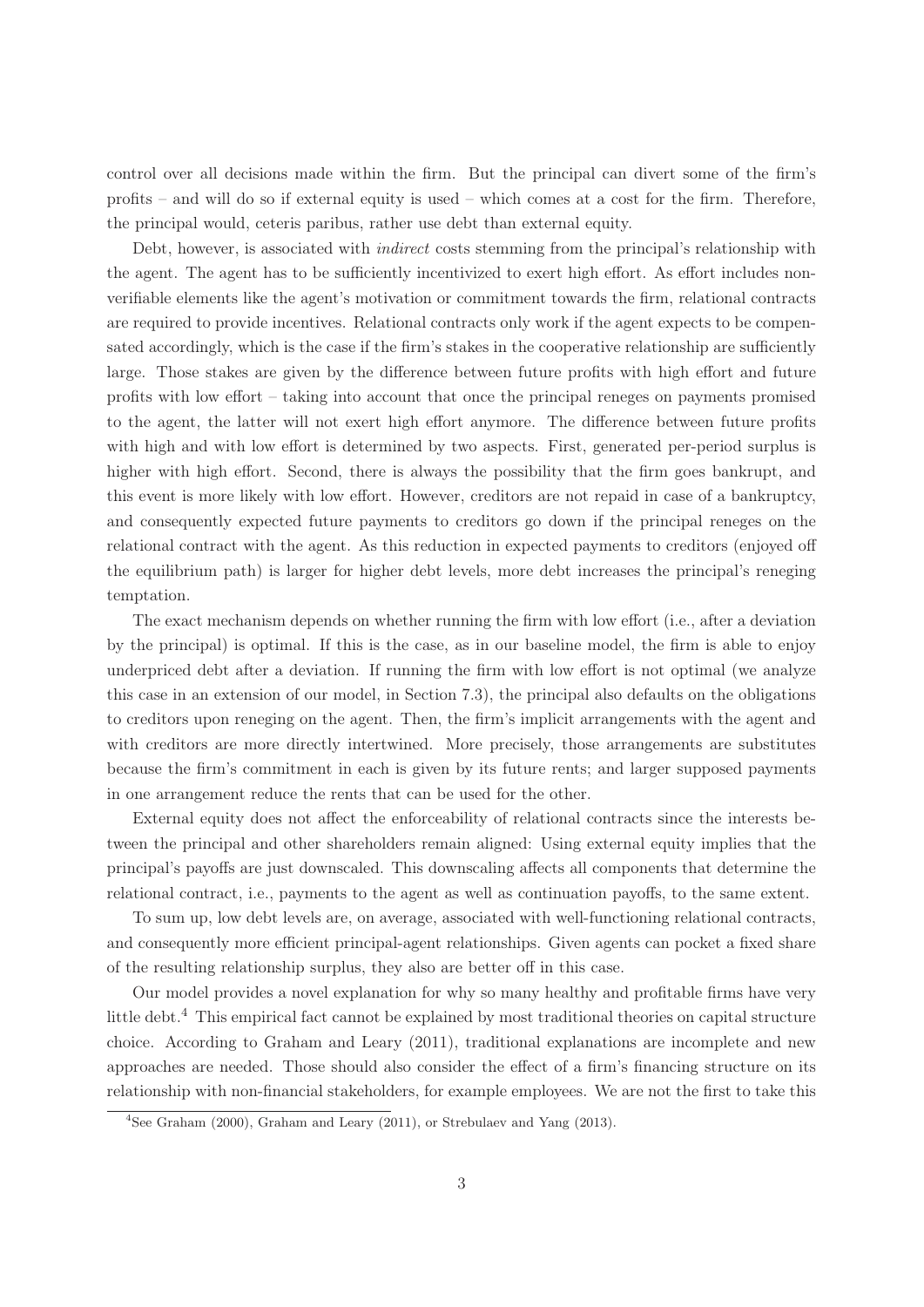$path<sub>5</sub>$  however basically all relevant agency theories have in common that debt only has a negative (marginal) impact on firm value if it is associated with a substantial and immediate bankruptcy risk. In our model, bankruptcy is a possibility, but merely an off-equilibrium phenomenon.

Closer related to the mechanism of our model, and to the argument that predictions of our model are relevant in situations in which we expect firms to rely more on long-term relations rather than short term contracts, there is evidence that leverage is generally low whenever issues like reputation and long-term commitment are crucial determinants of a firm's success. As mentioned before, Lincoln Electric is famous for having a highly motivated workforce. This is mainly attributed to its incentive system, with a large share of profits going to its employees. Since the incentive system not only includes the quantity and quality of work, but also dependability and cooperation (Hastings, 1999, p. 166), it provides a great example for the use of relational contracts. A failed international expansion in the late eighties forced Lincoln Electric to issue substantial debt for the first time in its history. According to former CEO Donald F. Hastings, this shocked employees who started to doubt that they could count on the firm keeping its promises in the future: "What we had not fully considered, however, was that the very fact of borrowing would be a major cultural shock to our employees. Most people at Lincoln saw the taking on of any debt as reckless, a view that had its roots in our incentive system [...]. As soon as it became apparent that we were going to have to borrow to finance the foreign expansion, employees became concerned. They could see it affecting their incomes. And, as our level of debt increased, they grew deeply worried – and they let senior managers know it." (Hastings, 1999, p. 166).<sup>6</sup> Another piece of anecdotal evidence is Southwest Airlines. Southwest is known for treating its employees very well and employees are satisfied with their jobs. The debt ratio of Southwest is substantially lower than that of its competitors (according to Fool.com, Southwest's debt-to-equity ratio in 2012 was 0.48, while the ratios of Delta, US Airways, and United amounted to 7.42, 6.02, and 7.61, respectively.) Furthermore, while there have been almost 200 airline bankruptcies since 1978,<sup>7</sup> Southwest never had to face such difficulties.

More systematic evidence for an adverse impact of leverage on employee motivation is provided by Bae, Kang, and Wang (2011) and DeVaro, Kim, and Vikander (2014). The first study observes a negative connection between a firm's debt ratio and its popularity among employees, using several rankings that measure the latter aspect (including the Fortune Magazine's list of "100 Best Companies to Work For"). The second study shows that in case relational contracts are used to motivate CEOs, leverage has a negative impact on their performance and the bonus payments they receive.

Our theoretical results are derived in a setting that imposes a number of simplifying assumptions. In Section 7, we discuss some of these assumptions and show that our main results still hold if they are relaxed. First, note that if external equity is used, residual income is automatically distributed

 ${}^{5}$ For example, Brander and Lewis (1986) emphasize the benefits of debt which can be used by firms as a negotiating tool in labor bargaining to demand larger concessions from its employees, an argument that has received empirical support by Matsa (2010) or Benmelech, Bergman, and Enriquez (2012). Other contributions in this direction are Berk, Stanton, and Zechner (2010), Titman (1984), or Maksimovic and Titman (1991).

 ${}^{6}$ After getting back on track, Lincoln Electric quickly reduced leverage again, from a 63% debt-to-equity-ratio in 1992 to less than 12% in 1998, which allowed to "largely regain[...] the trust of its people". (Hastings, 1999, p. 178). <sup>7</sup>See airlines.org.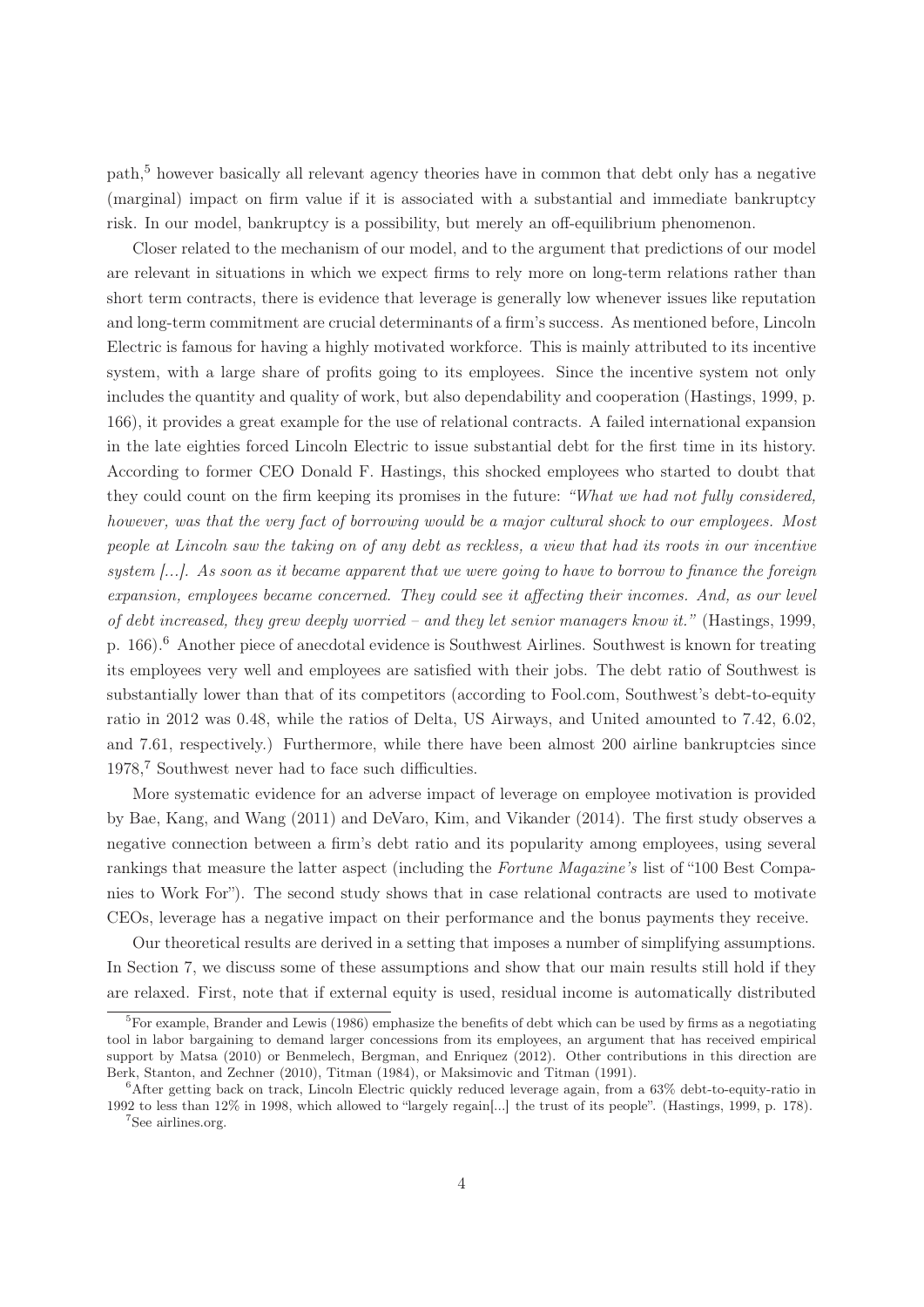among all shareholders. We assume that those dividend payments, which are an indicator of the agent's effort, are not observable to outsiders and cannot be used as a base for formal contracts to incentivize the agent. In Section 7.1, we argue that this assumption has no effect on our results if we interpret the agent to be the firm's workforce as a whole rather than an individual player. Then, it generally is not possible to infer an individual agent's effort from total profits and therefore dividend payments – which would be needed to use the latter to provide incentives. Second, we assume that short-term debt is used and furthermore constant throughout. These assumptions are discussed in Sections 7.2 and 7.4. Whereas a decreasing debt-path might be optimal under some circumstances, having long-term debt would not affect our results. Rather, it would allow to relax a further assumption, namely that creditors are not able to detect the agent's effort, which is discussed in Section 7.5. Relaxing this assumption would also leave our results unaffected if auditing were not for free or did not allow to immediately detect any deviation, or if reneging on the relational contract would subsequently make it optimal to default on the firm's debt as well (Section 7.3).

Finally, we develop a number of extensions that provide additional arguments against debt financing. First, in Section 8.1, we show that external equity can also have a direct positive effect on the enforceability of relational contracts and not just be the residual financing mode. This effect is driven by the principal's ability to divert some of the firm's profits at the expense of external shareholders. For example, we let the firm's liquidation value be positive (Section 8.1.2). Then, the principal's "stealing" is only possible with respect to the firm's operating cash flows and not its liquidation value. Because a well-functioning relational contract reduces the firm's risk of going bankrupt, the principal now has extra incentives to honor the relational contract. These extra incentives are larger for lower debt levels, since less debt increases operating cash flows on the equilibrium path by more than it increases operating cash flows off the equilibrium path, i.e., upon reneging.

Second, in Section 8.2, we derive an additional commitment problem caused by debt financing. There, we assume that effort is continuous and that higher effort still increases the firm's survival probability. Then, debt creates incentives for the principal to reduce implemented effort (which creditors cannot observe), because this allows the firm to enjoy underpriced debt. In this case, the unconstrained first-best effort level cannot be implemented with any positive amount of debt.

## 2 Related literature

For many decades, the corporate finance literature has been concerned with the impact of a firm's financing structure on its value. Various benefits and costs have been attributed to the use of either debt or equity, where the most prominent ones can be subsumed under tax incentives and agency problems (see Harris and Raviv, 1991, or Myers, 2003, for reviews of the literature). Agency problems exist between firms and outside investors and are caused by the unverifiability of activities pursued by entrepreneurs or managers. Myers (1977), Stiglitz and Weiss (1981, 1983), or Holmstrom and Tirole (1997) develop moral hazard models to show that using too much debt can increase the bankruptcy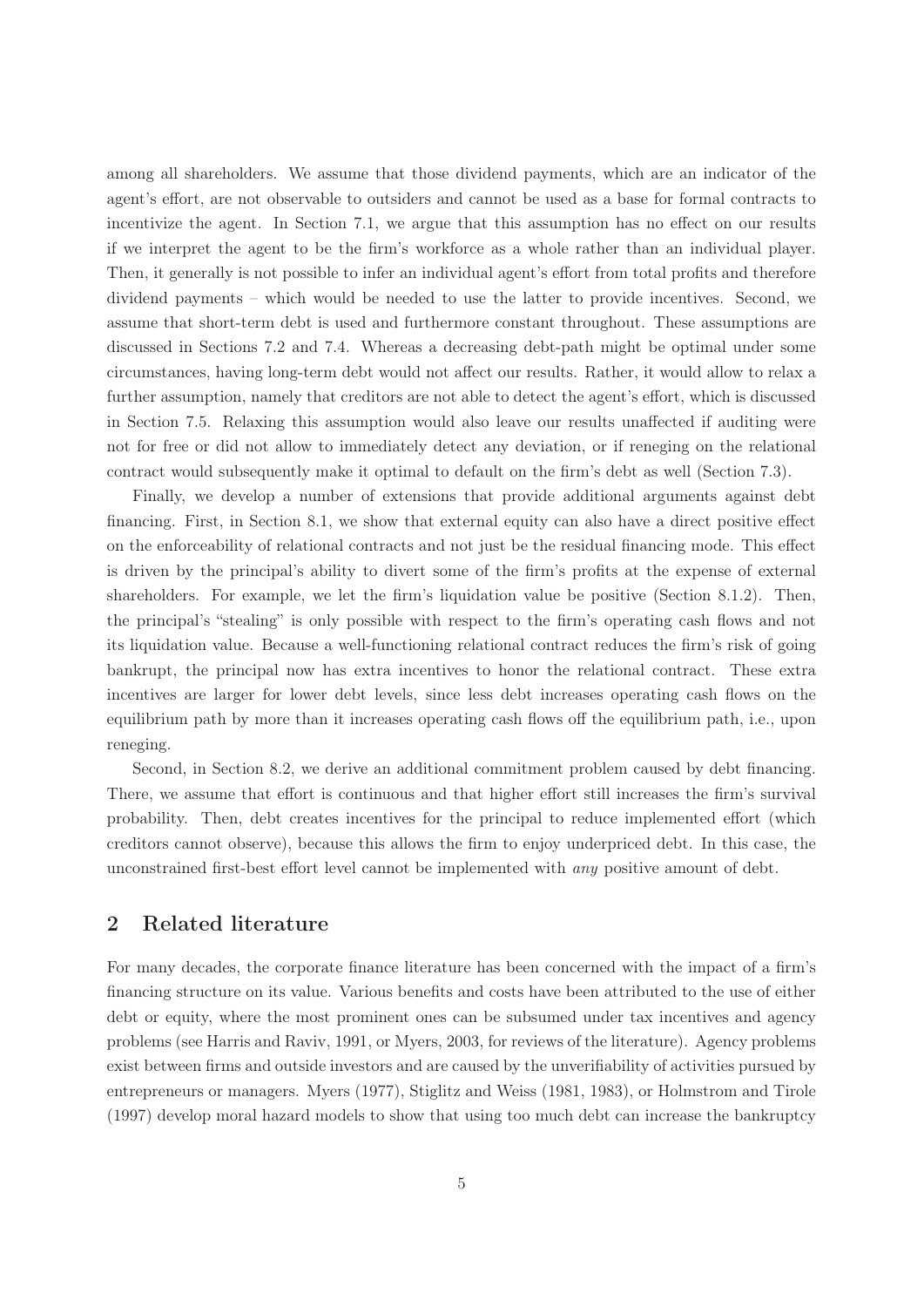risk. Because a firm is protected by limited liability, its downside risk after a default is reduced. This induces firms to take insufficient measures to reduce their bankruptcy risk, for example by selecting too risky investments or by enforcing inadequate effort to make projects successful. Bankruptcy costs or "costs of financial distress" constitute one part of the so-called tradeoff theory (Modigliani and Miller, 1963), which states that a firm's optimal debt ratio should balance the costs and benefits of debt. The latter are to a large extent associated with tax-deductible interest payments.<sup>8</sup>

However, the empirical case for the classical tradeoff theory is not too strong.<sup>9</sup> It rather seems that actual debt levels are much lower than predicted, and firms with potentially low costs of financial distress seem to be substantially underleveraged (see Graham, 2000, among others). As Myers (2003, pp. 21) put it, "[...] studies of the determinants of actual debt ratios consistently find that the most profitable companies in a given industry tend to borrow the least [...] High profits mean low debt, and vice versa. But if managers can exploit valuable interest tax shields, as the tradeoff theory predicts, we should observe exactly the opposite relationship. High profitability means that the firm has more taxable income to shield, and that the firm can service more debt without risking financial distress." We show that even for healthy and profitable firms, where a bankruptcy is possible but merely an off-equilibrium phenomenon, using very little debt can be optimal because it helps firms to enforce relational contracts with their workforce.

We contribute as well to the literature on relational contracts. The theoretical foundations of this literature have been developed by Bull (1987), MacLeod and Malcomson (1989), or Levin (2003). A great review of the relevant contributions to this field (including more recent work) is provided by Malcomson (2013). Many economists now are convinced that the appropriate handling of relational contracts is crucial for the success of firms. Gibbons and Henderson (2013), for example, argue that different aspects of relational contracts are responsible for observed persistent performance differences among seemingly similar enterprises. Therefore, improving our understanding of the precise impact of relational contracts on firm success is crucial, in particular in the context of a firm's organizational structure. In this vein, this paper – among a few others (Hennessy and Livdan, 2009, Barron and Li, 2016, Englmaier and Fahn, 2016) – contributes to a better understanding of how a firm's investment and financial decisions can affect informal arrangements with its employees.

<sup>&</sup>lt;sup>8</sup>In addition to providing tax benefits, debt is supposed to be a response to agency problems between a firm and its management. For example, managers might have tendencies to overinvest, which are potentially induced by preferences for empire building (see Williamson, 1964, or Jensen and Meckling, 1976), short-termism of managers who focus on activities the market can easily observe (see Stein, 1989, or Bebchuk and Stole, 1993), or managers' overconfidence into their own abilities (see Roll, 1986, or Heaton, 2002). If it is not possible to otherwise induce them to act in shareholders' interest, debt can optimally reduce the free cash flow available to managers and hence restrict their investment opportunities (see Jensen, 1986, Hart and Moore, 1995, or Zwiebel, 1996). In addition, debt shifts control rights to debtholders in bad states of the world. This threat of a potential loss of control is supposed to discipline managers and incentivize them to choose the right actions and repay investors (see Bolton and Scharfstein, 1990, Dewatripont and Tirole, 1994, Hart and Moore, 1998, or Inderst and Müller, 2003).

<sup>9</sup>This also holds for the (so-far-not-mentioned) pecking order theory by Myers and Majluf (1984). There, asymmetric information between a firm and outside investors concerning the real value of the firm induces a ranking over sources to finance new projects. First, internal funds should be used, followed by debt and then equity. Although this theory might explain the reluctance of firms to issue debt, the empirical evidence is at best mixed (see Leary and Roberts, 2010).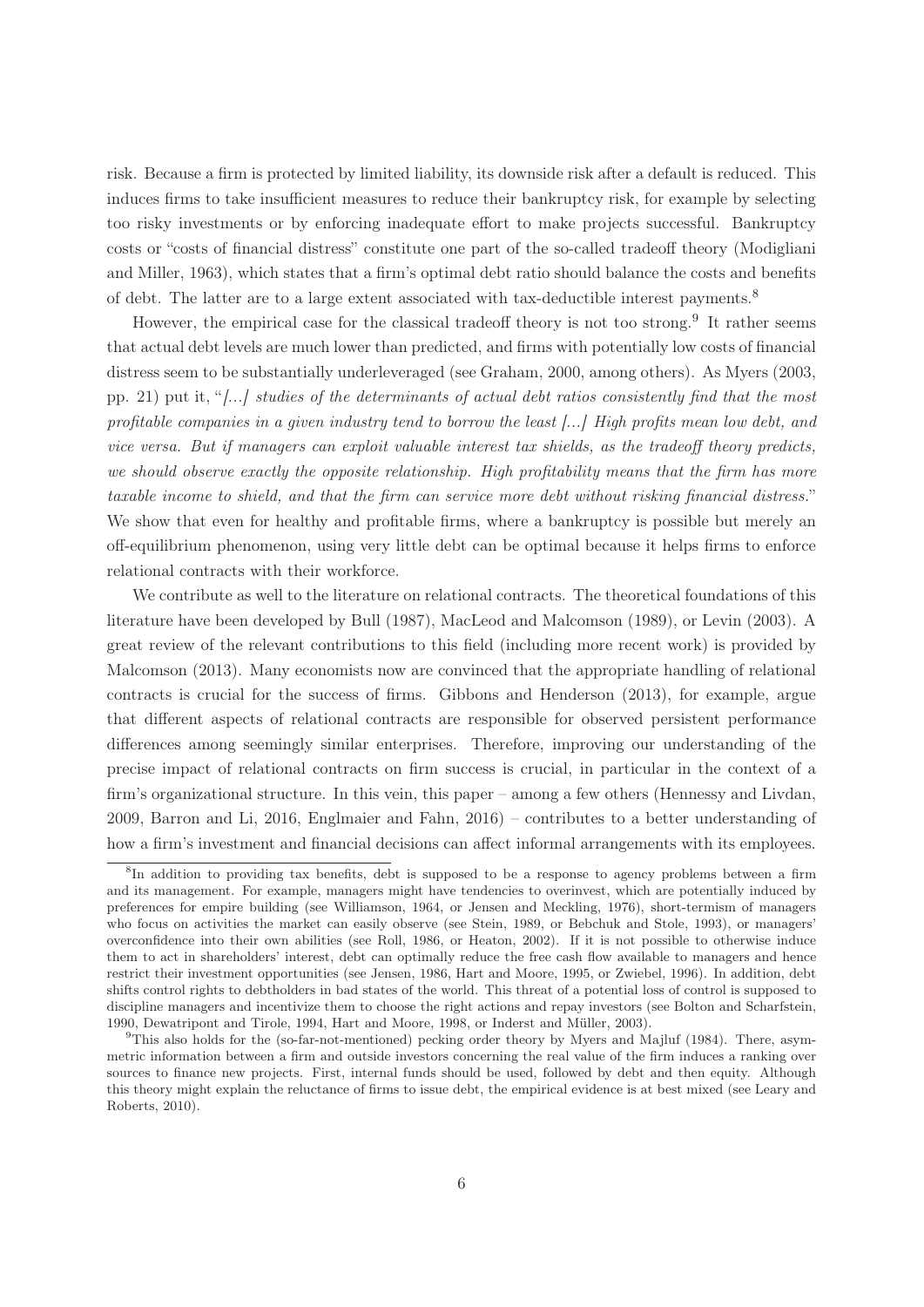## 3 Model

We analyze a firm and the behavior of its risk-neutral owner (principal, she) and a risk-neutral agent (he). In the following, we will – for the sake of concreteness – refer to a single agent, but the formal analysis and the main results are basically the same in a relationship between firm and total workforce (see Section 7.1). The firm needs two inputs for production: capital and the agent's effort. The capital investment needed to get the firm running exceeds the principal's own (internal) funds. Residual financing needs can be met by external equity or short-term debt. The time horizon is infinite and time is discrete. All parties (principal, agent, equity investors and creditors) share a common discount factor  $\delta$ , with  $0 < \delta < 1$ .

#### 3.1 Technology, financing and timing

#### 3.1.1 Capital investment

In period  $t = 0$ , the principal has to make a capital investment  $K > 0$  to get the firm running (the amount K is exogenously given). She has internal funds I, but  $I < K$ . Thus, she needs external sources to finance the remaining  $K - I$ . For that purpose, she can either use external equity or short-term debt.

To use short-term debt, she has to enter a perfectly competitive credit market at the end of every period  $t = 0, 1, 2, ...$  The total debt level borrowed in period  $t - 1$  and used in period t is denoted by  $D_t$ , so that total equity amounts to  $K - D_t$ . Interest is denoted by  $r_t D_t$  and paid at the end of period  $t$ , where  $r_t$  is determined by an arbitrary creditor's zero-profit condition, taking into account that the credit market correctly assesses equilibrium play. Hence, the firm is supposed to repay  $(1 + r_t)D_t$  before it can enter the credit market at the end of period t to borrow  $D_{t+1}$ . The principal is not able to divert  $D_t$  after it has been borrowed, so  $D_t$  is always invested into the firm. Repayment of  $(1 + r_t)D_t$  is specified in a credit contract, with a default leading to a liquidation.

If the principal intends to use external equity, she can sell a share  $1 - \theta$  of the firm's equity to outside investors at the beginning of the game, i.e. in period  $t = 0$ . We rule out a market for the firm's equity in later periods. External shareholders are entirely passive, i.e., all decisions within the firm are made by the principal, and automatically receive a fixed share  $1 - \theta$  of the residual cash flows. Being the controlling shareholder, the principal is able to extract part of the firm's resources at the expense of external shareholders. The extraction of resources can happen through direct stealing (Shleifer and Vishny, 1997, Johnson et al., 2000) or be of a more indirect nature, for example if the principal conducts inefficient investments that generate private benefits (see Jensen and Meckling, 1976, Jenson, 1986).

Formally, we assume that the principal can steal a share  $\beta_t$  of the firm's residual cash flow at the end of every period before the remainder is automatically distributed, where  $\beta_t \leq 1$  can be freely chosen by the principal in order to maximize her payoff. Stealing is associated with relative costs  $l(\beta_t)$  that have to be borne by the principal, where  $0 \le l(\beta_t) \le 1$ ,  $l' > 0$ ,  $l'' \ge 0$ , and  $l(0) = 0$ .<sup>10</sup>

<sup>&</sup>lt;sup>10</sup>Below, we will analyze the possibility that  $l$  is not a function of the stolen *share* of the firm's residual cash flow,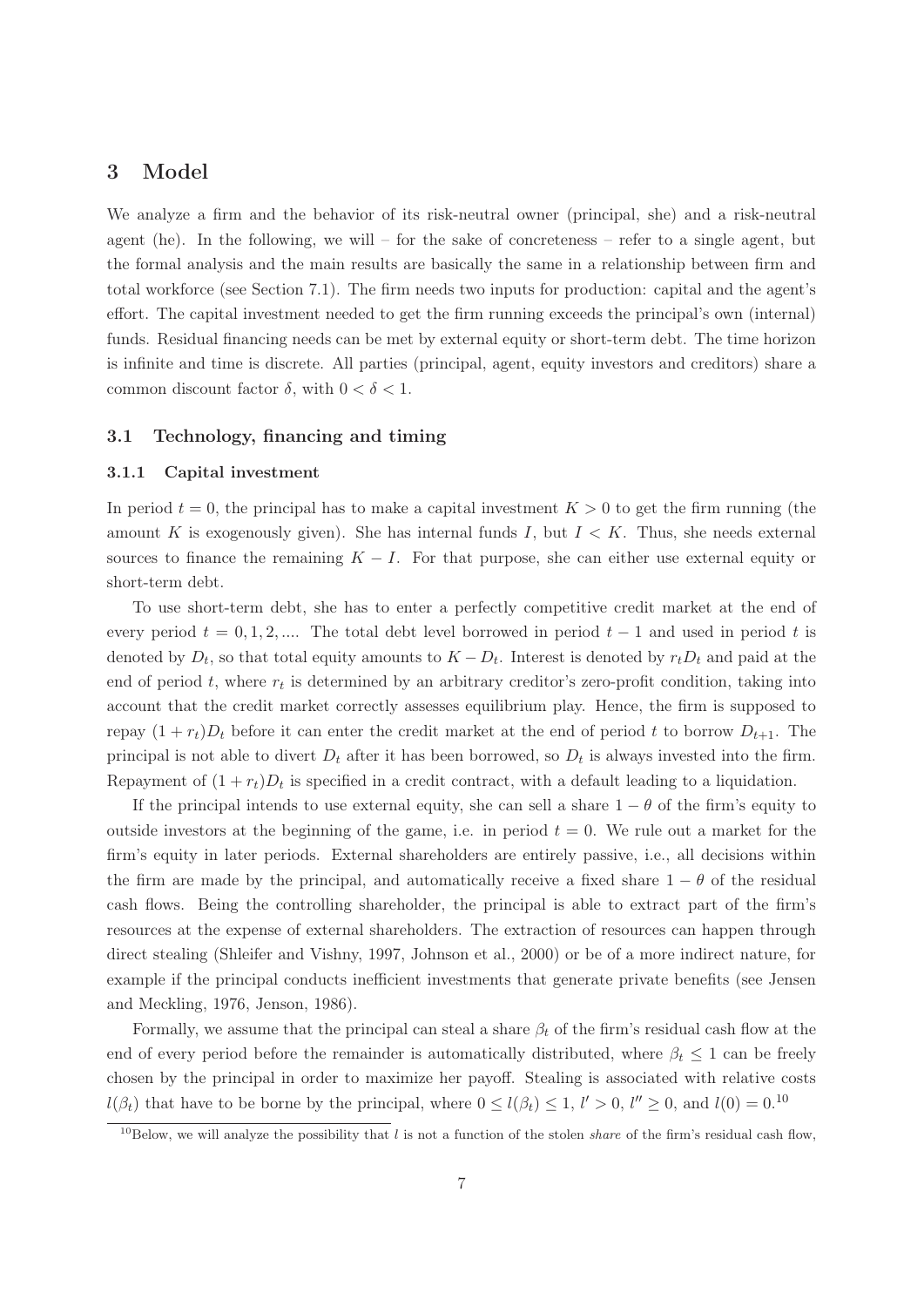These costs might take the following form. If the principal conducts outright theft or fraud, this is illegal and, if detected, will be punished by law enforcement agencies. In this case,  $l(\cdot)$ includes the probability of being caught and the subsequent (monetary or non-monetary) punishment (as in Shleifer and Wolfenzon, 2002, or Ellingsen and Kristiansen, 2011). If the extraction is not necessarily illegal, but for example happens through the expropriation of corporate opportunities from the firm by the principal (see Johnson et al., 2000, for specific examples), or through inefficient investments that generate private benefits to the principal (Shleifer and Vishny, 1997),  $l(\cdot)$  represents the efficiency costs of these policies. Finally,  $l(\cdot)$  might also include the principal's private effort costs of identifying and carrying out the best stealing opportunities.

Then, the principal keeps a total share  $(1 - l(\beta_t))\beta_t + (1 - \beta_t)\theta$  of the firm's residual cash flow, external shareholders effectively receive  $(1 - \beta_t)(1 - \theta)$ .  $\beta_t$  is optimally chosen by the principal in every period and satisfies the first-order condition  $(1 - l(\beta_t)) - l' \beta_t - \theta = 0$ . This yields a timeinvariant "stealing function"  $\beta(\theta)$ , with  $\beta' < 0$  and  $\beta(1) = 0$ , where the latter implies that no stealing occurs if only debt is used to meet the firm's need for external financing. We assume that for all  $\theta \in [0, 1], -\beta'(\theta)(1 - \theta) - (1 - \beta(\theta)) < 0$ . This means that the direct effect of a larger  $\theta$  on external shareholder's payoffs (they receive a smaller share of the firm's residual cash flow) dominates the indirect effect (less stealing increases their effective share). In the following, we define  $\lambda(\theta) \equiv (1 - l)\beta(\theta) + (1 - \beta(\theta))\theta$  and assume  $\beta(I/K) < 1$ , which implies that  $\beta(\theta) < 1$  if the firm uses no debt.

The market for the firm's equity is competitive, and in period  $t = 0$  the principal receives the discounted value of the cash flow that is expected to be distributed to (rational) shareholders, which we denote by  $E$ . Finally, we assume that if being indifferent, the principal uses internal funds.

#### 3.1.2 Production

The firm needs the agent in order to produce. The principal makes an employment offer to the agent at the beginning of every period  $t = 1$ . This offer involves a compensation package  $(w_t, b_t)$ , where  $w_t$  is a fixed component paid at the beginning of the period and  $b_t$  a discretionary bonus paid later. The agent's decision – whether to accept the offer or not – is captured by  $d_t^A \in \{0, 1\}$ , where  $d_t^A = 1$  describes an acceptance and  $d_t^A = 0$  a rejection. If  $d_t^A = 0$ , the firm is liquidated, with the consequences of a liquidation further described below. Whenever he is not employed, the agent consumes his outside utility  $\overline{u} \geq 0$ .

Upon accepting the contract  $(d_t^A = 1)$  and receiving  $w_t$ , the agent chooses his effort level. Effort is binary,  $e_t \in \{0, 1\}$ , and associated with private effort costs  $c(e_t)$ , with  $c(0) = 0$  and  $c(1) = c > 0$ . The agent's contribution to firm value is characterized by the function  $f(e_t)$ , with  $f(1) > f(0) \geq 0$ . We assume  $f(1) - c > f(0)$ , implying that effort yields a higher per-period surplus than no effort. After observing  $f(e_t)$ , the principal has the choice to pay a bonus  $b_t$  to the agent. The agent is supposed to be remunerated with this bonus whenever he has exerted the appropriate effort level.

The agent only accepts an employment offer that gives him a share of at least  $1 - \alpha$  of the total

but of the absolute amount.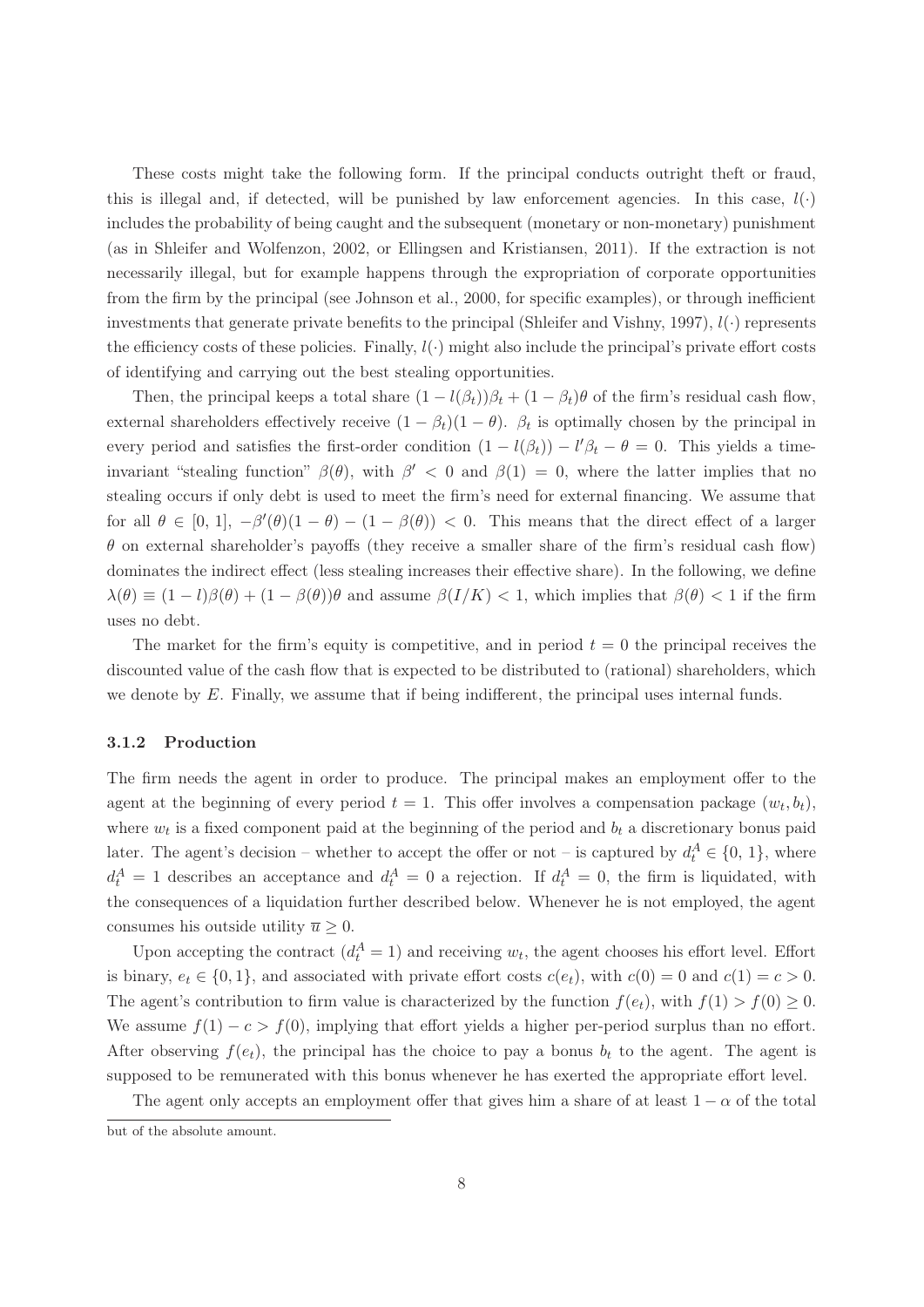relationship surplus in every period (with  $0 \leq \alpha \leq 1$ ). For example, principal and agent could play a bargaining game in every period, determining the compensation package, effort choice, and desired continuation game, where bargaining weights of firm and agent are  $\alpha$  and  $1 - \alpha$ , respectively.<sup>11</sup> The relationship surplus is the surplus generated by the relationship between firm and agent; the relationship between firm and providers of external capital is not taken into account. This implies that debt repayment as well as the principal's stealing does not reduce the relationship surplus.<sup>12</sup>

#### 3.1.3 Liquidation

The firm may be liquidated in any period  $t$ , where a liquidation is an irreversible event. Three instances can trigger a liquidation of the firm: (i) the agent rejects the principal's employment offer; (ii) a shock that the firm can experience in every period; and (iii) a default on debt repayment.

The likelihood of a shock that yields a liquidation depends on the effort level in period  $t$  and equals  $1 - \rho(e_t)$ , with  $\rho(1) > \rho(0) \geq 0$ . Thus, high effort is not only beneficial because it gives a higher instantaneous surplus, but also because it increases the chances that the firm survives for another period. Without having a qualitative impact on our results, we will from now on impose

Assumption 1:  $\rho(1) = 1$ 

Assumption 1 implies that if the agent exerts high effort, the firm will not face an involuntary bankruptcy. In addition, we define  $\rho \equiv \rho(0) < 1$ .

If the firm has not faced a negative shock, the principal is supposed to repay the loan  $D_t$ , plus interest  $r_t D_t$ . If she complies and repays, she enters the credit market again to borrow  $D_{t+1}$ , and the game moves on to the next period. If the principal defaults and refuses to repay, the firm is liquidated at the end of period  $t$ . We assume that the asset has no outside value. Hence, neither creditors nor equity holders get a share of outstanding obligations after bankruptcy. We relax this assumption in Section 8.1.2.

The timing of actions for each period  $t \geq 1$  can be summarized in the following figure (where P denotes the Principal and A the Agent):

<sup>&</sup>lt;sup>11</sup>Following Rubinstein (1982) and, in a dynamic setting, Halac (2015). Halac (2015) specifies a bargaining game over a similar compensation package where, at the beginning of every period t, principal or agent are assigned full bargaining power with probabilities  $\alpha$  and  $1-\alpha$ , respectively. If there is no information asymmetry between principal and agent (as in our case), then such a bargaining game leads to the generalized Nash bargaining solution, where in each period the parties split the relationship surplus with shares  $\alpha$  and  $1 - \alpha$ . See also Miller and Watson (2013), for a more rigorous analysis of bargaining in a repeated game where formal contracts cannot be used.

 $12$ If interest payments or the principal's stealing reduced the surplus that is shared between principal and agent, the firm would have additional incentives to replace internal with external capital in order to reduce this surplus. This aspect is beyond the scope of our paper; Hennessy and Livdan (2009) analyze a situation where debt repayments reduce the bargaining surplus (of firm and workers) and find that this creates some benefits of debt financing.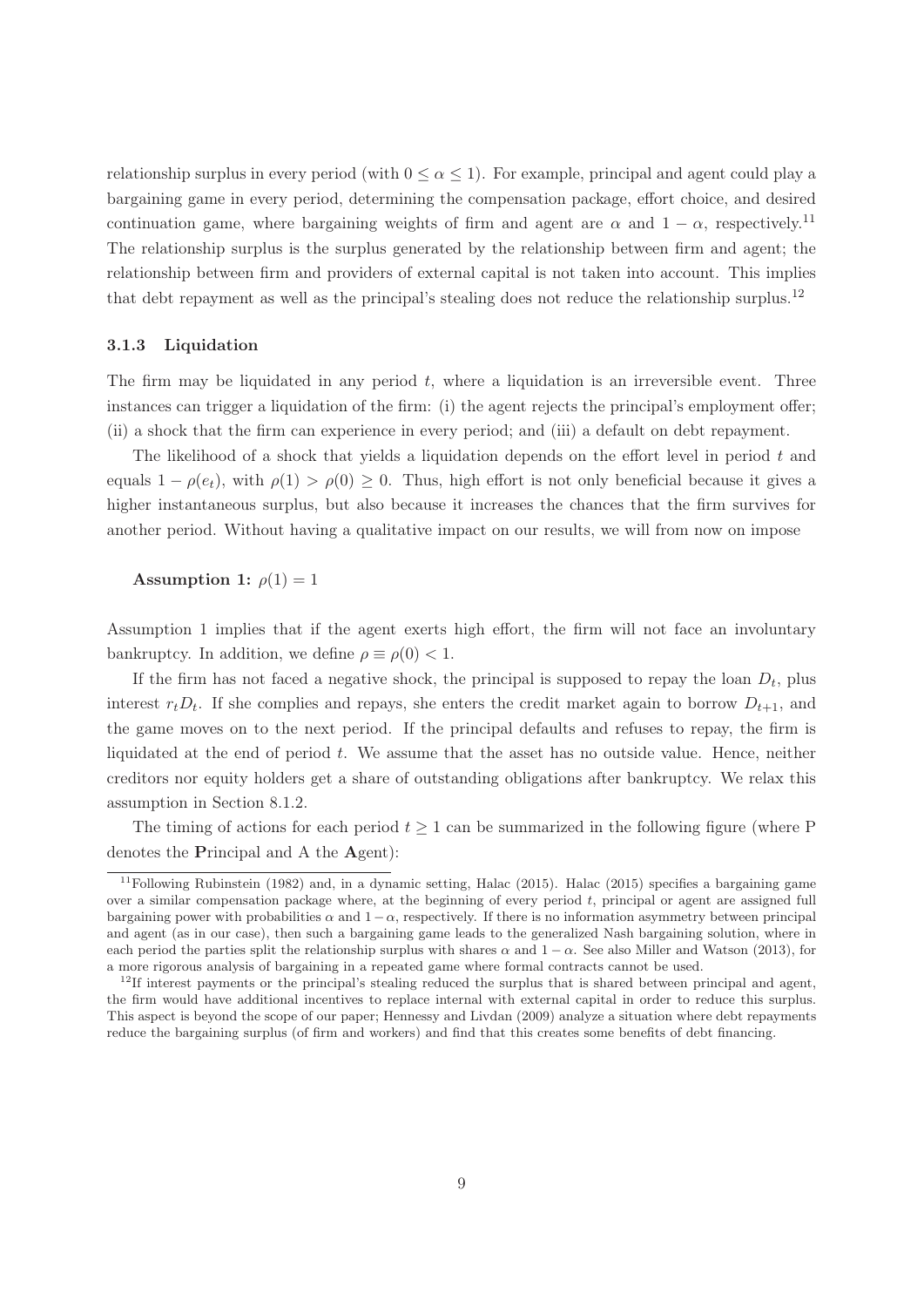| A accepts/rejects |                  | P can pay<br>bonus |                            | $(1+r_t)D_t$ (re)paid<br>to creditor | Decision<br>about $D_{t+1}$ |  |
|-------------------|------------------|--------------------|----------------------------|--------------------------------------|-----------------------------|--|
| P offers          | A supplies $e_t$ |                    | <b>Bankruptcy</b>          |                                      | Default triggers            |  |
| contract to A     |                  |                    | realized                   | bankruptcy                           |                             |  |
|                   |                  |                    | with prob. $1 - \rho(e_t)$ |                                      |                             |  |

#### 3.2 Information structure

We assume that effort  $e_t$  as well as  $f(e_t)$  can be observed by both principal and agent but not by any third party, in particular not by creditors. Therefore, neither  $e_t$  nor  $f(e_t)$  can be part of explicit, court-enforceable incentive contracts, and a relational contract is required to motivate the agent. Note that  $f(e_t)$  is not called output in our setting but rather "reflects everything the principal values (gross of wages), (and) [...] might be more appropriately called the agent's total contribution" (Gibbons, 2010, p. 341). Therefore, the case  $e = 0$  does not necessarily imply that the agent does not work at all. It rather captures all dimensions of the agent's effort that are verifiable (and implemented optimally by the firm), either because they reflect standard tasks or because sufficient verifiable measures exist. Consequently,  $f(0) > 0$  is possible (and will generally be assumed throughout), implying that it can be profitable to run the firm with  $e = 0$ .

The bonus payment  $b_t$  is neither verifiable nor can it be observed by creditors. This is because the bonus does not only have monetary components, but includes aspects like promotions, extra free time, work climate, or other non-monetary perks the agent values and that are costly for the firm. Otherwise, payments might indicate to the credit market that a deviation from equilibrium behavior has occurred and trigger a respective adjustment of the interest rate, which is a case we want to rule out. For simplicity, we also assume that the fixed wage  $w_t$  cannot be observed by creditors.<sup>13</sup>

Furthermore, although residual income is automatically distributed to all shareholders, those payments (and also the amount stolen by the principal) can neither be observed by creditors nor used in the arrangement between firm and agent. $^{14}$ 

Because we assume external shareholders to be entirely passive (and because no market for the firm's equity exists in periods  $t \geq 1$ , we do not have to specify the degree of information they have access to.

A liquidation of the firm is observed by all players. To simplify the analysis, we assume that all aspects of the relationship between firm and creditors can be observed by the agent, as well as by the whole credit market as a whole.

<sup>&</sup>lt;sup>13</sup>However, it would be sufficient to assume that the part of the compensation package used to reward the agent for his non-verifiable effort is not observable.

<sup>&</sup>lt;sup>14</sup>This assumption is discussed in Section 7.1.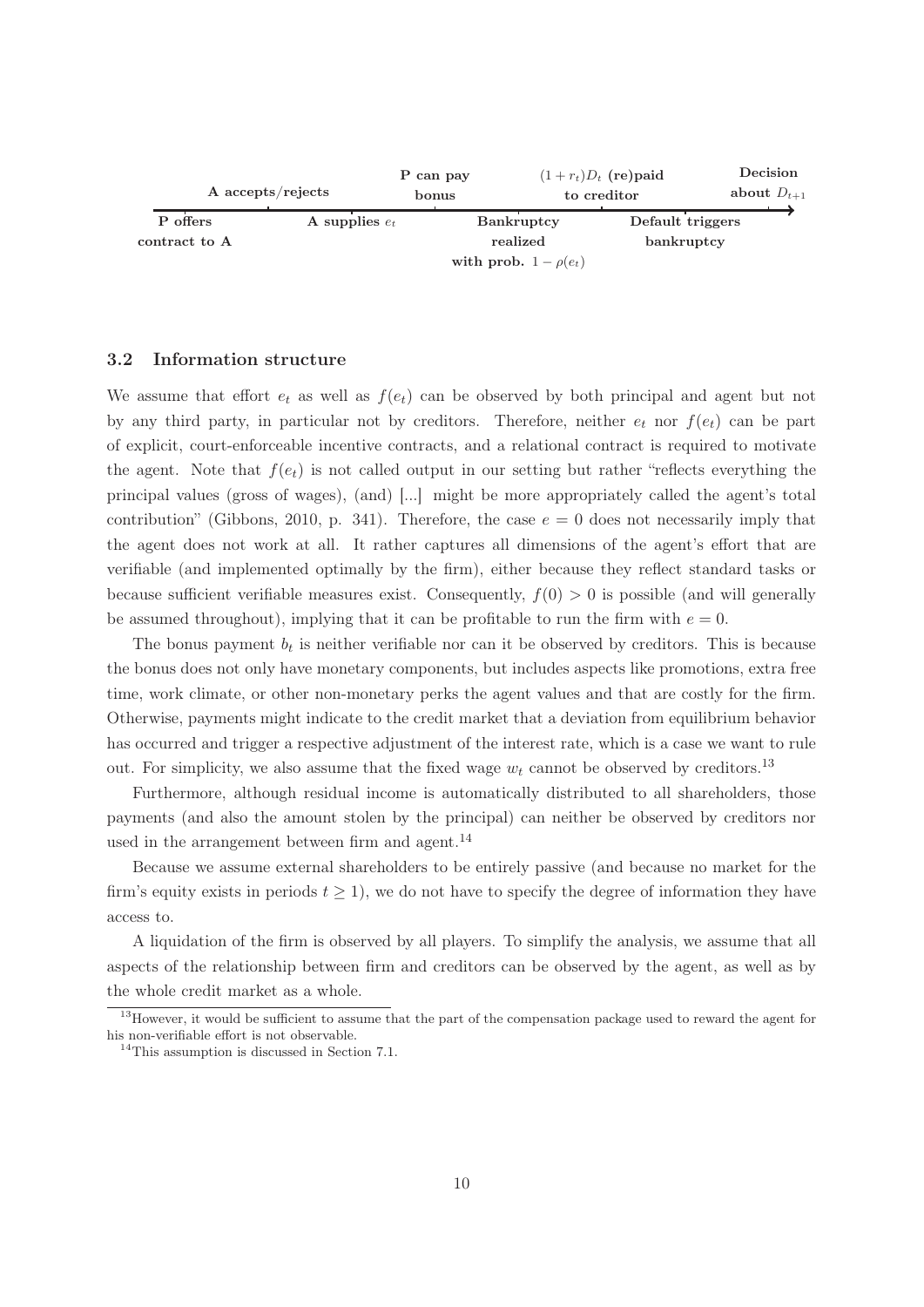#### 3.3 Equilibrium concept and selection

Creditors are assumed to be passive. Yet they understand the game between principal and agent and can observe the firm's total debt. Therefore, the charged interest rate is set to A) satisfy a zero-profit condition, and B) take into account the relationship between the amount of debt and equilibrium effort (derived below).

The relationship between principal and agent, the only active players in this game, entails no private information. Therefore, our equilibrium concept is subgame perfect equilibrium. Our objective is to characterize a subgame perfect equilibrium that maximizes the expected discounted profit stream of the firm in period  $t = 0$ , taking into account that the agent can keep a share  $1 - \alpha$  of the ongoing relationship surplus.

#### 3.4 Payoffs

At the beginning of a period  $t \geq 1$  in which the firm is operating, the expected equilibrium payoff of the principal (provided debt is repaid) can be defined recursively and equals

$$
\Pi_t = \lambda(\theta) \left[ f(e_t) - w_t - b_t + \rho(e_t) \left( -D_t (1 + r_t) + D_{t+1} \right) \right] + \rho(e_t) \delta \Pi_{t+1}.
$$

Furthermore, since the investment K has to be made in period  $t = 0$ ,

$$
\Pi_0 = -(K - E - D_1) + \delta \Pi_1,
$$

with  $K - E - D_1 = I$ .

The agent's equilibrium payoff in a period  $t \geq 1$  in which the firm is operating is

$$
U_t = w_t + b_t - c(e_t) + \delta \left[ \rho(e_t) U_{t+1} + (1 - \rho(e_t)) \overline{U} \right],
$$

where  $\overline{U} = \frac{\overline{u}}{1-\delta}$ .

## 4 Benchmark cases

Before deriving conditions for the enforceability of a relational contract to implement high effort, we analyze the optimal financing structure in two benchmark cases. There, without loss of generality, we let debt be constant in every period.

First, we characterize an equilibrium with zero effort (note that such an equilibrium always exists, also as a relational contract). If  $f(0)$  is sufficiently large, it might then still be optimal to run the firm. As a second benchmark, we assume that *formal* contracts to enforce  $e = 1$  are feasible.

This section presents a summary of both cases. We relegate a more elaborate analysis, as well as the proofs of the presented Lemmas, to Appendix II.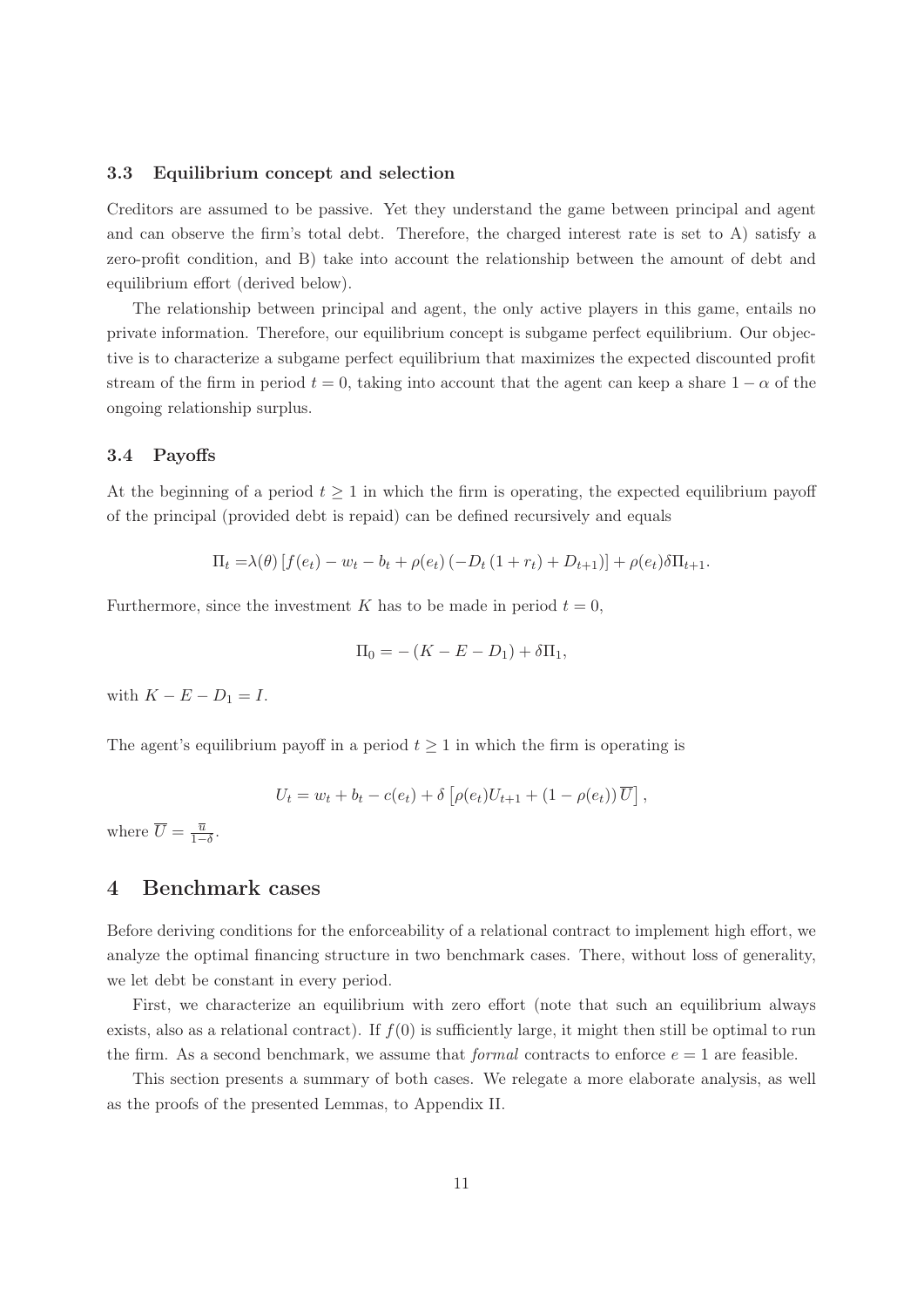#### 4.1 Benchmark I:  $e = 0$

Let us first characterize an equilibrium with  $e = 0$  in all periods, assuming that the firm has been started and the investment K has been made. Recall that the principal needs the agent to operate the firm even if  $e = 0$ . For this case to be interesting,  $f(0)$  must be strictly positive and large enough so that running the firm is optimal.

An equilibrium with  $e = 0$  has the following features. The interest rate r provided debt is expected to be repaid equals  $r = (1 - \delta \rho)/\delta \rho$ , hence takes the possibility of a bankruptcy into account. The agent receives his outside option plus a share  $1 - \alpha$  of the net relationship surplus, which equals  $(f(0) - \overline{u}) / (1 - \delta \rho)$ .

In addition, the continuation value of the firm must be larger than the interest payment, because otherwise a default would be optimal. This is captured by the condition  $-\lambda(\theta)rD + \delta\Pi(0) \geq 0$ , where  $\Pi(0) = \lambda(\theta) [\alpha (f(0) - \overline{u}) - \rho r D]/(1 - \delta \rho)$ . If this condition does not hold for  $D = K - I$ , the principal is credit constrained. This means that she might like to borrow more but is not granted additional credit, even if she were willing to pay a higher interest rate. Generally, driven by the assumption of limited liability, a voluntary default becomes more tempting for higher debt levels. This resembles the mechanism proposed by Myers (1977), Stiglitz and Weiss (1981, 1983), or Holmstrom and Tirole (1997).<sup>15</sup> However, this aspect has been widely analyzed, and we aim at focussing on relatively healthy firms where owners have no incentives to take measures that induce a bankruptcy. We therefore assume that the negative (direct) effect of leverage on the principal's incentives is absent by assuming that a voluntary default is never optimal, i.e., we impose

**Assumption 2:** 
$$
\alpha \delta^2 \rho \frac{f(0) - \overline{u}}{1 - \delta \rho} \ge (K - I)
$$

Assumption 2 is sufficient for a voluntary default never to be optimal. It states that the principal has no incentive to default if she solely uses debt for her external financing needs. It does not affect our qualitative results, though, and we relax this assumption in Section 7.3.

The next Lemma gives the main result of this section.

**Lemma 1:** Given the firm has been started, and given  $e_t = 0$  in every period it is active, the firm only uses debt to meet its need for external financing, i.e.,  $D = K - I$ .

Because we eliminate incentives for a voluntary default by imposing Assumption 2, the principal only uses debt financing. If the principal used external equity, she would steal a share  $\beta(\theta)$  in every period. This would be anticipated by the providers of external equity who consequently would be willing to pay less for the firm's equity at the onset of the game. In sum, this would be costly for the principal because her rent-seeking activities are associated with costs  $l(\beta)$ . By reducing free cash-flow, debt serves as a commitment device for the principal to extract less rents, and hence

<sup>&</sup>lt;sup>15</sup>There, limited liability induces highly leveraged firms to take insufficient measures to reduce their bankruptcy risk, for example by selecting too risky investments or by enforcing inadequate effort to make projects successful.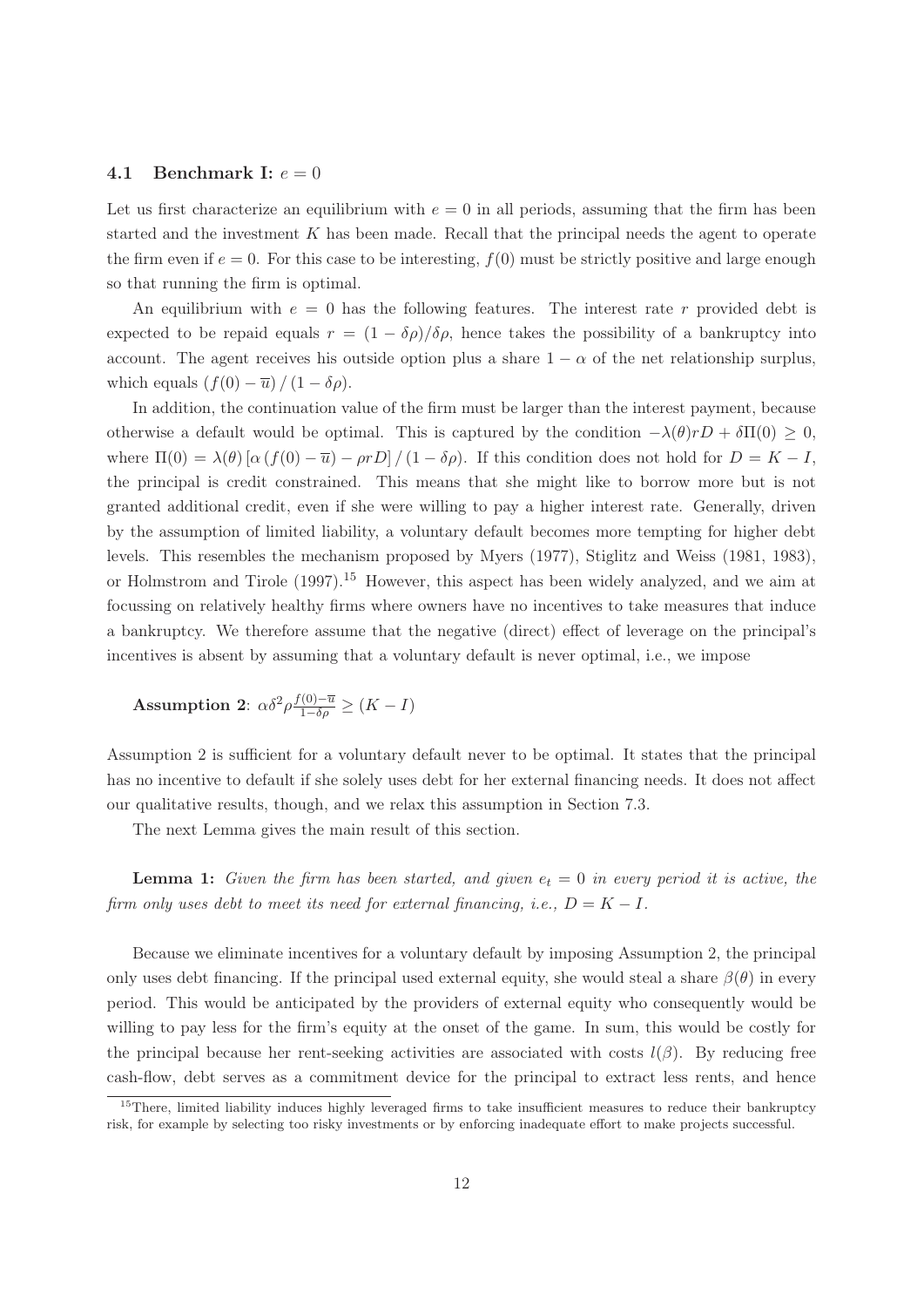increases her ex-ante profits (as in Jensen, 1986, Hart and Moore, 1995, or Zwiebel, 1996).

To simplify the subsequent analysis, we further assume that starting the firm in period  $t = 0$  is in any case optimal:

**Assumption 3:** 
$$
-K + [1 - l(\beta(I/K)) \beta(I/K)] \delta \alpha \frac{f(0) - \overline{u}}{1 - \delta \rho} \ge 0.
$$

Assumption 3 states that even if only external equity were used to finance the firm, and even if  $e = 0$  in every period, the firm's total expected profits are sufficient to cover the investment costs in period  $t = 0$ .

#### 4.2 Benchmark II: Formal contracts feasible

If formal contracts based on the agent's effort are feasible, the following contract can implement high effort in every period and allocate the relationship surplus accordingly. The agent receives the fixed wage  $w = \alpha \overline{u} + (1 - \alpha) (f(1) - c)$ . If  $e = 1$ , he also gets a bonus  $b = c$ , whereas no bonus is paid in case of  $e = 0$ .

Lemma 2 characterizes the optimal financing structure when effort is verifiable.

**Lemma 2:** Assume the agent's effort is verifiable. Then, the firm is started and  $e = 1$  is implemented in every period. The firm only uses debt to meet its need for external financing, i.e.,  $D = K - I.$ 

The reluctance of the principal to use external equity is again driven by the associated efficiency loss induced by her rent-extraction activities. Furthermore, because effort is verifiable, the firm's financing structure has no effect on her ability to provide incentives for the agent. Therefore, the principal only considers the direct costs of her financing alternatives and favors debt over external equity.

## 5 Relational contracts

In the following we show that the financing structure affects the extent to which relational contracts can be enforced. We derive conditions for the enforceability of a relational contract with  $d_t^A = 1$  and  $e_t = 1$  in every period, and without a voluntary bankruptcy being optimal. The latter implies that the principal repays the firm's debt on the equilibrium path. Furthermore, we assume that debt is constant over time on and off the equilibrium path.<sup>16</sup> Since the agent gets the share  $(1 - \alpha)$  of the total relationship surplus in every period, we can assume without loss of generality that wage and bonus are constant in every period. Hence, we can focus on stationary contracts and omit time subscripts in this section. We assume throughout that starting the firm is optimal. It will turn out, though, that this is generally the case given Assumption 3.

 $16$ We discuss the assumption of constant on-path debt in Section 7.2.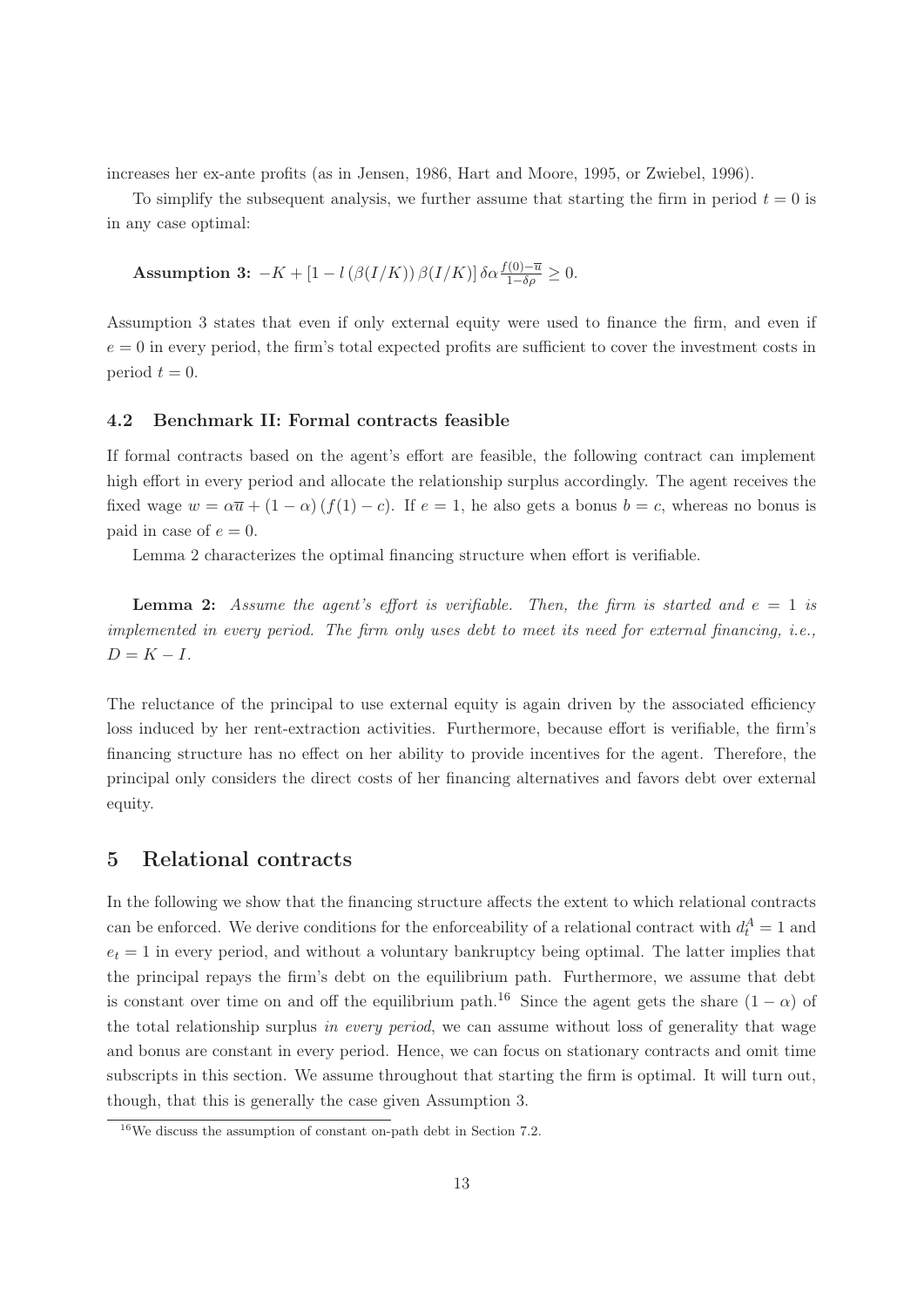Note that if high effort can be implemented on the equilibrium path, the agent's utility in this case equals  $U(1) = \overline{U} + (1 - \alpha) \frac{f(1) - c - \overline{u}}{1 - \delta}$ , whereas the principal gets  $\Pi(1) = \lambda(\theta) \frac{[\alpha(f(1) - c - \overline{u}) - rD]}{1 - \delta}$ . There,  $\alpha (f(1) - c - \overline{u}) - rD$  are the firm's per-period profits after meeting its obligations towards agents and creditors, and  $\lambda(\theta) = [1 - l(\beta)] \beta(\theta) + [1 - \beta(\theta)] \theta$ . Hence, the principal first extracts a share  $\beta(\theta)$  of the firm's profits, where however efficiency costs  $l(\beta)\beta(\theta)$  reduce the amount the principal effectively pockets. The remaining profits are distributed accordingly, and shared between principal (getting  $\theta$ ) and external shareholders (getting  $(1 - \theta)$ ). Both payoffs,  $U(1)$  and  $\Pi(1)$ , are higher than the respective outside options, so principal and agent prefer to be part of the relationship.

Two conditions must hold in order to enforce high effort in every period. First, it must be optimal for the agent to choose high effort given that he expects to receive the bonus afterwards. Second, it must be optimal for the principal to pay the bonus after observing high effort. In order to characterize these constraints, we must state what happens after a deviation.

It is optimal to assume that a deviation triggers the harshest feasible punishment.<sup>17</sup> Thus, we assume that if anyone deviates from the relational contract, all trust between parties is lost in the sense that the agent does not expect to receive the bonus anymore, and the principal does not expect the agent to exert effort in any future period. Therefore, if either the agent does not exert effort or the principal does not pay the bonus (after observing high effort), the equilibrium with zero effort will subsequently be played (which either involves a continuation of the firm with no effort, or a default and liquidation of the firm, whichever yields a higher payoff for the principal).<sup>18</sup>

The first condition – the agent needs sufficient incentives to deliver high effort – is captured by the agent's incentive compatibility (IC) constraint, which must hold in every period  $t \geq 1$ :

$$
w + b - c + \delta U(1) \ge w + \delta \left( \rho \hat{U}(0) + (1 - \rho) \overline{U} \right).
$$
 (IC)

There,  $\hat{U}(0)$  describes the agent's off-path continuation utility. It equals  $\overline{U} + (1 - \alpha) \frac{f(0) - \overline{u}}{1 - \delta \rho}$  if the no-effort equilibrium is played after a deviation, and  $\overline{U}$  if the principal subsequently decides to default.

For the principal, it must be optimal to make the promised payment b, given the agent has chosen high effort. This is captured by the so-called dynamic enforcement (DE) constraint, which is characterized by the next Lemma.

Lemma 3: The following condition must hold for the principal to pay the bonus b and repay the loan in every period:

$$
-\lambda(\theta)b + \delta\left(\Pi(1) - \hat{\Pi}(0)\right) \ge 0, \tag{DE}
$$

with  $\hat{\Pi}(0) = \lambda(\theta) \left[ \alpha \frac{f(0) - \overline{u}}{1 - \delta \rho} - \frac{\rho r D}{1 - \delta \rho} \right]$ .

<sup>&</sup>lt;sup>17</sup>Abreu (1988) shows that a player with an observable deviation from on-path behavior should be punished by receiving a minmax-payoff.

<sup>&</sup>lt;sup>18</sup>Note that the following setting would yield the same outcome: A deviation by the agent ( $e_t = 0$ ) does not affect continuation play. Instead, the agent is supposed to make an appropriate payment to the principal, where a failure to make this payment induces a shift to the zero-effort equilibrium.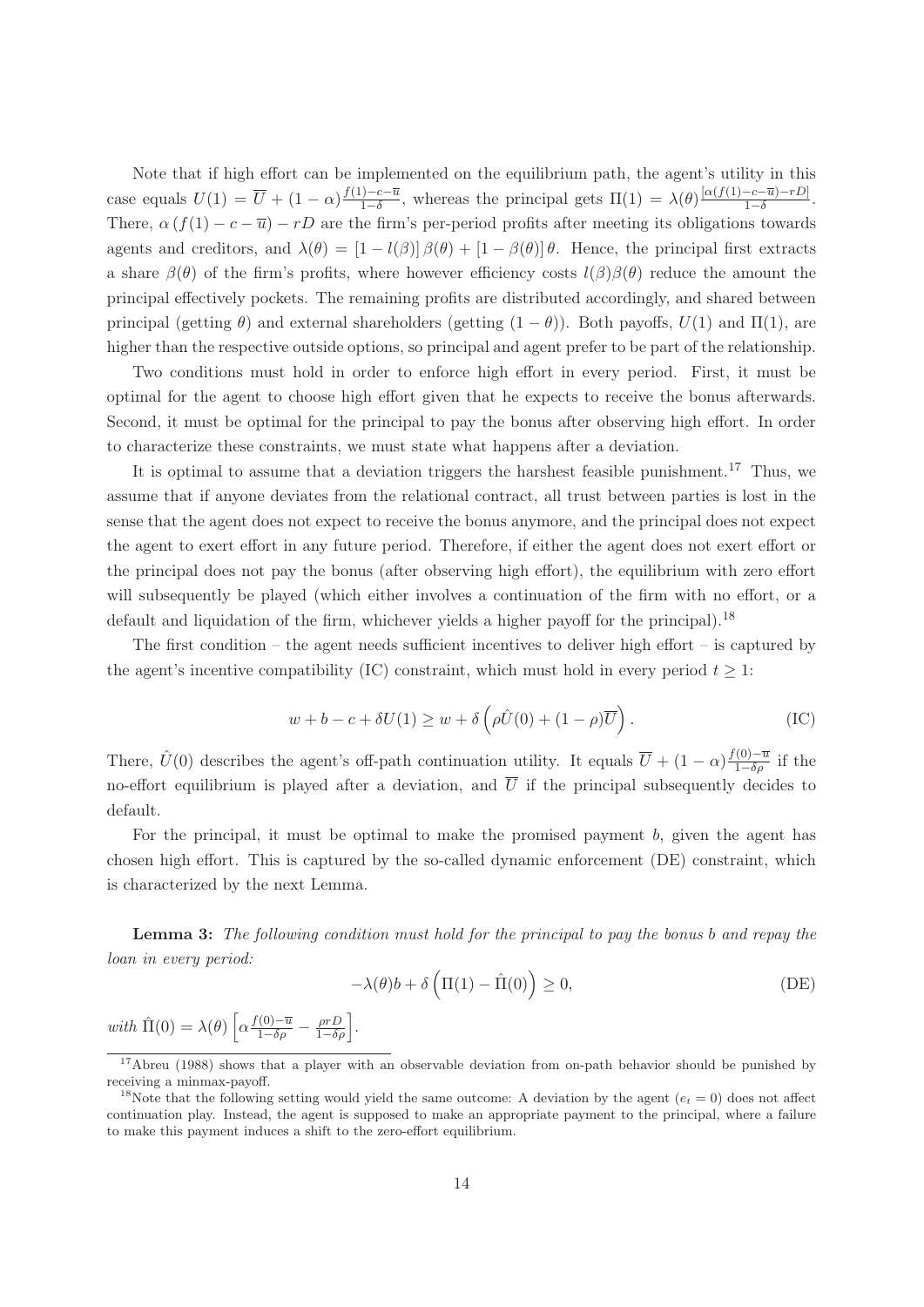The proof of Lemma 3 can be found in Appendix I.

The (DE) constraint states that the difference between the principal's on- and off-path profits must be sufficiently high to cover the bonus payment. We furthermore have to take into account that the principal may or may not default after reneging on paying b. Lemma 3 implies that, after refusing to pay the bonus, the principal does not default and the firm is still operated (with zero effort, though). Note that we do not allow for an adjustment of the firm's debt after a deviation. But even if this were feasible, it would be optimal to stick to the firm's equilibrium borrowing policy after a deviation, for the following reason. After reneging, the principal would like to use the informational advantage she has over creditors concerning the firm's survival probability, and increase debt by as much as possible. This, however, would let the credit market infer that the game is not in equilibrium anymore. Then, the interest rate would be adjusted accordingly and take account of the fact that  $e = 0$  from then on. Without an adjustment, the principal can enjoy underpriced debt after a deviation, and off-path profits  $\hat{\Pi}(0)$  are higher than  $\Pi(0)$ , the latter denoting the profits in an equilibrium with  $e = 0$  (as derived in Section 4.1).

Finally, in an equilibrium with  $e = 1$  in every period, the zero-profit condition yields an interest rate

$$
r = \frac{1 - \delta}{\delta}.
$$

## 6 Optimal financing structure and the commitment role of equity financing

We can now establish the link between capital structure choice and enforceability of relational contracts, and then characterize the optimal capital structure. First, we derive one integrated constraint that determines whether high effort can be enforced.

**Lemma 4:** For a given debt level D, high effort  $e = 1$  can be implemented in every period if and only if the following constraint is satisfied:

$$
-c + \delta \frac{f(1) - c - \overline{u}}{1 - \delta} - \delta \left( (1 - \alpha)\rho + \alpha \right) \frac{f(0) - \overline{u}}{1 - \delta \rho} - \frac{(1 - \rho)}{(1 - \delta \rho)} D \ge 0.
$$
 (IC-DE)

The proof of Lemma 4 can be found in Appendix I.

Adding (IC) and (DE) gives the (IC-DE) constraint, which is necessary and also sufficient for the enforceability of relational contracts. It states that effort costs today must not exceed the difference between future rents generated on the equilibrium path and future off-path rents (that is, with zero effort). These rents contain the whole firm's profits. Therefore, although the principal alone makes the decision whether to honor the relational contract and naturally only takes her own interests into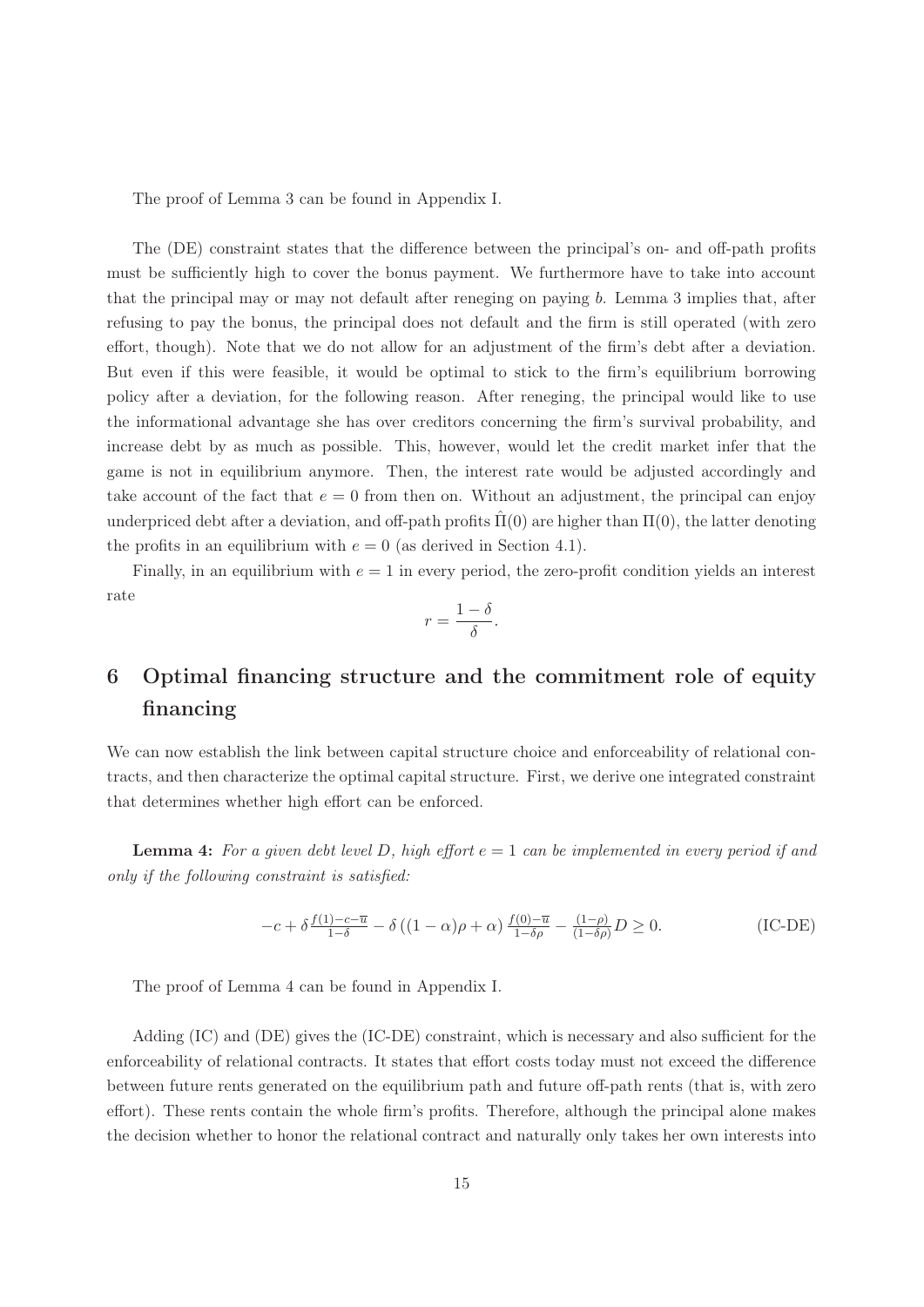account, the firm's total profits enter (IC-DE). This is because the claims of outside shareholders affect the principal's costs and benefits of honoring the relational contract to the same extent. She just receives a share  $\lambda(\theta)$  of future firm profits in case she honors the relational contract, but her savings today when reneging on the bonus payment only amount to  $\lambda(\theta)b$  as well. Therefore, the amount of external equity does not affect the principal's incentives in how to deal with the agent.<sup>19</sup> This is different with debt financing, which is summarized in Proposition 1:

**Proposition 1:** Debt tightens the (IC-DE) constraint. Hence, more debt makes it more difficult to implement high effort. External equity does not affect the enforceability of high effort.

Proposition 1 immediately follows from Lemma 4. While external equity has no impact on the enforceability of relational contracts, the enforceability is negatively affected by debt. This negative effect is highlighted in  $(IC-DE)$ , where a larger value of  $D$  reduces the left-hand side. Intuitively, having debt reduces the principal's commitment in her relationship with the agent because the resulting repayment obligations reduce future profits on the equilibrium path by more than they reduce profits off the equilibrium path. After the principal reneged on paying the bonus, effort is zero in all subsequent periods. This increases the bankruptcy risk which does not, however, result in an appropriate adjustment of the interest rate, as creditors cannot observe the details of the relationship between principal and agent. The unadjusted interest rate is then too low to cover the real cost of capital. Therefore, higher debt makes the principal's outside option become relatively more attractive and increases her reneging temptation.

We should emphasize that the negative effect of debt on the enforceability of relational contracts does not rely on Assumption 2 (which states that a voluntary bankruptcy is not optimal off the equilibrium path). Assume that  $f(0) = 0$ , so the principal would also default after refusing to pay the bonus. In this case, debt reduces on-path profits by more than off-path profits simply because it is repaid in the first, but not repaid in the second case. Thus, the negative effect of debt on the enforceability of relational contracts is unaffected by the exact specification of our model (see Section 7.3).

To conclude, reneging on the bonus payment subsequently reduces expected payments from firm to creditor. These "off-path savings" are larger for higher debt levels. Hence, more debt increases the principal's reneging temptation.

Before deriving the conditions for an optimal capital structure, we impose

**Assumption 4:** 
$$
\frac{(f(1)-c-\overline{u})(1-l(\beta(I/K))\beta(I/K))}{1-\delta} \geq \left(\frac{f(0)-\overline{u}}{1-\delta\rho}\right).
$$

Assumption 4 compares two cases: profits when high effort can be enforced but only external equity is used (left-hand side), with profits when only debt is used but zero effort is implemented (right hand side). It states that implementing high effort is more important than the efficiency losses from

<sup>19</sup>This changes in Section 8.1.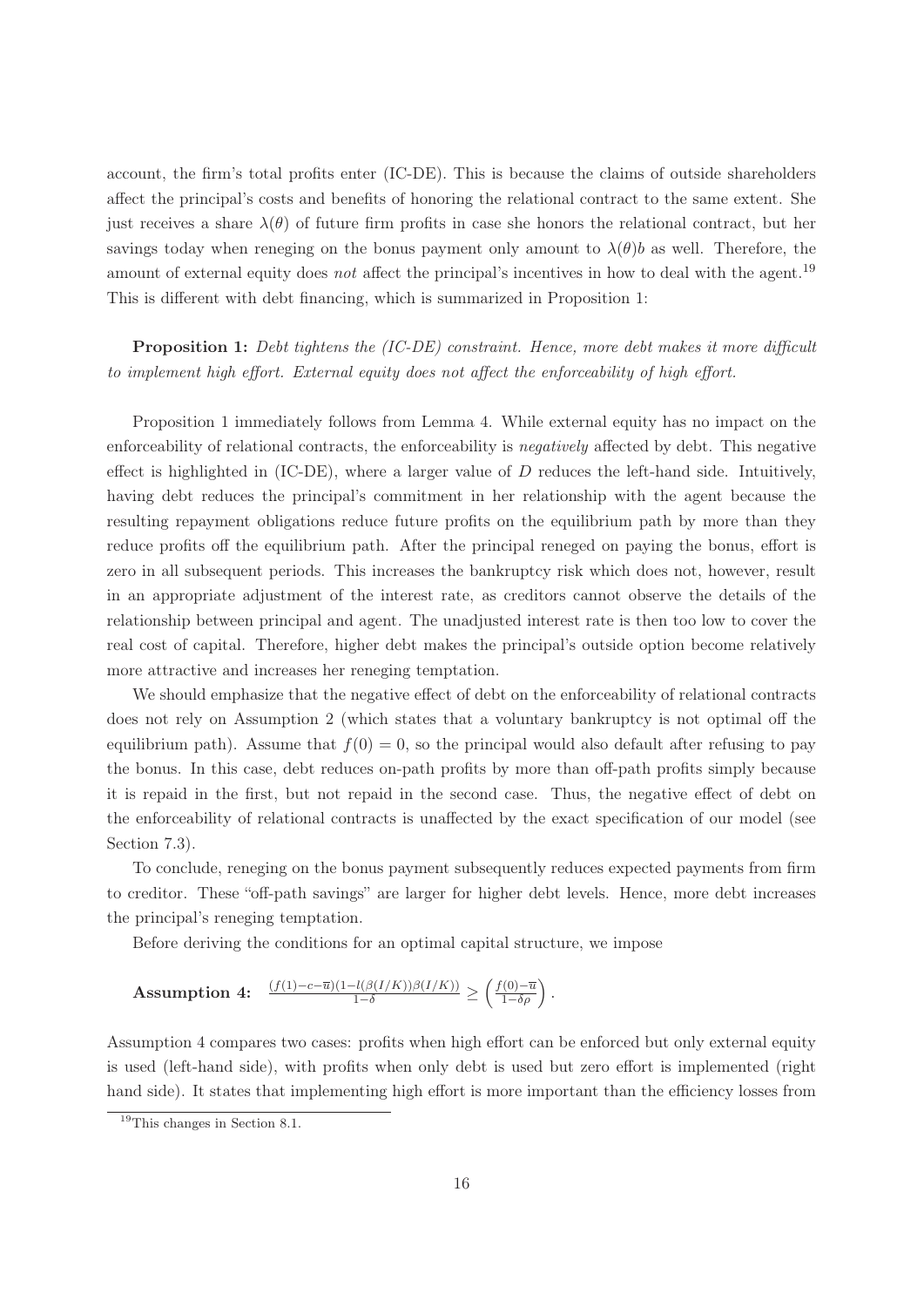the rent-extraction activities of the principal.

**Proposition 2:** The firm's optimal structure of external financing,  $D^*$  and  $E^*$ , is characterized by one of the following cases:

- $e = 1$  can be enforced for maximum debt  $D = K I$ , or can not be enforced for  $D = 0$ . In both cases,  $D^* = K - I$  and  $E^* = 0$ .
- Otherwise,  $D^* \in [0, K I]$ , and given by the binding (IC-DE) constraint; furthermore,  $E^* =$  $K - I - D^* > 0.$

The proof of Proposition 2 can be found in Appendix I.

Generally, the principal would prefer to use debt rather than external equity, because the latter is associated with direct costs due to the efficiency loss of stealing. Debt, however, has a negative effect on the enforceability of relational contracts.

Proposition 2 implies that values of  $f(1)$  and  $\overline{f(1)}$  exist such that the debt level is irrelevant for the enforceability of relational contracts for  $f(1) < f(1)$  and  $f(1) > \overline{f(1)}$ . In the first case, relational contracts can never be enforced, in the latter they can always be enforced. Hence,  $D = K - I$  in this case, because only the direct costs of external equity have to be taken into account. For  $f(1) \leq f(1) \leq \overline{f(1)}$ , there exist thresholds  $D(f(1))$ , with  $D(f(1)) \leq K - I$ , determined by the binding (IC-DE) constraint, such that relational contracts are enforceable for  $D \leq D(f(1))$ , and not for  $D > D(f(1))$ . Thus, debt in this case is determined by the binding (IC-DE) constraint. This is because of Assumption 4 which states that the efficiency costs of using external equity are lower than the gains from a well-functioning relational contract.

## 7 Discussion of assumptions

In this section, we discuss a number of assumptions that we have imposed in order to simplify the preceding analysis. We can show, though, that relaxing these assumptions does not make the negative effect of debt financing on relational contracts disappear.

#### 7.1 Verifiable dividend payments and multilateral relational contracts

If external equity is used to finance the firm, residual income is automatically distributed among all shareholders. We assume that those dividend payments – which are an indicator of the agent's effort – cannot be observed by outsiders. This implies that dividend payments can neither be used in credit arrangements nor as a basis for a (formal) contract with the agent; if formal contracts based on  $y$  were feasible, the firm would not need relational contracts to motivate the agent. This assumption helps to streamline the exposition of the model but is arguably rather strong. However, it is not essential for our results if we regard the agent not as an individual player but as the firm's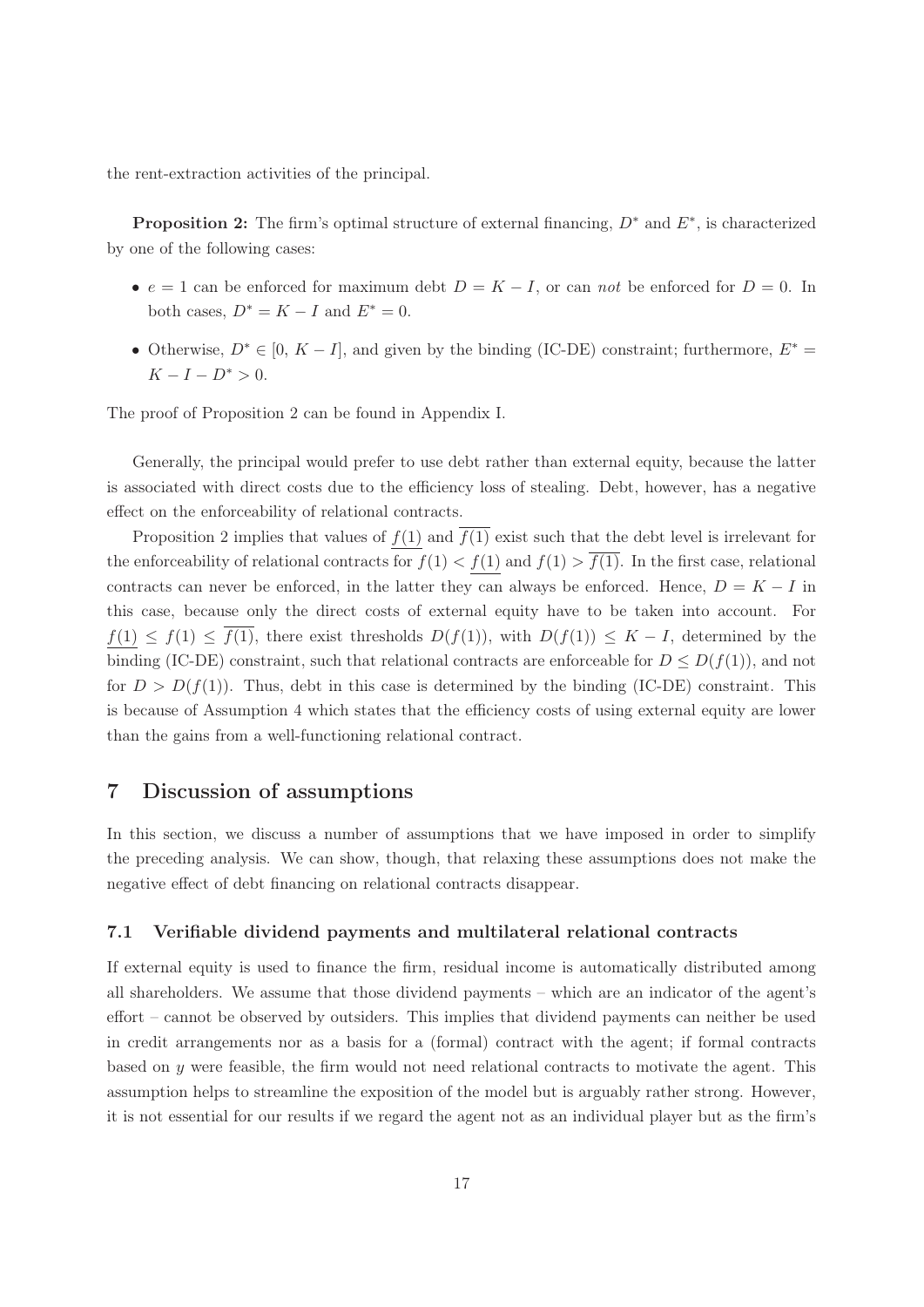total workforce. The reason is that the contribution of an individual agent to total profits, and thus dividend payments, can generally not be assessed.

Assume that the task of the principal is to manage the workforce of the firm. This workforce is of mass 1, and each of the individual agents chooses effort  $e_t \in \{0,1\}$  in every period. While  $e = 1$  is associated with effort cost  $c, e = 0$  is not costly for the respective agent. The contribution of the workforce to firm value amounts to  $f(y)$ , where  $y = \int_0^1$  $\mathbf 0$  $e_i di, i$  denotes an individual agent (hence,  $y = 1$  if all agents choose high effort), and  $f(y)$  is strictly increasing and concave. Furthermore, dividend payments to external shareholders in a given period amount to  $(1 - \beta(\theta))(1 - \theta) [\alpha(f(y) - c \cdot y - \overline{u}) - rD]$ . Since  $\theta$  is common knowledge, the size of a dividend payment can be used to infer y. Now, assume that both, formal contracts based on y as well as multilateral relational contracts (Levin, 2002), are feasible. The latter implies that the behavior of the firm towards one particular agent can be observed by all other employees. For this reason, reneging on one agent can (and optimally will) be punished by all of them. They subsequently lose trust and are not willing to exert effort anymore. Then, using formal contracts based on y cannot be used to motivate any agent. Because of the law of large numbers, the size of  $y$  is unaffected by an individual agent's effort. Put differently, by just observing  $y$ , one cannot assess whether a specific agent exerted effort or not. This outcome resembles the situation in most firms with a considerable amount of employees, whose contributions will be impossible to link to profits.

The optimal multilateral relational contract is basically identical to the one with one agent, as derived above. If we only consider symmetric equilibria (i.e., either all agents choose  $e_t = 1$ , or none of them does), the formal analysis is completely identical. If we also allow for non-symmetric equilibria, the situation is similar to the one where we allow for continuous effort, as analyzed in Section 8.2. If the (IC-DE) constraint binds, relational contracts can only be enforced for a subset of agents, and the number of those agents is maximized for low debt.

If creditors can observe  $y$ , they are able to detect deviations and subsequently adjust interest rates accordingly. However, we show below that in this case the negative effect of debt financing on relational contracts remains if either  $f(0)$  is so small that non-payment of b is optimally followed by a default (Section 7.3), if only long-term debt can be used (Section 7.4), or if auditing the firm's performance is costly or does not imply an immediate detection of a firm's deviation (Section 7.5).

#### 7.2 Non-constant debt

We assume that debt is constant on the equilibrium path. This assumption is not without loss of generality in cases where the optimal debt level is determined by the binding (IC-DE) constraint. More precisely, assume there is a debt level  $\overline{D} < K - I$ , such that the (IC-DE) constraint holds for  $D \leq \overline{D}$  but not for  $D > \overline{D}$ . With constant debt, it would be optimal to set  $D = \overline{D}$  and finance the remainder with external equity (see Proposition 1), which is associated with an efficiency loss.

Alternatively, the principal could start with a debt level above  $\overline{D}$  and use retained earnings in order to reduce its debt level and replace it with internal equity. This would imply that zero effort was implemented for the first few periods, and – conditional on the firm surviving – effort could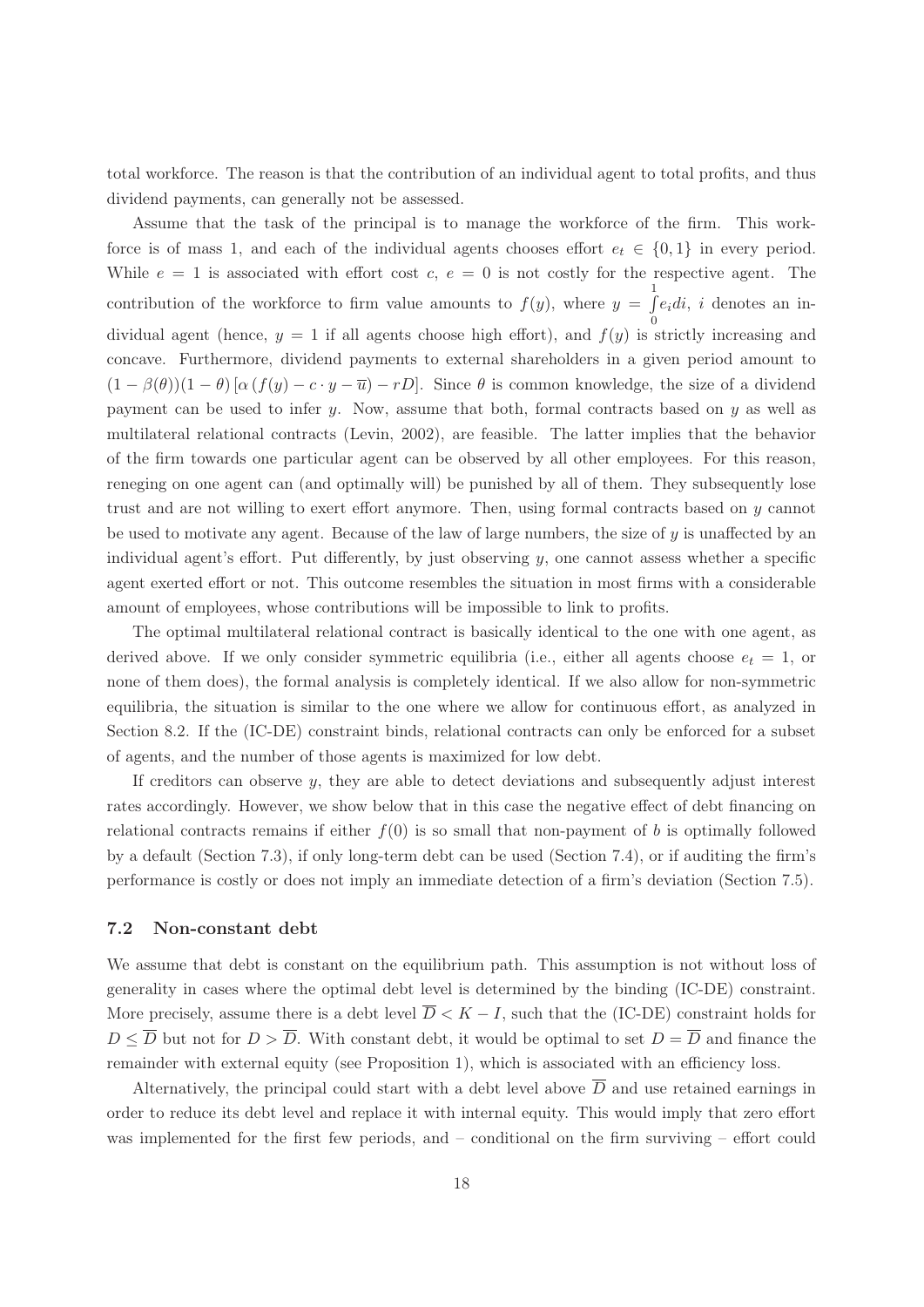only jump to 1 after leverage was reduced to a level below  $\overline{D}$ . Such a strategy would be optimal if the output loss of having zero effort for a couple of periods would be lower than the efficiency loss caused by rent extraction activities when the share of external equity was high.<sup>20</sup>

Such considerations would also drive players' behavior in case the firm faced a liquidity shock forcing it to temporarily take on some debt (as in the Lincoln Electric example described in the Introduction). Assume the firm faced such a shock with a small probability at the beginning of every period. If the resulting debt level was too high to still satisfy the (IC-DE) constraint, the firm would not be able to implement high effort for a couple of periods until enough debt was repaid. In this case, one would also have to consider the possibility of cash holdings as a precautionary device to address the liquidity shock (and further work out what happens if debt approaches a level where a continuation of the firm would not be profitable anymore). Nevertheless, behavior would still be driven by the main mechanism derived in this paper: debt makes it more difficult to implement relational contracts.

### 7.3 Assumption 2 does not hold – low  $f(0)$

In the following we will show that relaxing Assumption 2, which states that a voluntary default is never optimal and the firm is hence not credit constrained, has no qualitative impact on our results, but rather strengthens them. We relax Assumption 2 by reducing  $f(0)$  and, for convenience, focus on the case  $f(0) = 0$ . This implies that the firm is not run if no effort can be implemented, and that once the principal decides to renege on the bonus payment, she will consequently also default. The dynamic enforcement constraint becomes  $-b-rD+\delta\frac{[\alpha(f(1)-c-\overline{u})-rD]}{1-\delta}\geq 0$ , the agent's incentive compatibility constraint is  $-c + b + \delta \left(\overline{U} + (1 - \alpha) \frac{f(1) - c - \overline{u}}{1 - \delta}\right) \ge \overline{U}$ , where we must also take into account that the firm is liquidated after the agent decides to not exert effort. Combining both constraints and noting that  $r = (1 - \delta)/\delta$  implies the following condition, which is necessary and sufficient to enforce high effort:

$$
-c + \delta \frac{f(1) - c - \overline{u}}{1 - \delta} - \frac{D}{\delta} \ge 0.
$$

As before, debt has a negative effect on the enforceability of relational contracts, only the marginal negative effect is larger. This is mainly because debt is only repaid on the equilibrium path and reduces future on-path profits. The intuition for the negative effect of debt has slightly changed. Before, the resulting consequence of having underpriced debt made it more tempting for the principal to renege when leverage was high. Now, the two implicit arrangements the firm has (one with the agent and one with a creditor) are more directly intertwined. Both will only be honored if future profits are sufficiently high, but those future profits can only be used once. This means that both arrangements are substitutes, and larger supposed payments in one arrangement reduce the firm's commitment in the other.

 $^{20}$ For a more detailed analysis of a related case, see Barron and Li (2015), who show that if a firm uses external financing, it might optimally first meet its financial obligations at the expense of having low compensation and effort levels for a couple of periods.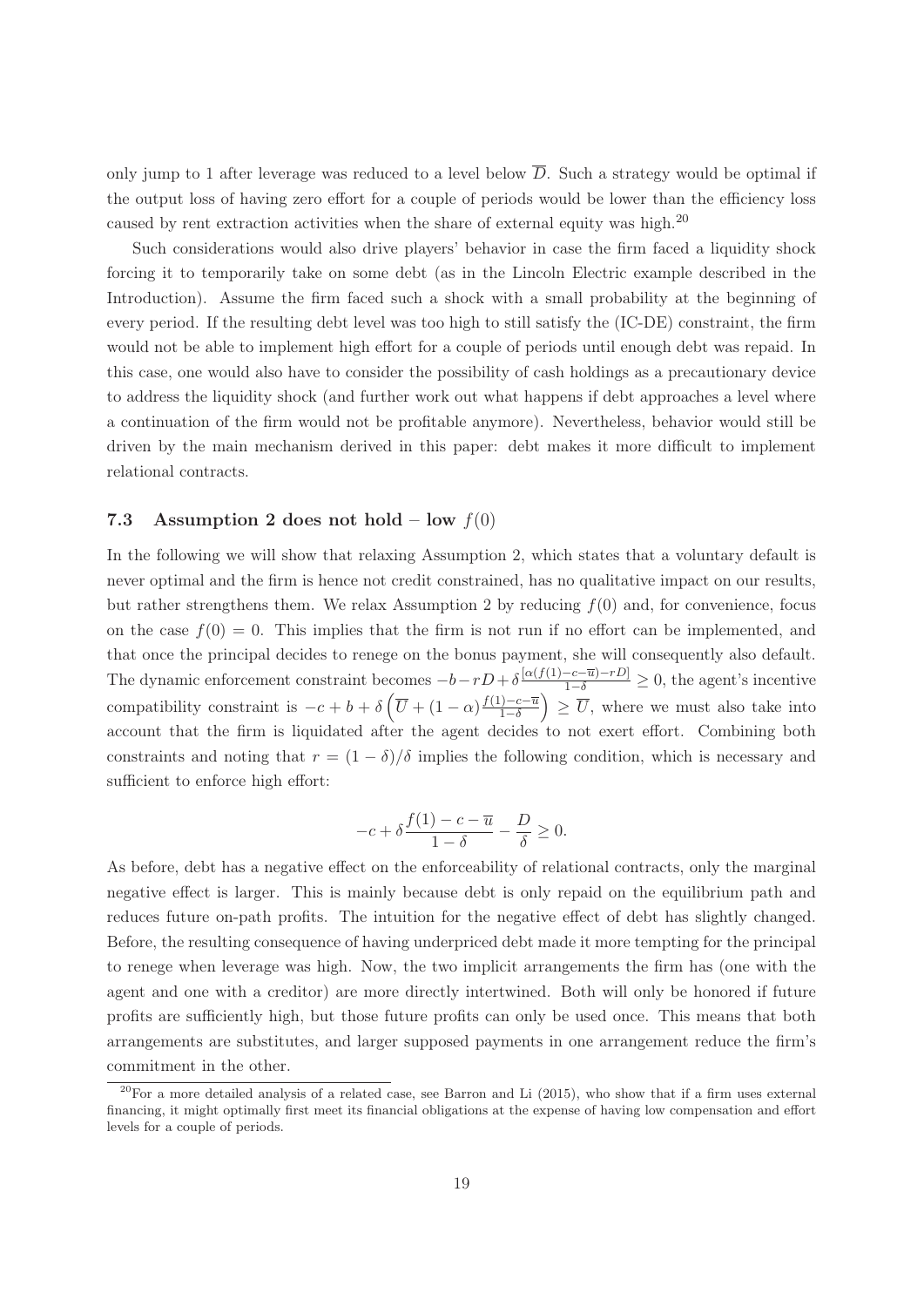Note that having  $f(0) = 0$  would also allow to relax our assumption that creditors cannot detect deviations in the principal-agent relationship. Since the principal would immediately default after reneging on the bonus, creditors would have no opportunity to appropriately respond to such a deviation.

#### 7.4 Long-term debt

We assume that the firm enters the credit market in every period. Old debt (plus interest) has to be repaid before the firm can borrow again. Since debt is constant, though, the firm effectively pays  $rD$ in every period. If the credit contract had a longer duration than just one period, the outcome would therefore exactly be the same (if designing the credit contract was costly, the optimal duration would naturally be longer). Furthermore, as in the situation where  $f(0) = 0$ , our assumption that creditors have no information regarding the relationship between principal and agent could be relaxed. If creditors were able to observe deviations, it would take until the maturity of a credit contract before they could adjust the terms appropriately and demand a higher interest rate. This is an aspect we further pursue in the next paragraph.

#### 7.5 Creditor can audit past performance

As pointed out before, our assumption that creditors are not able to detect deviations in the principalagent relationship can be relaxed if the model setup is slightly adjusted. Generally, one might argue that creditors should have the possibility to demand auditing of the previous performance of the firm and eventually find out about deviations. We can show that even within our main setup, giving the creditor the opportunity to audit the firm does not make the negative effect of debt on relational contracts vanish, unless this auditing is (almost) for free and helps to detect a deviation immediately.

Assume that auditing is for free, but that it takes the creditor  $T \geq 0$  periods until a deviation is detected (note that this case is formally equivalent to having no delay in auditing but longterm credit contracts which last for  $T + 1$  periods). Then, upon a deviation in some period t, the principal still pays an interest rate of  $(1-\delta)/\delta$  for the next T periods, and only from period  $t+T+1$ onwards, interest is adjusted to  $(1 - \delta \rho)/\delta \rho$ . The principal's continuation profits after reneging on her bonus obligations are  $\hat{\Pi}(0) = \lambda(\theta) \left[ \alpha \left( \frac{f(0) - \overline{u}}{1 - \delta \rho} \right) - \rho D \left( \frac{1 - \delta}{\delta} \frac{1 - \delta^T \rho^T}{1 - \delta \rho} + \delta^{T-1} \rho^{T-1} \right) \right]$ , yielding the (DE) constraint

$$
-c + \delta \frac{f(1) - c - \overline{u}}{1 - \delta} - \delta (\alpha + (1 - \alpha)\rho) \frac{f(0) - \overline{u}}{1 - \delta \rho} - D \frac{(1 - \rho) (1 - \delta^T \rho^T)}{(1 - \delta \rho)} \ge 0.
$$

Thus, only if  $T = 0$ , debt does not have a negative impact on the enforceability of relational contracts. Otherwise, debt still tightens the (DE) constraint, and this effects becomes stronger, the longer it takes for the creditor to detect a deviation.

Assume that  $T = 0$ , but that auditing is costly. These costs would have to be borne by the firm because creditors make zero profits. Then, if the dynamic enforcement constraint was binding in our main setting (otherwise, auditing would not be needed), the principal would have the choice to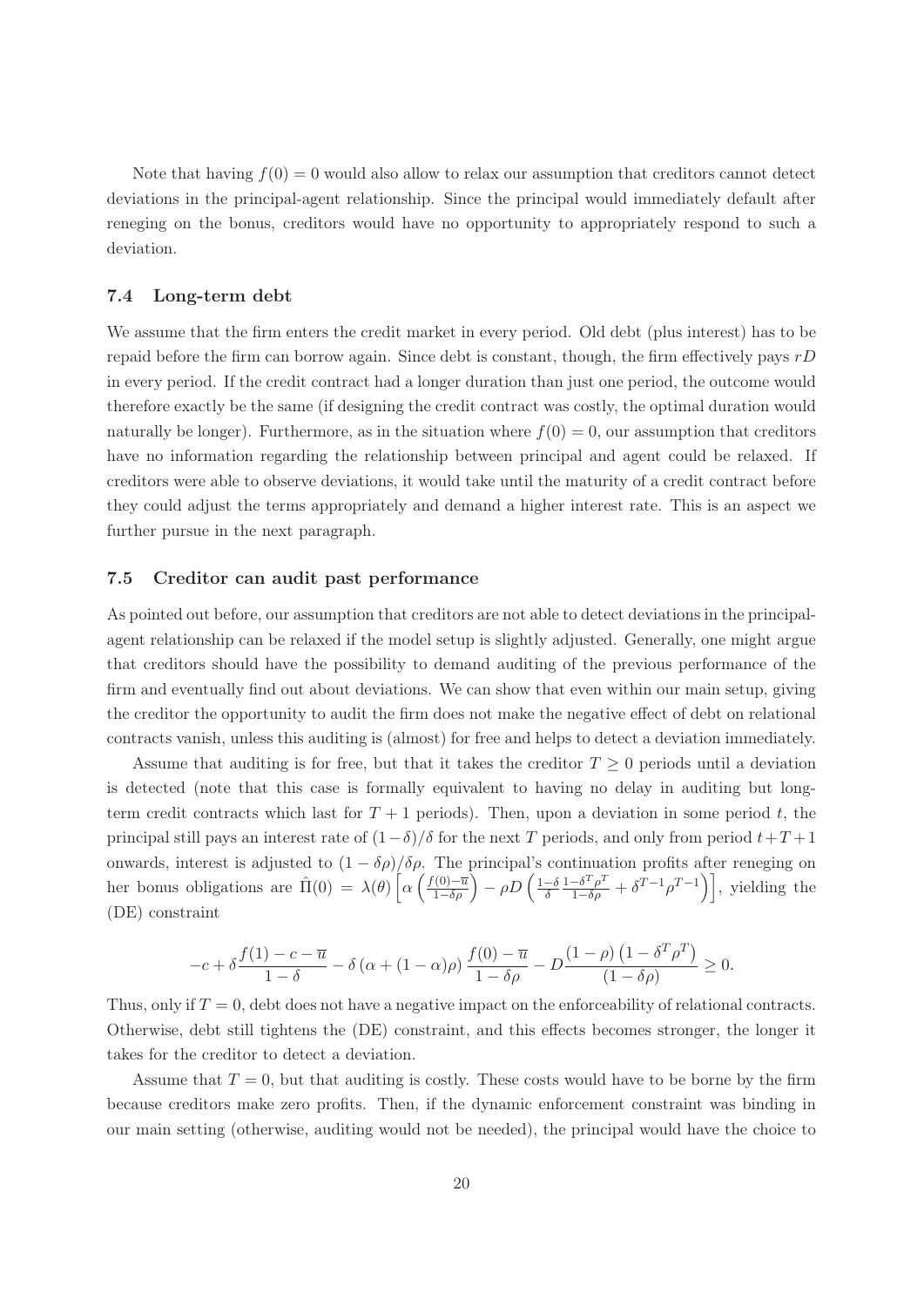either stick to the resulting debt level (without monitoring), or to increase leverage to  $K - I$  (with monitoring). The latter case would be optimal if auditing costs were small compared to  $l(\beta)$ .

#### 7.6 Renegotiation after default

We assume that once the principal defaults on repaying the debt (which does not happen on the equilibrium path), the firm is liquidated and creditors are left with nothing. One might argue, however, that instead of a liquidation, creditors could respond to a default by overtaking the firm and installing a new manager/principal. It is straightforward to show that the incentives of the principal would not be affected by this possibility, at least if the principal was not able to participate in future profits generated by a continuation of the firm. Then, her payoff after a default would still be zero, and she would take exactly the same decisions as in our setting.

## 8 Extensions

In this section, we show that the negative impact of debt on the enforceability of relational contracts becomes more pronounced once the model is extended along a number of lines. In the following, we simplify the analysis by assuming  $\alpha = 1$ .

#### 8.1 The commitment role of external equity financing

External equity has a direct negative impact on profits but does not affect the enforceability of relational contracts. This is because the associated consequences cancel out in the (IC-DE) constraint. Therefore, external equity is potentially preferred because of the drawbacks associated with debt financing. In this section, we show that external equity not only serves as the residual external financing mode to avoid the negative effect of debt on commitment, but can even have a *direct* positive effect. The reason is that, although stealing is costly, it might provide additional incentives for the principal to honor the relational contract. The principal is only able to steal as long as the firm exists, and therefore the agent's effort can create an additional private benefit for the principal because it increases the firm's survival probability.

There, note that generally one might expect the possibility of stealing to reduce the cash invested into the firm, thereby increasing the firm's bankruptcy risk and consequently the interest rate. Although we do not explore this particular aspect within our model, this section develops an argument for an opposite effect: Because her stealing opportunities increase the principal's incentives to honor the relational contract, and because only this secures a low bankruptcy risk via high effort, the possibility of stealing actually reduces the interest rate if high effort cannot be implemented otherwise.<sup>21</sup>

<sup>21</sup>We thank an anonymous referee for bringing up this point.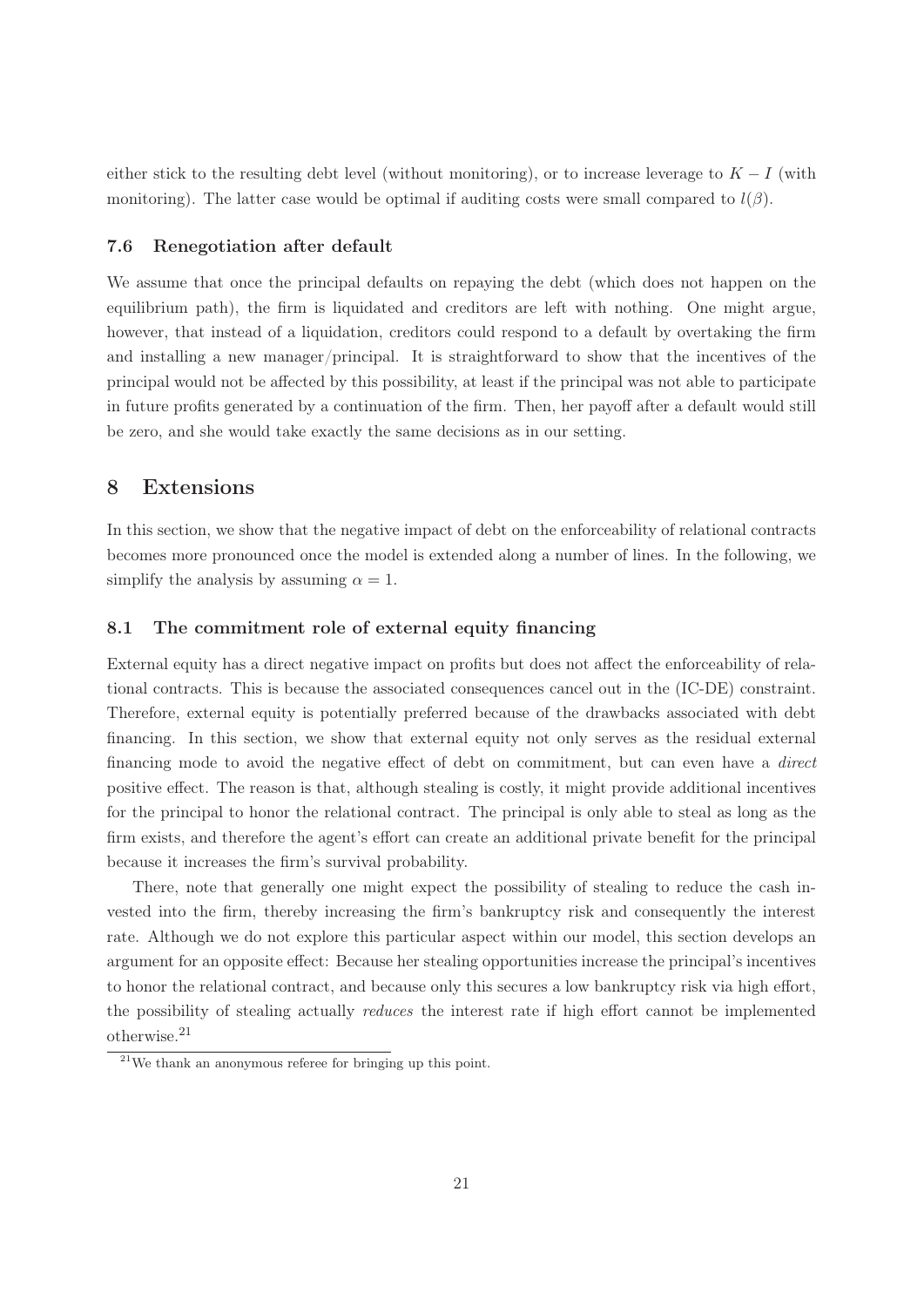#### 8.1.1 Different functional form of l

We have assumed that  $l$  – the cost of stealing – is a function of the stolen *share*,  $\beta$ . This substantially simplifies our analysis since the principal's total share of residual cash-flows cancels out in the (IC-DE) constraint, and external equity does not affect the enforceability of the relational contract. In many cases, though, l might rather be a function of the stolen *amount*. For example, if  $\beta$  relates to inefficient investments that yield private benefits, the associated efficiency loss should rather relate to the absolute size of such an investment and not to the size relative to the firm's residual cash flow. In this section, we show that if  $l$  is a function of the stolen amount, debt still negatively affects the enforceability of relational contracts. Moreover, using external equity has a direct positive effect. Using external equity makes the principal steal part of the firm's cash flow. This, however, is only possible as long as the firm exists, which is more likely if the agent exerts effort. Therefore, the principal has an additional incentive to honor the relational contract in order to secure her stealing opportunities in the future.

We denote the stolen amount by S, and hence have  $l(S)$ , with  $l' > 0$ ,  $l'' \ge 0$  and  $l(0) = 0$ . Then, the principal's total payoff in a period with high effort amounts to  $[1 - l(S)] S + \theta [(f(1) - c - \overline{u}) - rD - S],$ and  $[1 - l(S)] S + \theta [(f(0) - \overline{u}) - \rho r D - S]$  in a period with low effort. The optimal S is the same in both cases and characterized by  $[1 - l(S)] - l'S - \theta = 0$ , which yields an optimal "stealing function"  $S(\theta)$ , with  $S' = 1/(-2l' - l''S) < 0.22$  As before, we also assume that the direct effect of a larger  $\theta$  on external shareholders' payoffs (they receive a smaller share of the firm's residual cash flow) dominates the indirect effect (a lower S increases their effective share), so that for all  $\theta \in [0, 1]$  and all  $D \in [0, K - I], [(f(1) - c - \overline{u}) - rD - S(\theta)] + (1 - \theta) \frac{dS^*}{d\theta} > 0$ , which yields  $d\theta/dD > 0$ .<sup>23</sup>

Now, the (IC-DE) constraint becomes

$$
-c + \delta \frac{f(1) - c - \overline{u}}{1 - \delta} - \delta \frac{f(0) - \overline{u}}{1 - \delta \rho} - D \frac{1 - \rho}{1 - \delta \rho} + \frac{1 - l - \theta}{\theta} S \frac{\delta^2 (1 - \rho)}{(1 - \delta)(1 - \delta \rho)} \ge 0.
$$

In order to find out about the effect of the firm's financing structure on the enforceability of relational contracts, we compute the derivative of the left-hand side of the constraint with respect to D. Using the condition for the principal's optimal  $S$ ,  $[1 - l(S)] - l'S - \theta = 0$ , this derivative boils down to

$$
-\frac{1-\rho}{1-\delta\rho} - \frac{d\theta}{dD} \frac{S(\theta)\left[1-l(S)\right]}{\theta^2} \frac{\delta^2\left(1-\rho\right)}{\left(1-\delta\right)\left(1-\delta\rho\right)}.
$$

The first term captures the direct negative effect of debt financing on the enforceability of relational contracts (as analyzed above). The second term captures the effect of a less extensive use of external equity  $(d\theta/dD > 0)$ . Less external equity reduces  $S(\theta)$ . Although this directly increases the principal's profits at the onset of the game  $(l(\cdot))$  goes down), it tightens the (IC-DE)

<sup>&</sup>lt;sup>22</sup>Here, we make the implicit assumption  $S(\theta) < f(0) - \overline{u} - rD$  for all  $\theta \in [0, 1]$  and all  $D \in [0, K - I]$  in order to guarantee an interior solution.

<sup>&</sup>lt;sup>23</sup>θ is obtained by setting  $K - I - D = \delta \Pi^{E}(e)$ ,  $\Pi^{E}(e) = \frac{(1-\theta)\left[\alpha(f(1)-c-\overline{u})-rD-S^{*}\right]}{1-\delta}$ , which yields  $\frac{d\theta}{dD}$  $\frac{1-\delta}{\delta[(f(1)-c-\overline{u})-rD-S^*]+\delta(1-\theta)\frac{dS^*}{d\theta}}$ .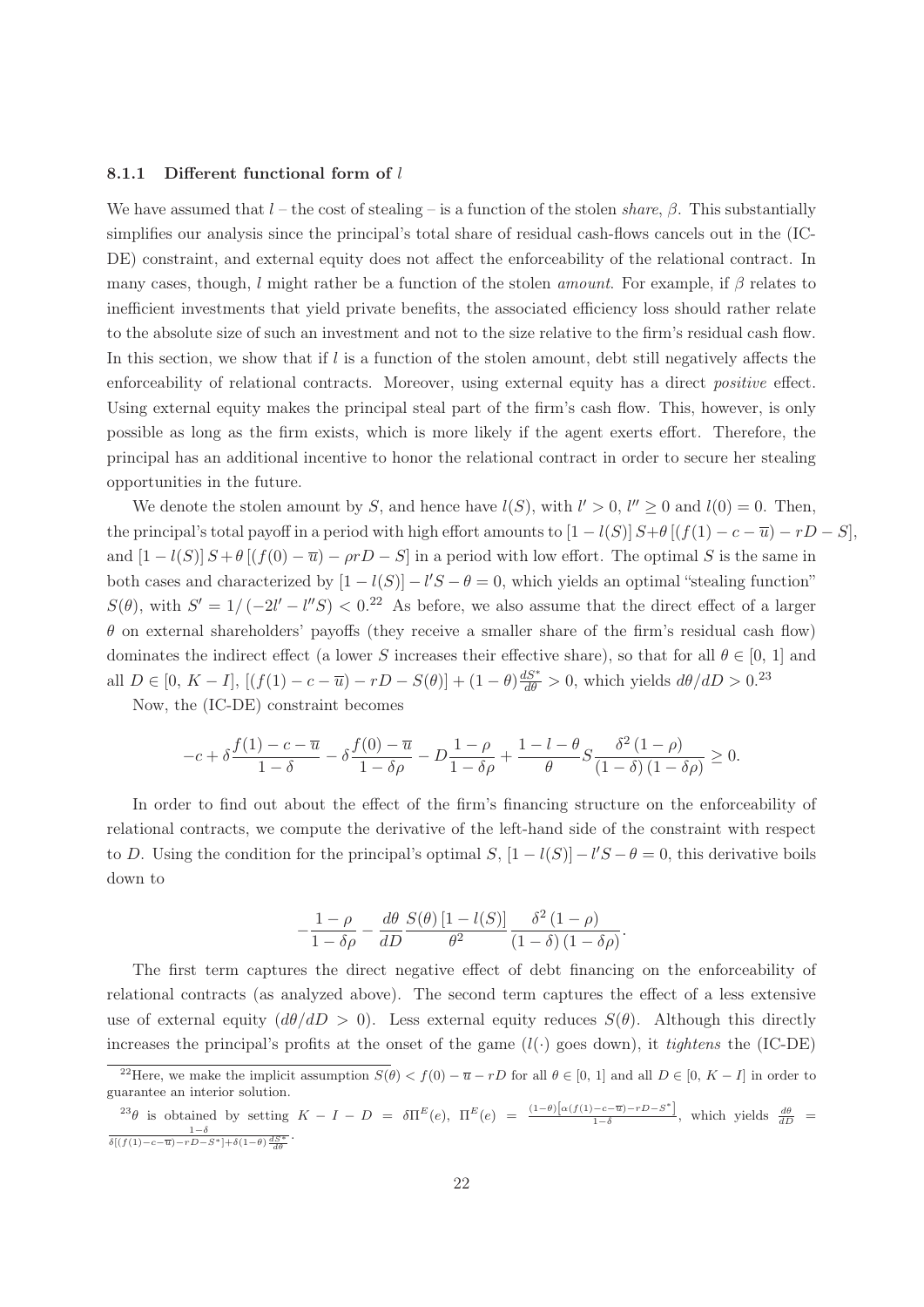constraint, for the following reason. Ex post, stealing increases the principal's profits, but only as long as the firm exists. Therefore, a smaller share of external financing reduces the principal's stakes, that is, the amount she is bound to lose after a bankruptcy. Consequently, her benefits from honoring the relational contract and paying the bonus go down.

This discussion indicates that it might actually be optimal to also replace internal with external equity, in case high effort cannot be implemented for  $E = K - I$ . Then, however  $\theta$  must remain sufficiently large to make sure the principal still is the controlling shareholder.

#### 8.1.2 Asset with positive outside value

Here, we assume that the resale value of the firm's asset is not zero anymore. More precisely, upon a liquidation of the firm, the amount  $\gamma K$ , with  $\gamma < 1$ , is realized. This liquidation value is immediately realized<sup>24</sup> and allocated among principal, external shareholders and creditors in the following way. The rights of the creditors are senior and they receive  $\overline{D} \equiv \min \{D(1+r), \gamma K\}$  in case of a liquidation. The remainder, max  $\{\gamma K - D(1+r), 0\}$ , is allocated among shareholders, where external shareholders collect a share  $1 - \theta$ , and  $\overline{\Pi} \equiv \theta$  max  $\{\gamma K - D(1+r), 0\}$  goes to the principal. Thus, the principal is not able to steal from the liquidation value before the remainder is allocated appropriately. This is because the principal is only able to use her role as controlling shareholder to divert some of the firm's operating income while the firm is running. After a bankruptcy, the situation fundamentally changes, and external trustees take over in order to liquidate the firm. As in the previous section, this gives the principal an extra benefit of keeping the firm alive and consequently increases her incentives to honor the relational contract if more external equity is used.

Now, the (IC-DE) constraint equals  $-\lambda(\theta)c + \delta\Pi(1) \geq \delta\hat{\Pi}(0).^{25}$  We also impose the simplifying assumption  $l(\beta) = \beta$ , which implies  $\beta = \frac{1-\theta}{2}$  and  $\lambda(\theta) = (\frac{1+\theta}{2})^2$ . Then, the (IC-DE) constraint becomes

$$
-c + \delta \frac{f(1) - c - \overline{u}}{1 - \delta} - \delta \frac{f(0) - \overline{u}}{1 - \delta \rho} - D \frac{1 - \rho}{1 - \delta \rho} - \frac{\delta(1 - \rho)}{1 - \delta \rho} \frac{\theta}{\left(\frac{1 + \theta}{2}\right)^2} \max\left\{\gamma K - \frac{D}{\delta}, 0\right\} \ge 0.
$$

We have to distinguish between the two cases  $D \leq \delta \gamma K$  (the creditor is fully reimbursed after a liquidation) and  $D > \delta \gamma K$  (the creditor is not fully repaid). Starting with the second case,  $D > \delta \gamma K$  implies that  $\overline{\Pi} = 0$ , and the constraint becomes  $-c + \delta \frac{f(1)-c-\overline{u}}{1-\delta} - \delta \frac{f(0)-\overline{u}}{1-\delta \rho} - D \frac{1-\rho}{1-\delta \rho} \ge 0$ . This is equivalent to condition (IC-DE), the (IC-DE) constraint derived above; so for  $D > \delta \gamma K$ , debt has exactly the same effect on the enforceability of relational contracts as before.

 $^{24}$ In an earlier version of the paper (see Fahn et al., 2014), we show that a later realization of the liquidation value further amplifies the commitment role of equity financing.

<sup>&</sup>lt;sup>25</sup>Taking into account that Assumption 2 is adjusted accordingly to make sure that a voluntary default is not optimal if the outside value of assets is positive (and debt is fully repaid off the equilibrium path).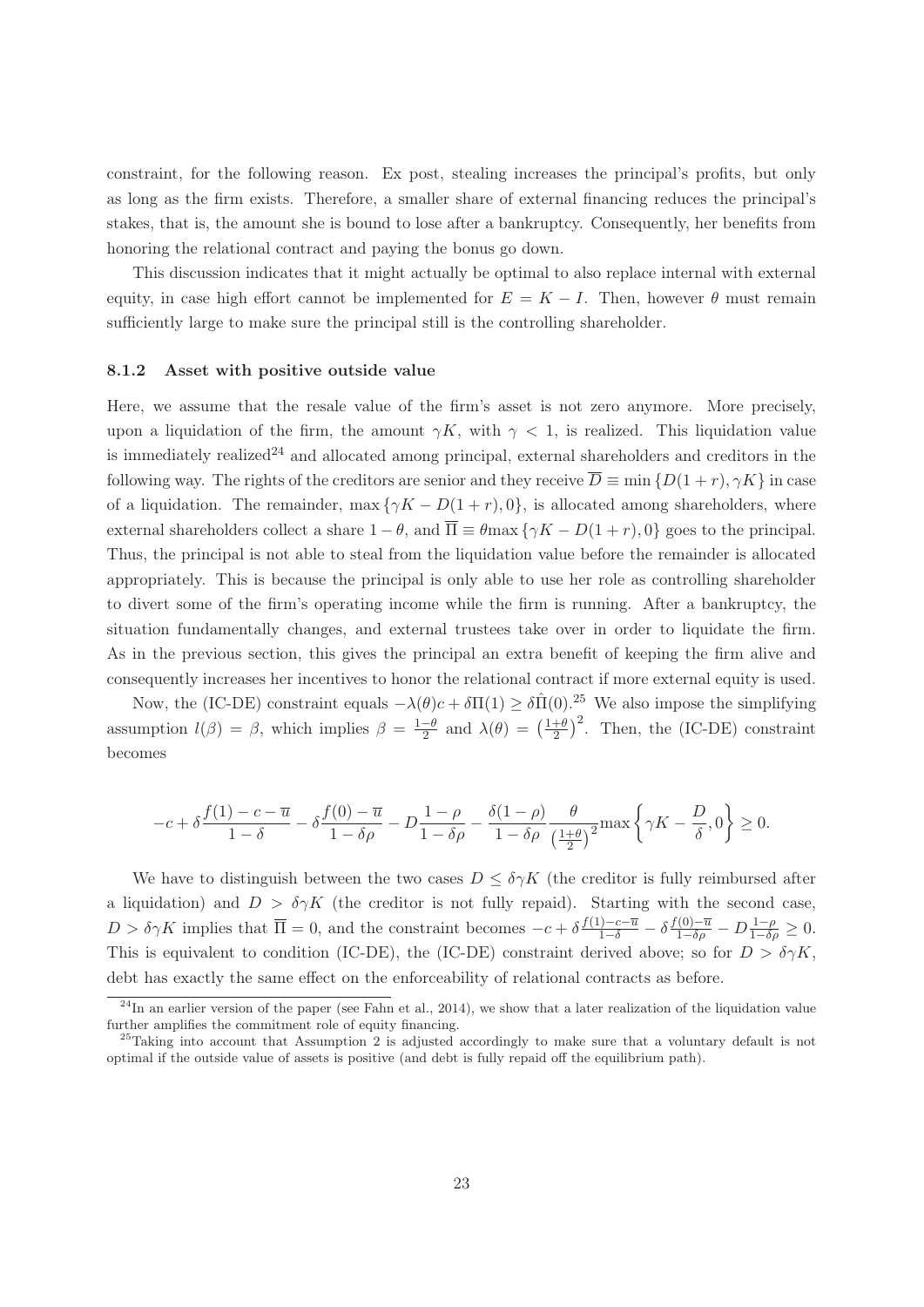For  $D \leq \delta \gamma K$ , the (IC-DE) constraint becomes

$$
-c + \delta \frac{f(1) - c - \overline{u}}{1 - \delta} - \delta \frac{f(0) - \overline{u}}{1 - \delta \rho} - \frac{1 - \rho}{1 - \delta \rho} \left( \frac{D \left(\frac{1 - \theta}{2}\right)^2 + \theta \delta \gamma K}{\left(\frac{1 + \theta}{2}\right)^2} \right) \ge 0.
$$

Again, we compute the derivative of the constraint's left-hand side with respect to  $D$ , and obtain

$$
-\frac{1-\rho}{1-\delta\rho}\left(\frac{(1-\theta)^2}{(1+\theta)^2}+\frac{1-\theta}{2}\frac{\delta\gamma K-D}{\left(\frac{1+\theta}{2}\right)^3}\frac{d\theta}{dD}\right).
$$

Since  $d\theta/dD > 0$ ,<sup>26</sup> the constraint also is tightened for larger values of debt if  $\delta \gamma K - D > 0$ . As in the previous section, the reason is that the principal can steal a share  $\beta$  of the firm's free cash flows only as long as it operates. The fact that she only gets a share  $\theta$  of the liquidation value (compared to the share  $\lambda > \theta$  she can keep from the *operating* cash flow) provides an additional incentive to honor the relational contract, and this additional incentive is more pronounced for lower debt levels. As long as  $\overline{\Pi} > 0$ , less debt increases the firm's total on- and off-path continuation profits (i.e., the respective weighted sums of operating cash flows and liquidation value) to the same extent. However, the firm's expected operating cash flows on the equilibrium path are increased by a larger amount than expected operating cash flows off the equilibrium path. Therefore, less debt raises the difference between the amounts the principal can steal in both states, giving rise to an additional benefit of having low debt when it comes to the enforceability of relational contracts.

#### 8.2 Debt financing and additional commitment problems

In this section, we show that debt financing might also create incentives for principal and agent to collude at the expense of creditors.<sup>27</sup> Thereby, we relax the assumption of binary effort and instead assume effort is continuous. Moreover, higher effort not only increases output, but also the firm's survival probability. In this case, debt still restricts the effort level that can be enforced within a relational contract. But debt also creates incentives for the principal to reduce implemented effort without creditors knowing it, because this allows the firm to enjoy underpriced debt. Then, the unconstrained first-best effort level cannot be implemented with any debt.

Formally, we extend the model along the following lines. Effort is continuous,  $e_t \in [0, \bar{e}],$  with  $\bar{e}$  large enough, effort costs are  $c \cdot e_t$ , and the contribution of the agent is  $g(e_t)$ , with  $g(\cdot)$  strictly increasing and concave. Furthermore, we assume that  $\rho(\bar{e}) < 1$ , as well as  $\rho' > 0$  and  $\rho'' \leq 0$ . In addition,  $\rho(0) < 1$  and  $q(0)$  are sufficiently large to satisfy Assumption 2.

First, we characterize the unconstrained first-best effort level  $e^{FB}$ .  $e^{FB}$  not only maximizes the per-period surplus  $g(e) - c \cdot e - \overline{u}$ , but also considers the positive effect of effort on the firm's survival probability. Hence,  $e^{FB}$  is characterized by

<sup>&</sup>lt;sup>26</sup>Recall that  $\theta$  is characterized by  $\Pi^{E}(e) = (1 - \beta(\theta))(1 - \theta) \frac{\alpha(g(e) - c \cdot e - \overline{u}) - rD}{1 - \delta}$ , and  $E = K - I - D = \delta \Pi^{E}(e)$ . Furthermore, using  $l(\beta) = \beta$ , and  $\beta = \frac{1-\theta}{2}$ , yields  $\frac{d\theta}{dD} = \frac{(1+\theta^2)(1-\delta)}{2\delta\theta(\alpha(g(e)-c\cdot e-\overline{u})-rD)} > 0$ .<br><sup>27</sup>We thank an anonymous referee for bringing up this aspect.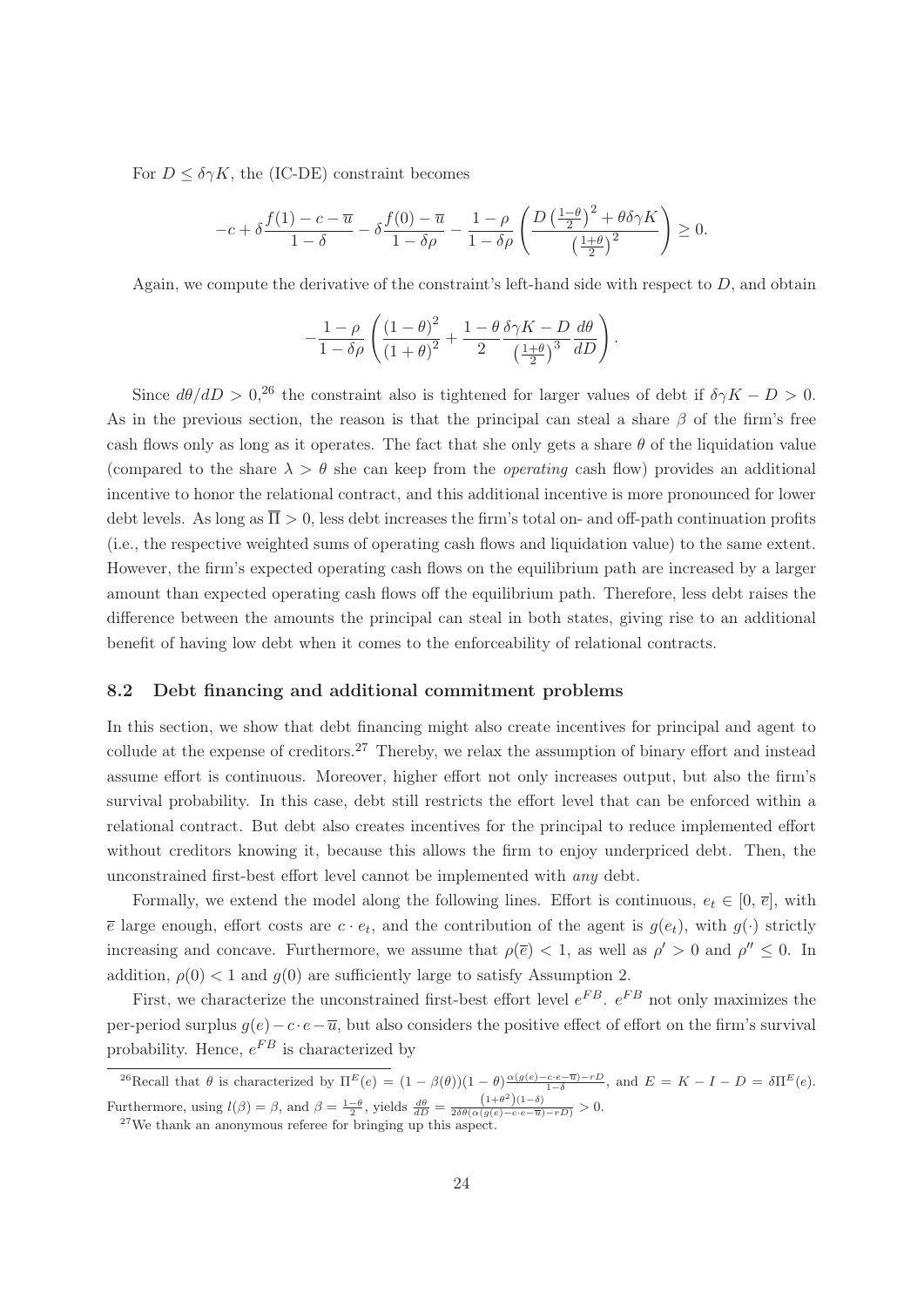$$
(g'-c)\left(1-\delta\rho(e^{FB})\right)+\delta\rho'\left(g(e^{FB})-ce^{FB}-\overline{u}\right)=0.\tag{1}
$$

Furthermore, if all enforcement problems are left aside, the costs induced by the principal's stealing activities still make it optimal to entirely use debt financing.<sup>28</sup>

In a next step, we characterize the conditions an equilibrium effort level  $e^*$  must satisfy. As before, there is an (IC-DE) constraint, which equals

$$
-ce^* + \delta\rho(e^*) \left[ \frac{g(e^*) - ce^* - \overline{u}}{1 - \delta\rho(e^*)} - \frac{g(0) - \overline{u}}{1 - \delta\rho(0)} \right] - D\frac{\rho(e^*) - \rho(0)}{1 - \delta\rho(0)} \ge 0,
$$
 (IC-DE2)

taking into account  $r(e^*) = (1 - \delta \rho(e^*)) / \delta \rho(e^*)$ .

If this constraint binds, debt has a negative impact on the enforceability of relational contracts. Then, a higher debt level reduces implementable effort, for the same reasons as before. The optimal financing structure balances the direct benefits of using debt (lower stealing costs) with the indirect costs (less implementable effort and consequently higher bankruptcy risk).

Given such an equilibrium, in particular if (IC-DE2) allows for high effort levels even withw high debt (for example, if the IC-DE2 constraints hold for  $e^{FB}$  and  $D = K - I$ , it seems optimal to only use debt financing), principal and agent might have an incentive to collude at the expense of creditors: For a perceived equilibrium effort level  $e^*$  and the associated interest rate  $r(e^*)$ , it can be optimal for the firm to agree with the agent to reduce effort. This reduces the firm's output, but also lets the firm enjoy underpriced debt – because the interest rate is based on the bankruptcy risk induced by e<sup>∗</sup> (recall that a creditor cannot observe the agent's real effort level), whereas the actual bankruptcy risk is higher.

Formally, for an equilibrium effort level  $e^*$  and the associated interest rate  $r(e^*)$ , the firm's profits are

$$
\frac{g(e) - ce - \overline{u} - \rho(e)r(e^*)D}{1 - \delta\rho(e)}.
$$

Therefore, the profit-maximizing, "collusion-proof" effort level  $\tilde{e}$ , given an interest rate  $r(e^*)$ , is characterized by

$$
(g'-c)(1-\delta\rho(\tilde{e})) + \rho'\delta(g(\tilde{e}) - c\tilde{e} - \overline{u}) - \rho' r(e^*)D(1+\delta\rho(\tilde{e})) = 0.
$$
 (2)

Comparing conditions 1 and 2 reveals that  $\tilde{e} < e^{FB}$ . Therefore, if  $e^*$  is sufficiently close to  $e^{FB}$ and if debt is used, the principal has an incentive to implement a lower effort level at the creditor's expense. Furthermore, comparing conditions 1 and 2 indicates that  $e^{FB}$  cannot be enforced with any positive debt level. Generally, more debt reduces collusion-proof effort, ceteris paribus. Because these considerations are anticipated by creditors, the interest rate is adjusted accordingly and the firm has to bear additional costs of external financing.

<sup>&</sup>lt;sup>28</sup>For any equilibrium effort  $e^*$  and an arbitrary debt level D, the principal's profits at the beginning of the game are  $\Pi_0(e^*) = -K + l(\beta(\theta))\beta(\theta)D + \delta[1 - l(\beta(\theta))\beta(\theta)]\frac{(g(e) - c \cdot e - \overline{u})}{1 - \delta\rho(e^*)}$ , taking into account that  $r(e^*) = \frac{1 - \delta\rho(e^*)}{\delta\rho(e^*)}$ . Hence,  $\partial\Pi_0(0)/\partial D > 0$ , which yields  $\Pi_0(e^*) = -K + \delta \frac{g(e^*) - c \cdot e^* - \overline{u}}{1 - \delta \rho(e^*)}$ , provided no external equity is used.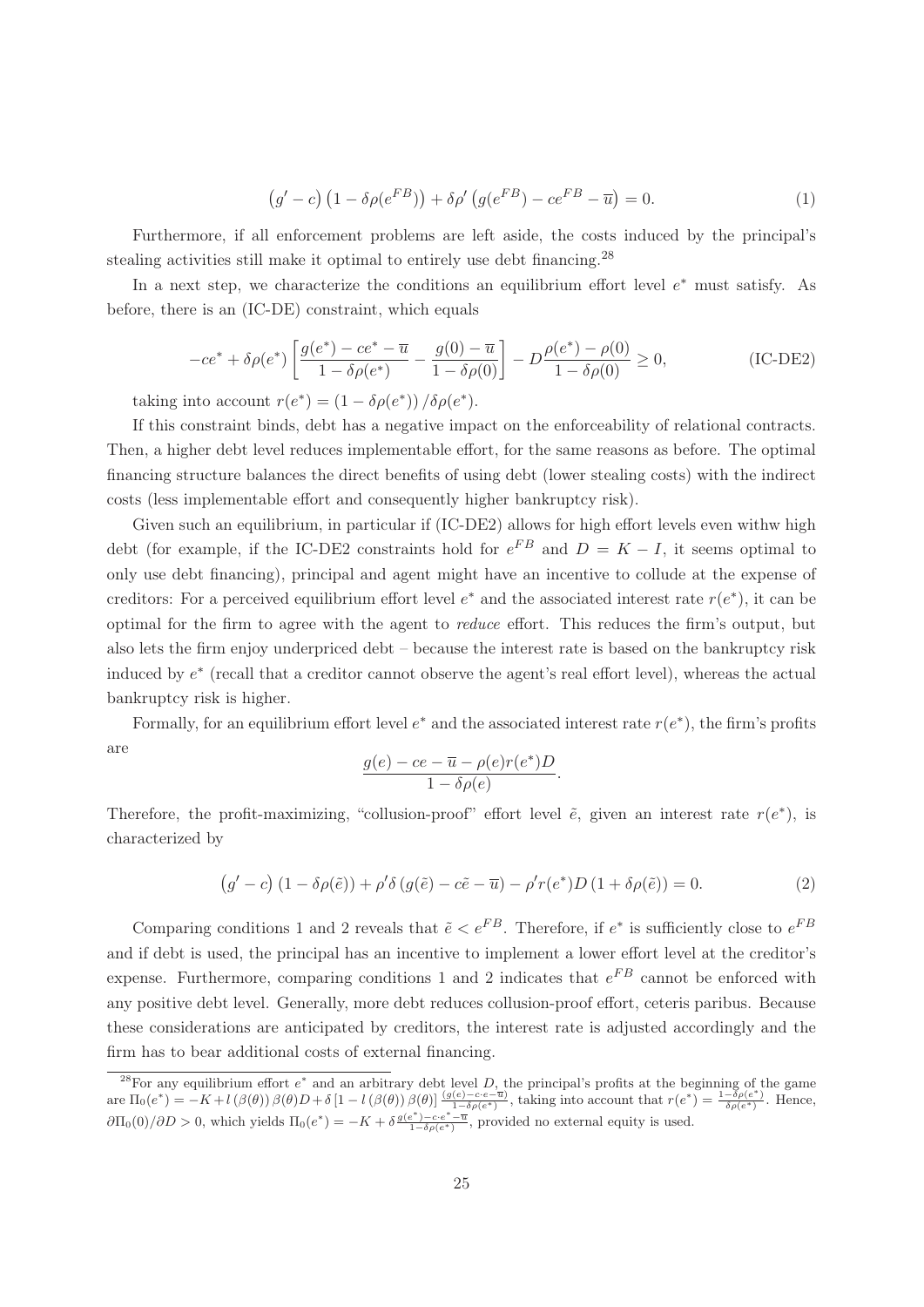To conclude, equilibrium effort is not only restricted by the IC-DE2 constraint, but also cannot exceed  $\tilde{e}$ , which itself is generally decreasing in D. In any case, effort close to  $e^{FB}$  can only be implemented for rather low debt levels.

## 9 Conclusion

This paper has developed a relational contracting model to analyze financing behavior of firms from a new angle. An important feature of this model is that debt financing reduces the enforceability of implicit arrangements between a firm and its workforce. More equity is associated with more credibility and more commitment when a firm makes promises. One straightforward implication is that enterprises with well-functioning relational contracts should be less leveraged, on average. Another implication is that even profitable enterprises may use very little or no debt in order to maintain their credibility towards managers/workers.

Our analysis also sheds new light on empirical evidence suggesting that many firms exploit tax benefits associated with debt financing only to a limited extent or not at all. This empirical evidence is at odds with many agency cost/tradeoff models, where a firm's debt ratio has to be sufficiently large to actually trigger a bankruptcy and consequently cause costs of financial distress. Even if these costs are, on average, underestimated in empirical studies (see Molina, 2005), this does not explain why particularly healthy and profitable firms hardly use debt (Myers, 2003). Our model provides a rationale for this and shows that it can be optimal for a firm with low bankruptcy risk to exhibit low (or even zero) debt. In future work, we plan to explicitly analyze the interaction between tax benefits of debt and the enforceability of relational contracts, and how we expect different firms to react to tax incentives.

Our study indicates that empirical predictions obtained from theories suggesting target capital structures (e.g., Hovakimian, Hovakimian, Tehranian, 2004) may be misleading, as our model predicts a lower (endogenously determined) debt threshold or target debt ratio. Around this threshold, standard incentive considerations as in a tradeoff context might be dominated by considerations about the enforceability of relational contracts. The latter point could explain why some firms are responding in a discontinuous way (or not at all) to changes in institutional (policy) incentives such as taxes.

Finally, while we model a specific situation in which financial choices affect the sustainability of relational contracts, our mechanism is relevant in other situations where long-term relationships are important. For example, future research might explore the way how financing affects long-term relationships in the franchising business.<sup>29</sup> Franchisors often require a minimum equity ratio from franchisees (Fraja and Piga, 2004). Applying the mechanisms derived in the paper to franchising relationships might lead to interesting insights and a better understanding of firm behavior, including financial choices made by firms operating under this specific organizational form.

 $29$ We believe that franchising is a particularly interesting example as this type of business model is often related to agency problems (see Lafontaine, 1992, for an overview).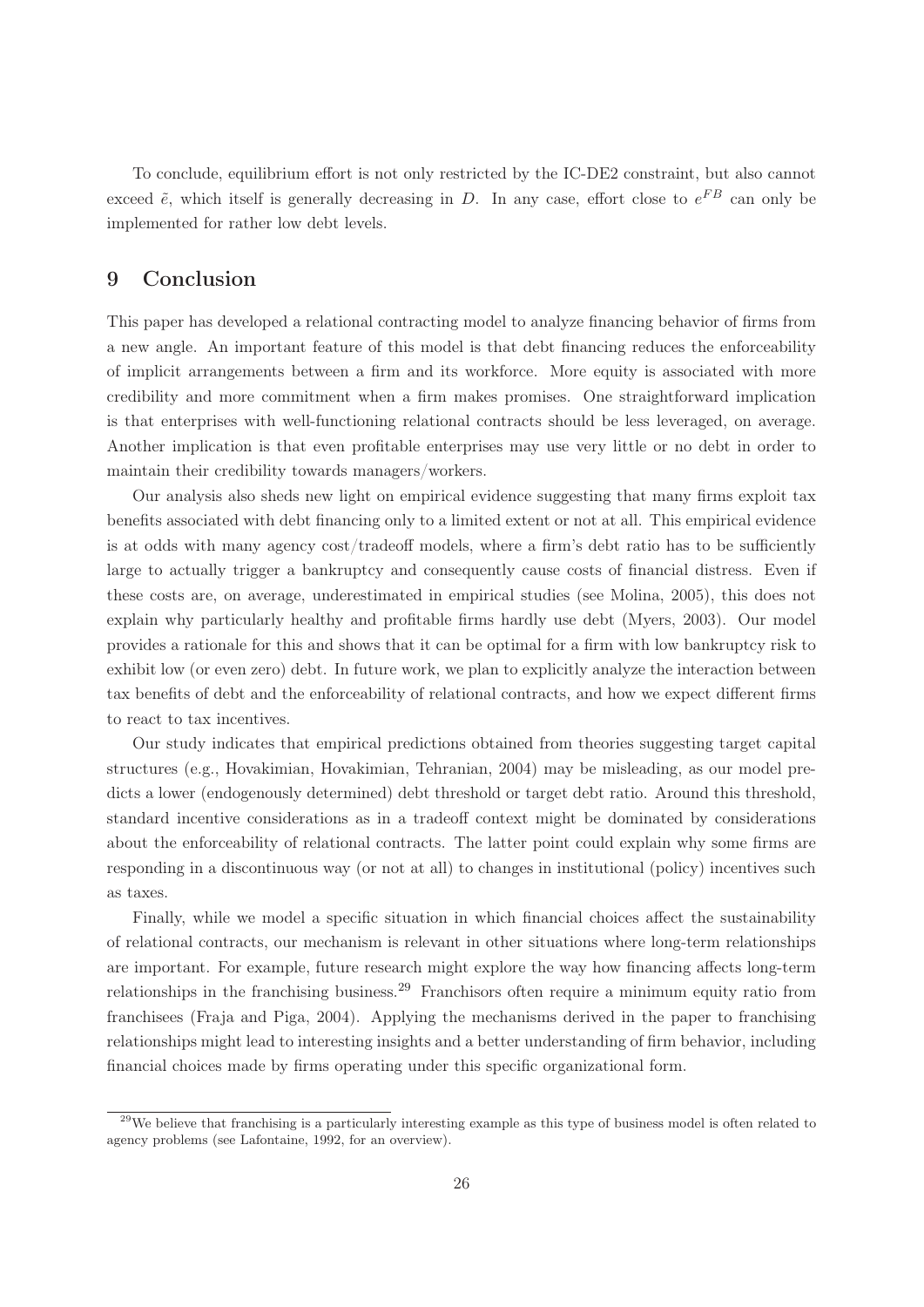## Appendix I: Omitted proofs

Proof of Lemma 3: Generally, the principal's dynamic enforcement (DE) constraint must hold in every period. There, she either might repay the loan after reneging on paying the bonus or not, depending on what kind of deviation delivers higher profits. In the first case, the (DE) constraint equals

$$
-\lambda(\theta)b - \lambda(\theta)rD + \delta\Pi(1) \ge -\lambda(\theta)rD + \delta\hat{\Pi}(0),\tag{3}
$$

with  $\hat{\Pi}(0) = \lambda(\theta) \left[ \alpha \frac{f(0) - \overline{u}}{1 - \delta \rho} - \frac{\rho r D^0}{1 - \delta \rho} \right]$ .

In the second case, it become

$$
-\lambda(\theta)b - \lambda(\theta)rD + \delta\Pi(1) \ge 0.
$$
\n(4)

Note that condition (4) also implies that repaying the loan is optimal after rewarding the agent (which requires $-\lambda(\theta)rD + \delta\Pi(1) \geq 0$ ).

We want to show that condition 3 is the relevant constraint. This holds of the right-handside of 3 is larger than the right-hand-side of (4), i.e., if  $-\lambda(\theta)rD + \delta\hat{\Pi}(0) \geq 0$ , where  $\hat{\Pi}(0) =$  $\lambda(\theta) \left[ \alpha \frac{f(0) - \overline{u}}{1 - \delta \rho} - \frac{\rho r D}{1 - \delta \rho} \right]$  and  $r = \frac{1 - \delta}{\delta}$ . This condition becomes

$$
\delta \alpha \frac{f(0) - \overline{u}}{1 - \delta \rho} \ge \frac{1 - \delta}{\delta (1 - \delta \rho)} D,
$$

which holds for all  $D \in [0, K - I]$  due to Assumption 2. Q.E.D.

Proof of Lemma 4: Using previous results, the (IC) constraint becomes  $b-c+\delta(1-\alpha)\left[\frac{f(1)-c-\overline{u}}{1-\delta}-\rho\frac{f(0)-\overline{u}}{1-\delta\rho}\right] \geq$ 0, the (DE) constraint becomes  $-b + \delta \alpha \left[ \frac{(f(1) - c - \overline{u})}{1 - \delta} - \frac{f(0) - \overline{u}}{1 - \delta \rho} \right] - D \frac{1 - \rho}{1 - \delta \rho} \ge 0$ . Adding both gives the (IC-DE) constraint, proving necessity. Concerning sufficiency, assume condition (IC-DE) holds. Set  $b \equiv \max \left\{ 0, c - \delta(1-\alpha) \left[ \frac{f(1)-c-\overline{u}}{1-\delta} - \rho \frac{f(0)-\overline{u}}{1-\delta \rho} \right] \right\}$ which satisfies the (IC) constraint by construction. For  $b = c - \delta(1 - \alpha) \left[ \frac{f(1) - c - \overline{u}}{1 - \delta} - \rho \frac{f(0) - \overline{u}}{1 - \delta \rho} \right]$ , plugging this into (IC-DE) yields  $\delta \alpha \left( \frac{f(1) - c - \overline{u}}{1 - \delta} - \frac{f(0) - \overline{u}}{1 - \delta \rho} \right) - \frac{(1 - \rho)}{(1 - \delta \rho)} D \geq b$ , which is equivalent to (DE). For  $b = 0$ , the (DE) constraint becomes  $\delta \alpha \left[ \frac{(f(1) - c - \overline{u})}{1 - \delta} - \frac{f(0) - \overline{u}}{1 - \delta \rho} \right] - D \frac{1 - \rho}{1 - \delta \rho} \ge 0$ , which does not automatically hold given (IC-DE). However, note that due to Assumption 2, we know that  $\alpha \delta^2 \rho \frac{f(0)-\overline{u}}{1-\delta \rho} \geq$  $(K - I)$ . Since  $f(1) - c - \overline{u} > f(0) - \overline{u}$  and  $D \leq K - I$  for any relevant debt level, Assumption 2 implies  $\alpha \delta^2 \rho \frac{f(1) - c - \overline{u}}{1 - \delta \rho} \ge D$ , and hence  $\alpha \ge \frac{D}{\delta^2 \rho \frac{f(1) - c - \overline{u}}{1 - \delta \rho}}$ . Therefore,  $\delta \alpha \left[ \frac{(f(1)-c-\overline{u})}{1-\delta} - \frac{f(0)-\overline{u}}{1-\delta \rho} \right] - D \frac{1-\rho}{1-\delta \rho} \geq$  $\delta \frac{D}{\delta^2 \rho \frac{f(1)-c-\overline{u}}{1-\delta \overline{\delta}}} \left[ \frac{(f(1)-c-\overline{u})}{1-\delta} - \frac{f(0)-\overline{u}}{1-\delta \rho} \right] - D \frac{1-\rho}{1-\delta \rho}$  $=$   $\frac{D}{\delta \rho(f(1)-c-\overline{u})}$  $\left\{\frac{1-\delta\rho-\delta\rho(1-\delta)-\delta\rho(1-\rho)}{(1-\delta)(1-\delta\rho)}(f(1)-c-\overline{u})-(f(0)-\overline{u})\right\}$ Since  $\frac{1-\delta\rho-\delta\rho(1-\delta)-\delta\rho(1-\rho)}{(1-\delta)(1-\delta\rho)} \geq 1$ , this term is positive and the (DE) constraint satisfied for  $b=0$ . Q.E.D.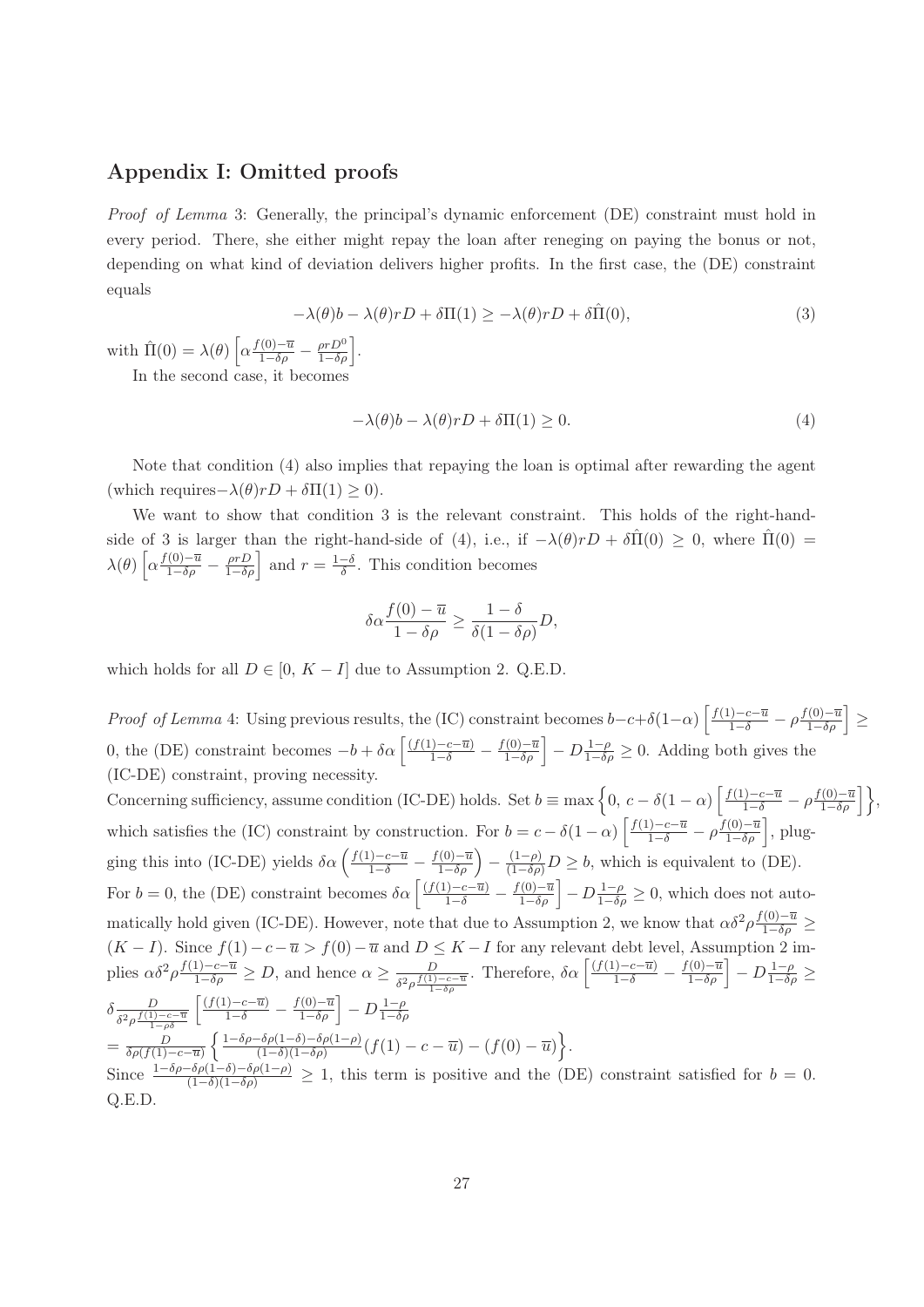*Proof of Proposition 2:* The objective of the principal is to maximize profits  $\Pi_0$ . Implementing  $e = 1$ is only feasible if constraint (IC-DE) is satisfied. Since the left-hand side of (IC-DE) is decreasing in D, and since  $D \in [0, K - I]$ , we have three possible cases:

- 1. The (IC-DE) constraint does not hold for  $D = 0$ .
- 2. The (IC-DE) constraint holds for  $D = K I$ .
- 3. The (IC-DE) constraint holds for  $D = 0$ , but not for  $D = K I$ .

For 1. and 2., the capital structure does not affect the enforceability of relational contracts. In 1. relational contracts are never feasible; in 2. relational contracts are always feasible. In these cases, the (IC-DE) constraint is irrelevant, and the situation is equivalent to benchmark I (case 1.) or benchmark II (case 2.). Then, the principal only takes into account the direct costs when determining its financing structure. As shown in Lemmas 1 and 2, this implies that  $D^* = K - I$ and  $E^* = 0$ .

Suppose we are in 3. This implies that there exists a debt level  $\tilde{D} \in [0, K - I)$ , such that (IC-DE) (i) holds as an equality for  $D = \tilde{D}$ , (ii) is strictly satisfied for  $D < \tilde{D}$ , and (iii) does not hold for  $D > \tilde{D}$ . It remains to be shown that  $D^* = \tilde{D}$ .

Assume  $D^* < \tilde{D}$ , which implies that high effort can be enforced. Referring to the proof of Lemma 2, profits of the principal are

 $\Pi_0(1) = -K + l(\beta)\beta(\theta)D^* + (1 - l(\beta)\beta(\theta))\delta\alpha \frac{f(1) - c - \overline{u}}{1 - \delta}.$ 

Increasing  $D^*$  by a small  $\varepsilon > 0$  (weakly) increases  $\Pi_0(1)$ , without violating the (IC-DE) constraint. Hence, the principal prefers  $D^* = \tilde{D}$  over  $D^* < \tilde{D}$ .

Assuming  $D^* > \tilde{D}$ ,  $e = 1$  cannot be enforced. Referring to the proof of Lemma 2, profits of the principal are

 $\Pi_0(0) = -K + l(\beta)\beta(\theta)D^* + (1 - l(\beta)\beta(\theta)) \delta \alpha \frac{f(0) - \overline{u}}{1 - \delta \rho}.$ 

Reducing  $D^*$  to  $\tilde{D}$  leads to profits  $-K + l(\beta)\beta(\theta)\tilde{D} + (1 - l(\beta)\beta(\theta))\delta\alpha \frac{f(1) - c - \overline{u}}{1 - \delta}$ , and the change in profits amounts to

$$
\Delta\Pi_0 = l(\beta)\beta(\theta) \left( \tilde{D} - D^* \right) + (1 - l(\beta)\beta(\theta)) \delta\alpha \left( \frac{f(1) - c - \overline{u}}{1 - \delta} - \frac{f(0) - \overline{u}}{1 - \delta\rho} \right). \text{ Because } \tilde{D} \ge 0 \text{ and } D^* \le K - I,
$$
  
\n
$$
l(\beta)\beta(\theta) \left( \tilde{D} - D^* \right) + (1 - l(\beta)\beta(\theta)) \delta\alpha \left( \frac{f(1) - c - \overline{u}}{1 - \delta} - \frac{f(0) - \overline{u}}{1 - \delta\rho} \right)
$$
  
\n
$$
\ge -l\beta(\theta) \left( K - I \right) + (1 - l\beta(\theta)) \delta\alpha \left( \frac{f(1) - c - \overline{u}}{1 - \delta} - \frac{f(0) - \overline{u}}{1 - \delta\rho} \right)
$$
  
\n
$$
= l(\beta)\beta(\theta) \left( -(K - I) + \delta\alpha \frac{f(0) - \overline{u}}{1 - \delta\rho} \right) + \delta\alpha \left( (1 - l(\beta)\beta(\theta)) \frac{f(1) - c - \overline{u}}{1 - \delta} - \frac{f(0) - \overline{u}}{1 - \delta\rho} \right), \text{ where the first term}
$$

is positive because of Assumption 2, and the second term is positive because of Assumption 4. Hence, the principal prefers  $D^* = \tilde{D}$  over  $D^* > \tilde{D}$ . Q.E.D.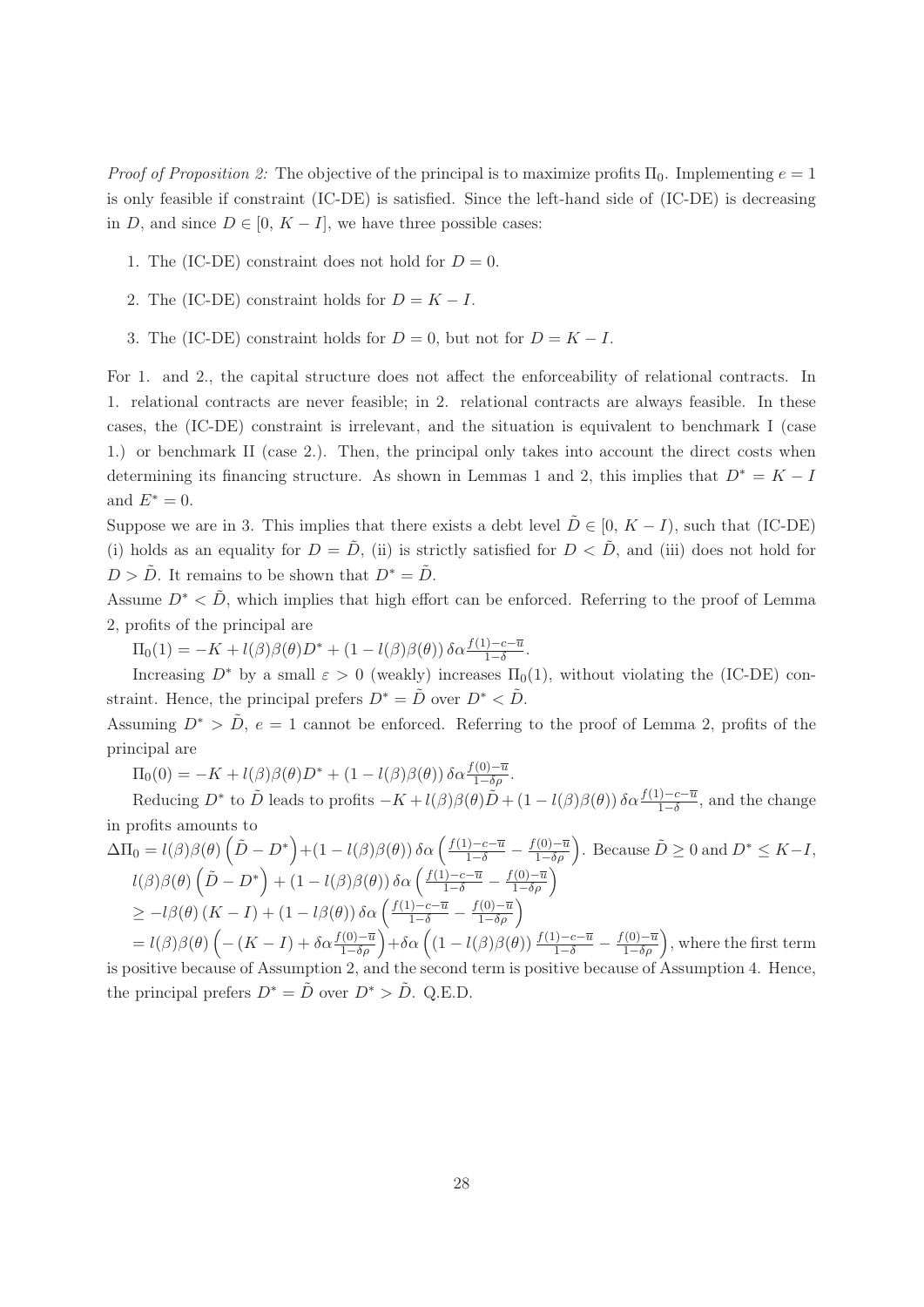## Appendix II: Benchmark cases

#### Benchmark I:  $e_t = 0$  in all periods

As a benchmark case, we develop a profit-maximizing equilibrium with  $e_t = 0$  in all periods, assuming that the firm has been started and the investment K been made. For this to be interesting,  $f(0)$ has to be strictly positive and sufficiently large. Naturally, this implies that  $f(0) \geq \overline{u}$ .

Recall that the principal also needs the agent to operate the firm if  $e = 0$ . The reason is that  $e = 0$  does not imply that the agent is completely unproductive, only that he is not willing to exert extra, non-verifiable, effort. If the agent is employed by the firm, he receives a share  $1 - \alpha$  of the surplus generated by this relationship.

The relationship surplus amounts to  $\frac{f(0)-\overline{u}}{1-\delta\rho}$ . In every period the agent gets her outside option  $\overline{U}$ plus the share  $1 - \alpha$  of the relationship surplus:

$$
U(0) = \overline{U} + (1 - \alpha) \frac{f(0) - \overline{u}}{1 - \delta \rho}.
$$

We denote the principal's profits in an equilibrium with  $e = 0$  by  $\Pi(0)$ . For a given share  $1 - \theta$ of external financing and a given debt level D, those are

$$
\Pi(0) = \lambda(\theta) \left[ \alpha \frac{f(0) - \overline{u}}{1 - \delta \rho} - \frac{\rho r D}{1 - \delta \rho} \right],
$$

with  $\lambda(\theta) = [1 - l(\beta)] \beta(\theta) + (1 - \beta(\theta))\theta$ .

Finally, a creditor's zero-profit condition,  $-D + \delta \rho (1+r)D = 0$ , determines the interest rate r and yields

$$
r = \frac{1 - \delta \rho}{\delta \rho}.
$$

Note that this holds for all periods  $t \geq 2$ . Concerning the debt issued in period  $t = 0$  and repaid in  $t = 1$ , the interest rate actually amounts to  $(1 - \delta)/\delta$  because the first time the firm may face a bankruptcy shock is at the end of period 1.

Given  $e = 0$ , a voluntary default is *not* optimal if

$$
-\lambda(\theta)rD + \delta\Pi(0) \ge 0.
$$
\n<sup>(5)</sup>

This condition becomes

$$
-\frac{D}{\delta \rho} + \alpha \delta \frac{f(0) - \overline{u}}{1 - \delta \rho} \ge 0.
$$
\n(6)

So, when it comes to the question whether to default or not, the interests of the principal and providers of external capital are fully aligned.

Condition (5) also determines whether and to what extent the firm is credit constrained. Being credit constrained, the firm would like to borrow more but is not granted additional credit, even if it is willing to pay a higher interest rate. This is driven by debt making a voluntary default more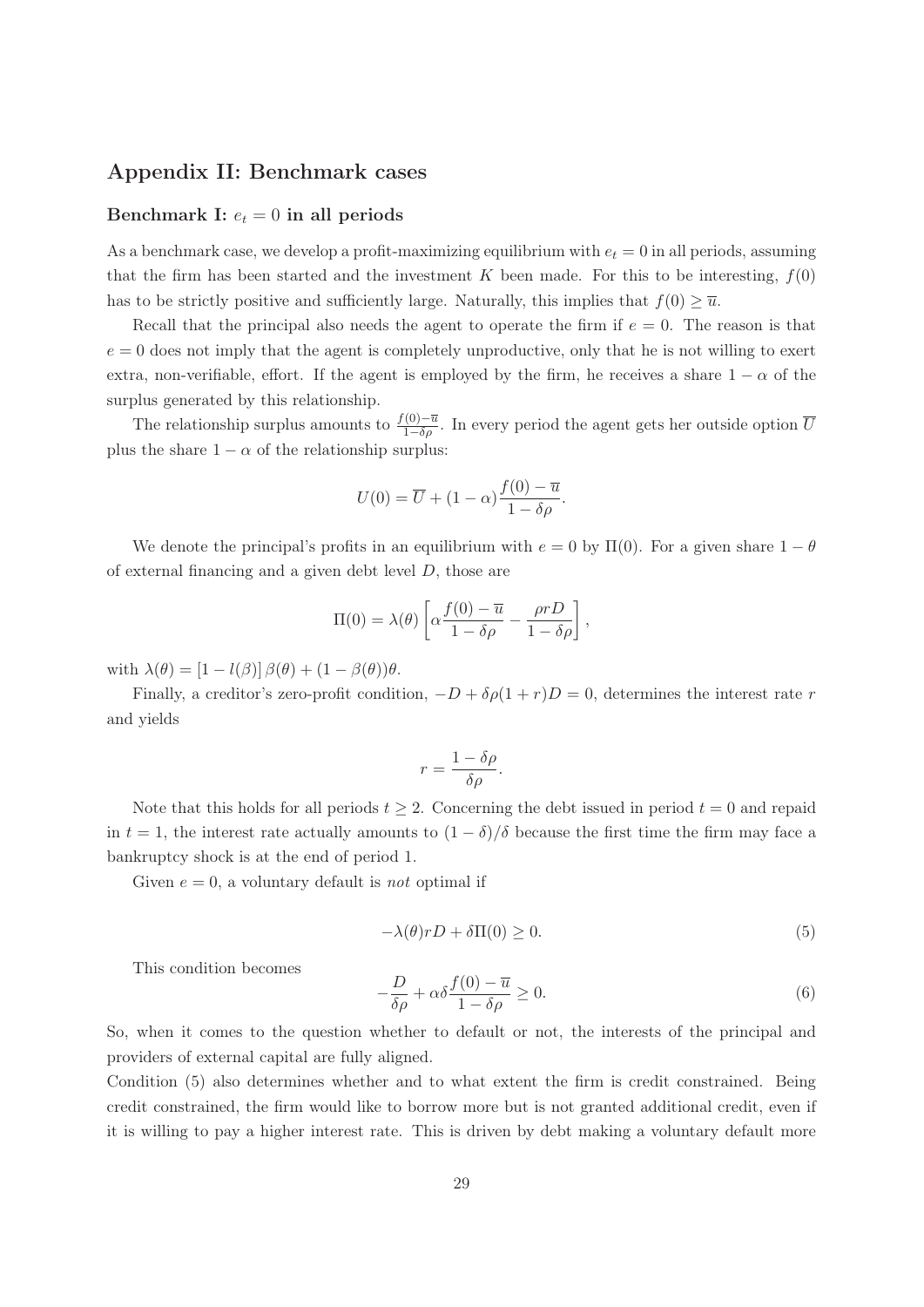tempting and by the fact that – given a voluntary default is optimal – the creditor is not willing to lend at all.

**Lemma A1:** Assume the firm has been started and  $e_t = 0$  in every period the firm is active. Then, the following conditions determine the firm's maximum equilibrium debt level  $D^{max}$ :

- If  $\alpha \delta \frac{f(0)-\overline{u}}{1-\delta \rho} \geq \frac{K-I}{\delta \rho}$ , then  $D^{max} = K I$ .
- If  $\alpha \delta \frac{f(0)-\overline{u}}{1-\delta \rho} < \frac{K-I}{\delta \rho}$ , then  $D^{max} = \alpha \rho \delta^2 \left( \frac{f(0)-\overline{u}}{1-\delta \rho} \right)$ .

*Proof*: This follows from  $(6)$ . The left-hand side is decreasing in D. Furthermore, the firm's need for external capital amounts to  $K - I$ , and it will (by assumption) never borrow more. Therefore, if (6) holds for  $K - I$ , the firm is not credit constrained and can borrow, and  $D^{max} = K - I$ . Otherwise, (6) is violated for  $K-I$ , and, by setting it equal to zero and solving for D, yields  $D^{max}$ . Q.E.D.

In a next step, we show that the firm's optimal debt level is actually given by  $D^{max}$ .

**Lemma A2:** Assume the firm has been started and  $e_t = 0$  in every period the firm is active. Then, its optimal debt level is given by  $D^{max}$ .

Proof: The value of the external equity amounts to  $\Pi^E(0) = \left[1 - \beta(\theta)\right] \left(1 - \theta\right) \left[\alpha \frac{f(0) - \overline{u}}{1 - \delta \rho} - \frac{\rho r D}{1 - \delta \rho}\right]$ . Furthermore,  $K - I = E + D$  and  $E = \delta \Pi^{E}(0)$ . Therefore, for a given debt level D, the principal's share  $\theta$  is determined by  $K - I - D = \delta \Pi^E(0)$ , with  $\frac{d\theta}{dD} = \frac{1 - (1 - \beta(\theta))(1 - \theta)}{\delta[\beta'(\theta)(1 - \theta) + (1 - \beta(\theta))] \frac{\alpha(f(0) - \overline{u}) - \rho r D}{1 - \delta \rho}}$  $> 0.$ Using this, the principal's profits at the beginning of the game are

$$
\Pi_0(0) = -I + \delta \Pi(0) = -K + l(\beta)\beta(\theta)D + [1 - l(\beta)\beta(\theta)] \delta \alpha \frac{f(0) - \overline{u}}{1 - \delta \rho},
$$

with  $\frac{d\Pi_0(0)}{dD} = l(\beta)\beta(\theta) - (l'\beta(\theta) + l(\beta))\beta'\frac{d\theta}{dD}\left(\delta\alpha\frac{f(0)-\overline{u}}{1-\delta\rho} - D\right) > 0$ . Therefore, having  $D^{max}$  is strictly optimal. Q.E.D.

Together with Assumption 2, Lemma A2 also implies Lemma 1 in the main part.

Finally, note that the expression  $\Pi_0(0) = -K + l(\beta)\beta(\theta)D + [1 - l(\beta)\beta(\theta)] \delta \alpha \frac{f(0) - \overline{u}}{1 - \delta \rho}$  also leads to Assumption 3. If it is positive for  $D = 0$  (for which it is minimized), starting the firm is optimal in any case.

#### Benchmark II: Formal contracts feasible

In this benchmark, we derive the optimal outcome if the agent's effort is verifiable. Consider the following agreement. The agent receives the fixed wage w. If  $e = 1$ , he also gets a bonus  $b \geq 0$ , whereas no bonus is paid in case of  $e = 0$ .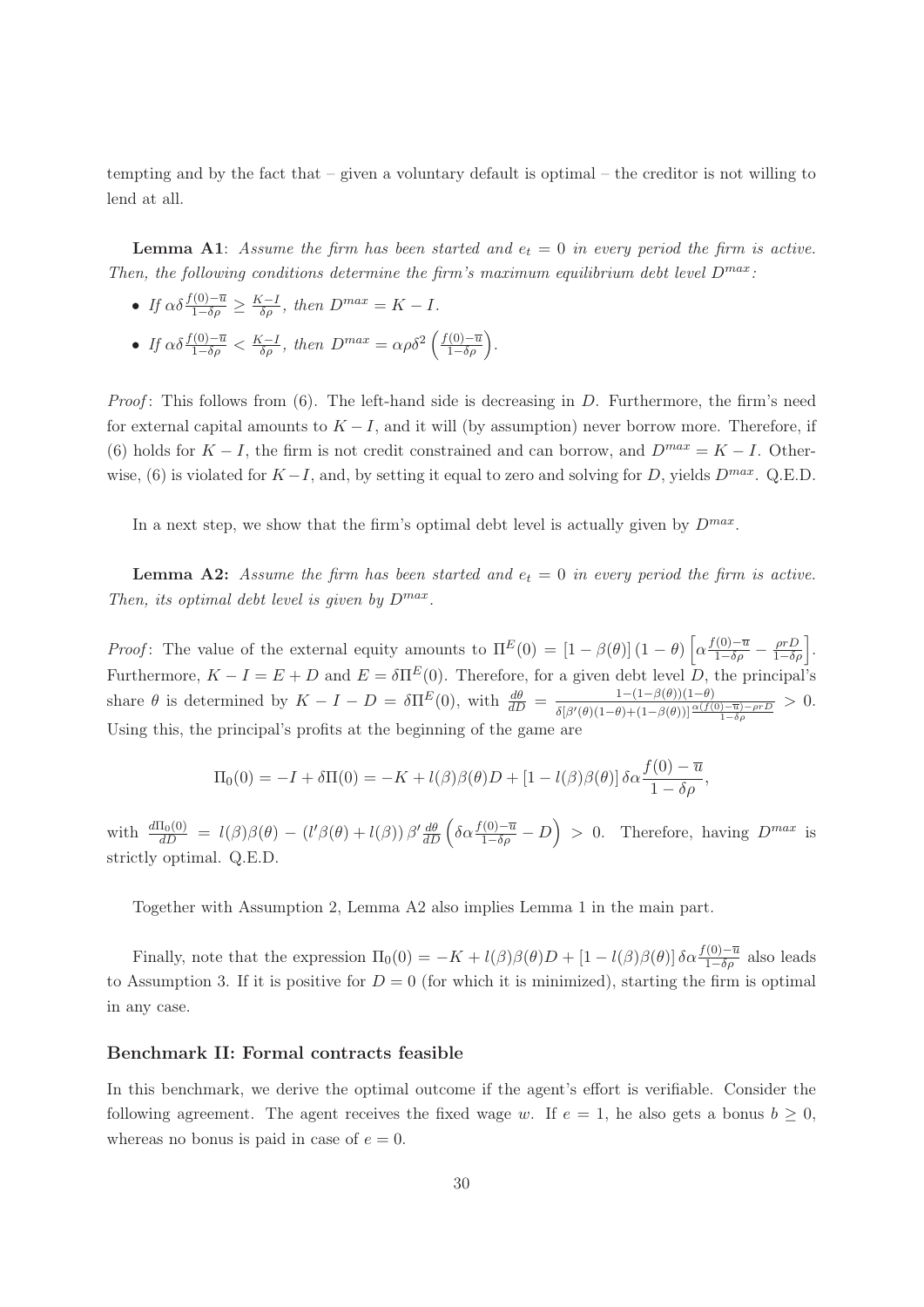The payments must give the agent a utility level of  $U(1) = \frac{w+b-c}{1-\delta} = \overline{U} + (1-\alpha)\frac{f(1)-\overline{u}}{1-\delta}$ , and further induce him to exert effort in every period. The latter aspect is captured by an incentive compatibility (IC) constraint, which equals

$$
-c + b + \delta U(1) \ge \delta \left( \rho U(1) + (1 - \rho) \overline{U} \right). \tag{IC}
$$

It is straightforward to show that both objectives can be (non-uniquely) achieved by setting  $w = \alpha \overline{u} + (1 - \alpha) (f(1) - c)$  and  $b = c$ .

This allows us to prove

**Lemma 2:** Assume the agent's effort is verifiable. Then, the firm is started and  $e = 1$  implemented in every period. Furthermore, the firm only uses debt to finance its need for external capital, i.e.,  $D = K - I$ .

Proof: The value of the external equity amounts to  $\Pi^{E}(1) = \left[1 - \beta(\theta)\right](1 - \theta) \frac{\alpha(f(e) - c - \overline{u}) - rD}{1 - \delta}$ , with  $\frac{d\theta}{dD} = \frac{1 - (1 - \beta(\theta))(1 - \theta)}{\delta[\beta'(\theta)(1 - \theta) + (1 - \beta(\theta))] \frac{\alpha(f(e) - c - \overline{u}) - rD}{1 - \delta}} > 0$ . Using this, the principal's > 0. Using this, the principal's profits at the beginning of the game are

$$
\Pi_0(1) = -I + \delta \Pi(1) = -K + l(\beta)\beta(\theta)D + [1 - l(\beta)\beta(\theta)] \frac{\delta \alpha (f(e) - c - \overline{u})}{1 - \delta},
$$

with  $\frac{d\Pi_0(1)}{dD} = l(\beta)\beta(\theta) - [l'\beta(\theta) + l(\beta)]\beta'\frac{d\theta}{dD}\left(\delta\alpha\frac{f(e)-c-\overline{u}}{1-\delta} - D\right) > 0$ . Therefore, having  $D = K - D$ is strictly optimal.

Finally, starting the firm with  $e = 1$  is optimal in any case if  $-K+[1 - l(\beta)\beta(\theta)] \frac{\delta\alpha(f(e) - c - \overline{u})}{1 - \delta} \geq 0$ , which holds because of Assumption 3 and  $f(1) - c > f(0) > \overline{u}$ . Q.E.D.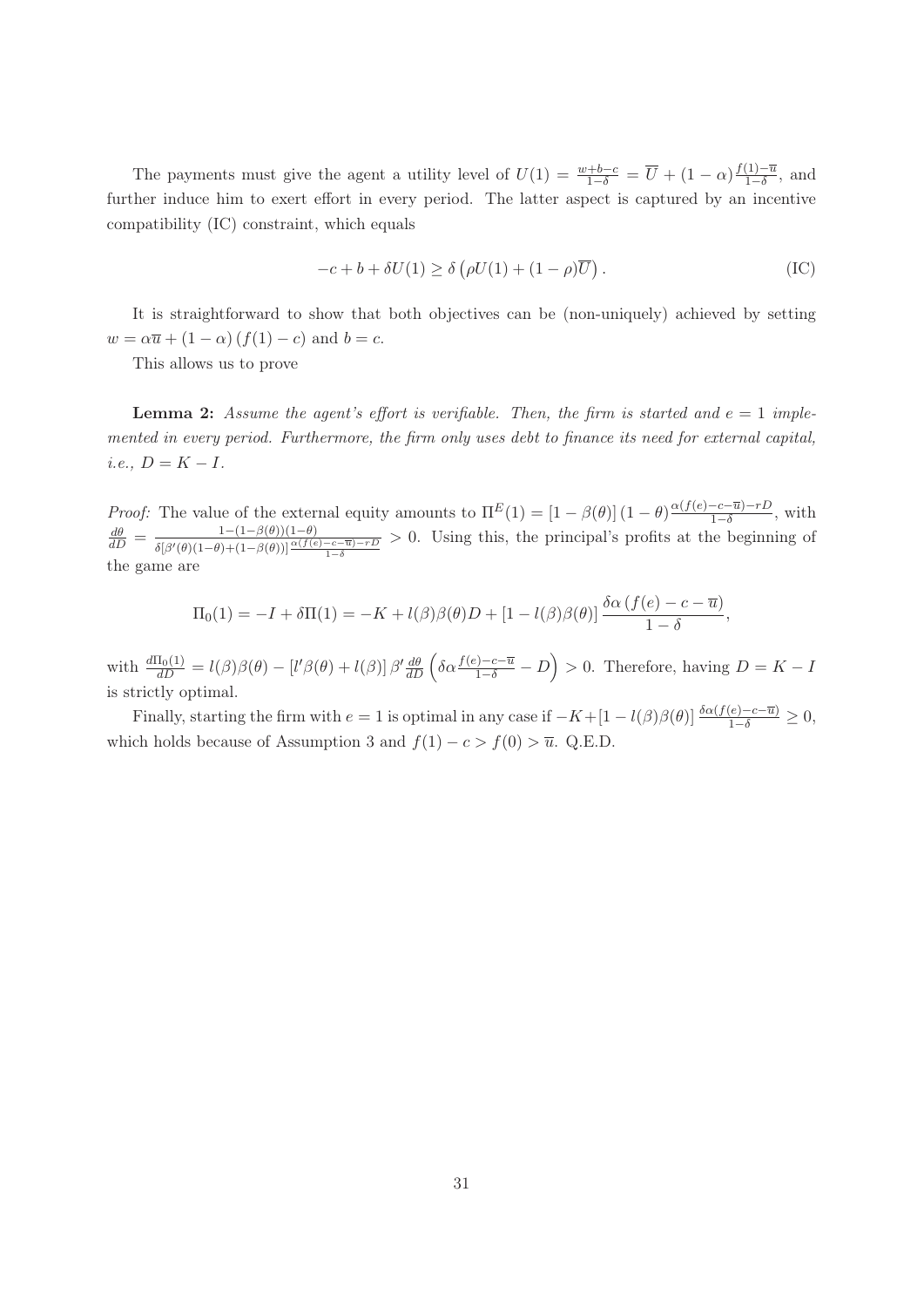## References

- [1] Abreu, D. (1988), "On the theory of infinitely repeated games with discounting." Econometrica, 56 , 383-396.
- [2] Airlines.org, http://www.airlines.org/Pages/U.S.-Airline-Bankruptcies-and-Service-Cessations.aspx (Accessed: April 24, 2014).
- [3] Bae, K.-H., Kang, J.-K., and J. Wang (2011), "Employee treatment and firm leverage: A test of the stakeholder theory of capital structure," Journal of Financial Economics, 100(1), 130-153.
- [4] Bebchuk, L.A., and L.A. Stole (1993), "Do short-term objectives lead to under- or overinvestment in long-term projects," Journal of Finance, 48, 719-729.
- [5] Benmelech, E., Bergman, N.K., and R.J. Enriquez (2012), "Negotiating with labor under financial distress," Review of Corporate Finance Studies, 1, 28-67.
- [6] Berk, J., Stanton, R., and J. Zechner (2010), "Human capital, bankruptcy and capital structure," Journal of Finance, 65, 891-926.
- [7] Bolton, P., and D. Scharfstein (1990), "A theory of predation based on agency problems in financial contracting," American Economic Review, 80, 93-106.
- [8] Brander, J. and T. Lewis (1986), "Oligopoly and financial structure: The limited liability effect," American Economic Review, 76, 956-970.
- [9] Bull, C. (1987), "The existence of self-enforcing implicit contracts," The Quarterly Journal of Economics, 102(1), 147-159.
- [10] DeVaro, J., Kim, J.-H., and N. Vikander (2014), "Evidence for relational contracts in CEO bonus compensation," mimeo.
- [11] Dewatripont, M., and J. Tirole (1994), "A theory of debt and equity: Diversity of securities and manager-shareholder congruence," Quarterly Journal of Economics, 69, 811-838.
- [12] Ellingsen, T. and E.G. Kristiansen (2011), "Financial contracting under imperfect enforcement," The Quarterly Journal of Economics, 126, 323-371.
- [13] Englmaier, F. and M. Fahn (2016), "Size Matters 'Over'investments in a relational contracting model," mimeo.
- [14] Fool.com, http://www.fool.com/investing/general/2012/11/02/five-reasons-why-southwestairlines-is-a-value-pla.aspx#.UsaWrrSMmw8 (Accessed: February 20, 2014).
- [15] Fahn, M., V. Merlo, and G. Wamser (2014), "The commitment role of equity financing," CESifo Working Paper No. 4841.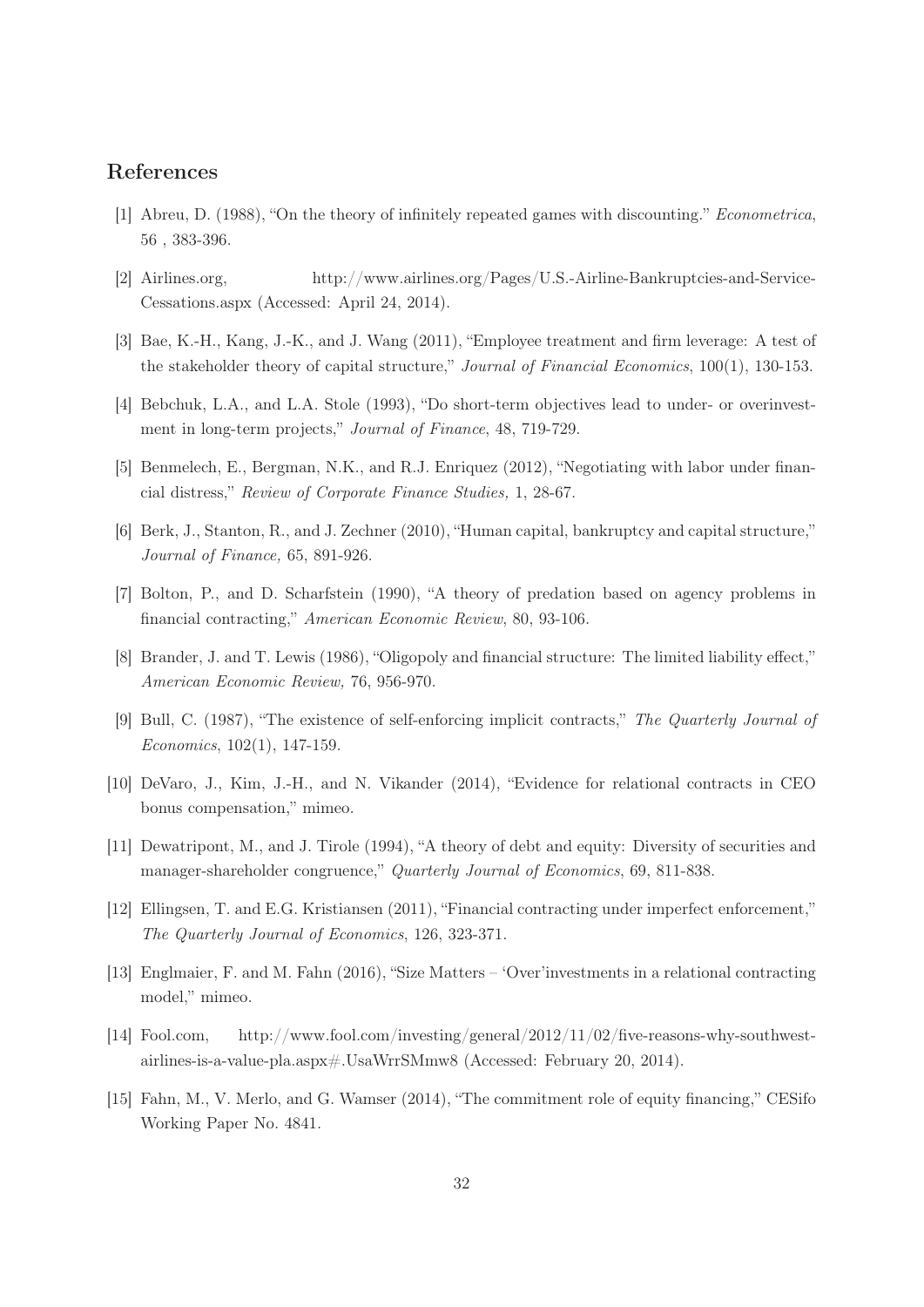- [16] Fraja, G. and C. Piga (2004), "Strategic debt in vertical relationships: Theory and evidence", Research in Economics, 58, 103-123.
- [17] Gibbons, R. (2010), "Inside organizations: Pricing, politics, and path dependence," Annual Review of Economics, 2, 337-365.
- [18] Gibbons, R. and R. Henderson (2013), "What do managers do? Exploring persistent performance differences among seemingly similar enterprises," in R. Gibbons and John Robert (edts.), The Handbool of Organizational Economics, Princeton University Press, 680-731.
- [19] Glassdoor.com, http://www.glassdoor.com/about/best-places-to-work.htm (Accessed: April 20, 2014).
- [20] Graham, J.R. (1996), "Proxies for the corporate marginal tax rate," Journal of Financial Economics, 42, 187-221.
- [21] Graham, J.R. (2000), "How big are the tax benefits of debt?" Journal of Finance, 55, 1901-1941.
- [22] Graham, J.R. and M.T. Leary (2011), "A review of empirical capital structure research and directions for the future," Annual Review of Financial Economics, 3, 309-345.
- [23] Graham, J.R. and D.A. Rogers (2002), "Do firms hedge in response to tax incentives?" The Journal of Finance, 57, 815-839.
- [24] Harris, M. and A. Raviv (1991), "The theory of capital structure," Journal of Finance, 46, 297-355.
- [25] Hart, Oliver D., and John Moore (1995), "Debt and seniority: An analysis of the role of hard claims in constraining management," American Economic Review, 113, 1-41.
- [26] Hart, Oliver D., and John Moore (1998), "Default and renegotiation: A dynamic model of debt," Quarterly Journal of Economics, 63, 1-41.
- [27] Hastings, D. (1999), "Lincoln Electric's harsh lessons from international expansion," Harvard Business Review, 77(3), 162-178.
- [28] Heaton, J.B. (2002), "Managerial optimism and corporate finance," Financial Management, 31, 33-45.
- [29] Hennessy, C.A., and D. Livdan (2009), "Debt, bargaining, and credibility in firm-supplier relationships," Journal of Financial Economics, 93, 382-399.
- [30] Holmstrom, B. and J. Tirole (1997), "Financial intermediation, loanable funds, and the real sector," Quarterly Journal of Economics, 62(3), 663-691.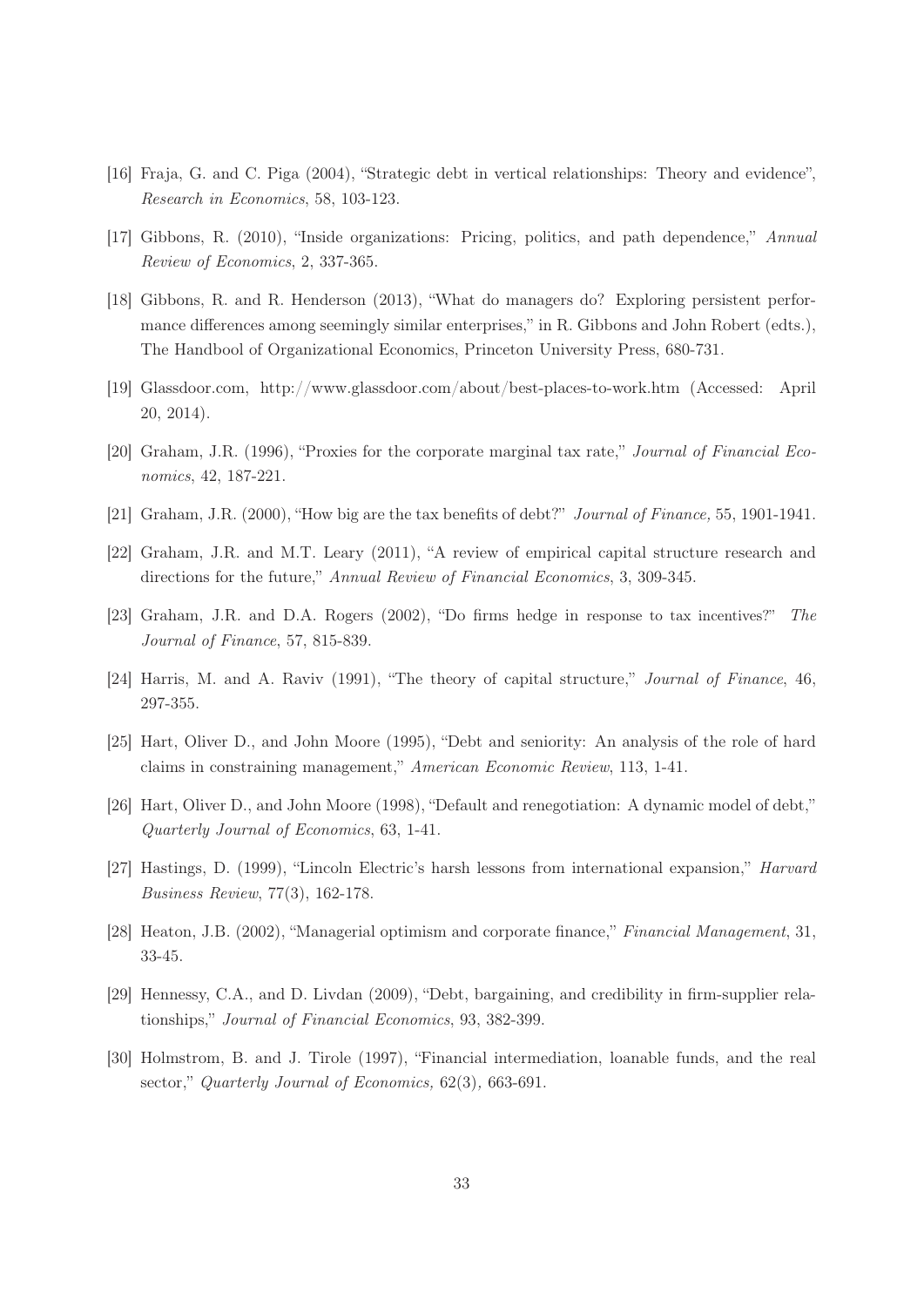- [31] Hovakimian, A., G. Hovakimian, and H. Tehranian (2004), "Determinants of target capital structures: The case of dual debt and equity issues," Journal of Financial Economics, 71, 517-540.
- [32] Inderst, R., and H. M. Müller (2003), "Internal versus external financing: An optimal contracting approach," The Journal of Finance, 58(1), 1033-1062.
- [33] Jensen, M.C., and W.R. Meckling (1976), "Theory of the firm, managerial behaviour, agency costs and ownership structure," Journal of Financial Economics, 3, 305-360.
- [34] Jensen, M.C. (1986), "Agency costs of free cash flows, corporate finance, and takeovers," American Economic Review, 76, 323-329.
- [35] Johnson, S., La Porta, R., Lopez-de-Silvanes, F., and A. Shleifer (2000), "Tunneling," American Economic Review: Papers and Proceedings, 90(2), 22-27.
- [36] Lafontaine, F. (1992), "Agency theory and franchising: Some empirical results", RAND Journal of Economics, 23(2), 263-283.
- [37] Leary, M.T. and M.R. Roberts (2010), "The pecking order, debt capacity, and information asymmetry," Journal of Financial Economics, 95, 332-355.
- [38] Levin, J. (2003), "Relational incentive contract," The American Economic Review, 93(3), 835- 857.
- [39] MacLeod, W.B. and J. Malcomson (1989), "Implicit contracts, incentive compatibility, and involuntary unemployment," Econometrica, 57(2), 447-480.
- [40] Maksimovic, V. and S. Titman (1991), "Financial policy and reputation for product quality," Review of Financial Studies, 4, 175-200.
- [41] Malcomson, J. (2013), "Relational incentive contracts," in R. Gibbons and John Robert (edts.), The Handbool of Organizational Economics, Princeton University Press, 1014-1065.
- [42] Matsa, D. (2010), "Capital structure as a strategic variable: Evidence from collective bargaining," Journal of Finance, 65, 1197-1232.
- [43] Miller, D.A. and J. Watson (2013), "A theory of disagreement in repeated games with bargaining," Econometrica, 81, 2303-2350.
- [44] Modigliani, F. and M. Miller (1958), "The cost of capital, corporation finance, and the theory of investment," American Economic Review, 48, 261−297.
- [45] Modigliani, F. and M. Miller (1963), "Corporate income taxes and the cost of capital: A correction," American Economic Review, 53, 433-443.